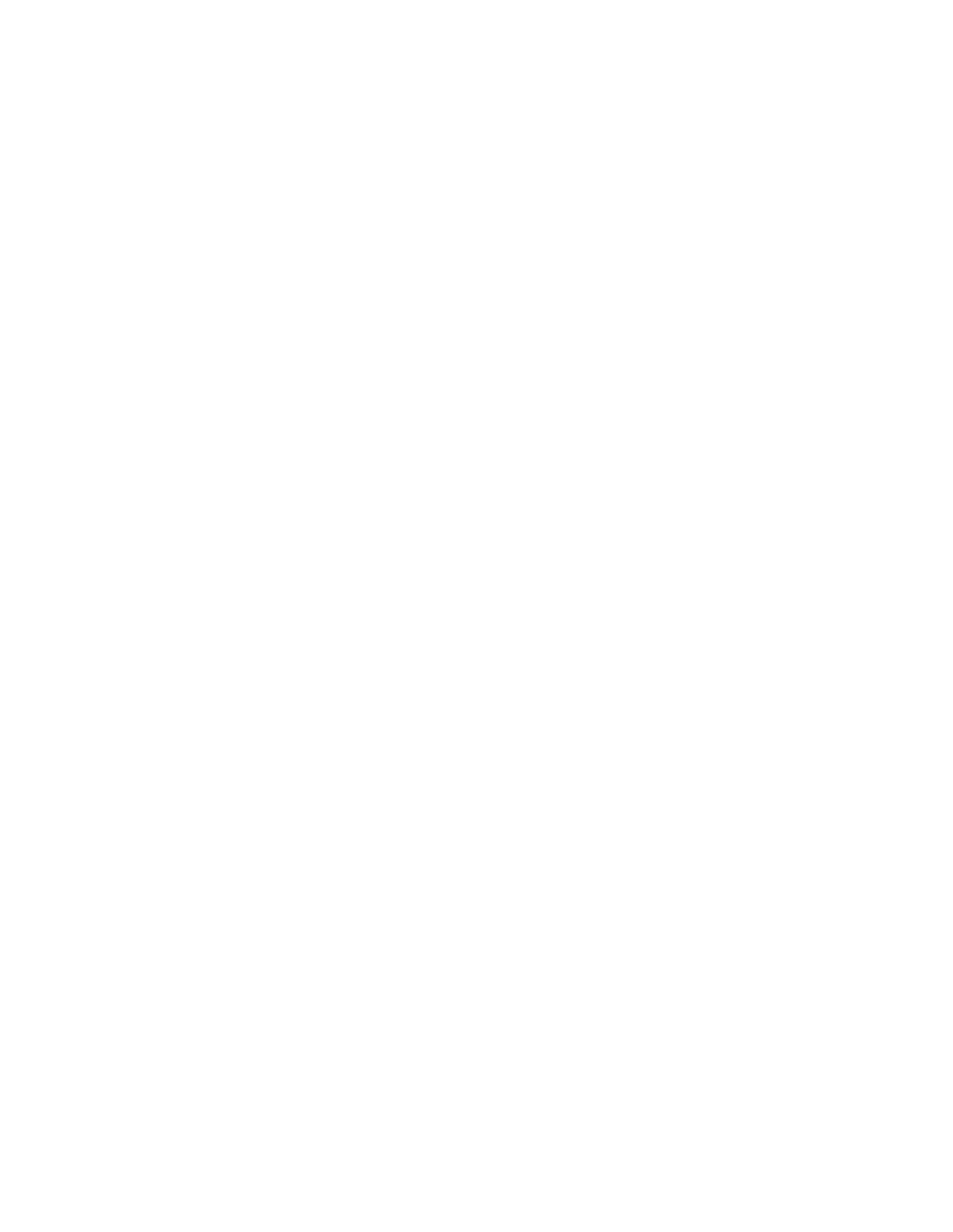# **Specification Writer's Style Guide**

# **Table of Contents**

| 1                |                                                                          |
|------------------|--------------------------------------------------------------------------|
|                  |                                                                          |
|                  |                                                                          |
| $\boldsymbol{2}$ |                                                                          |
|                  |                                                                          |
|                  |                                                                          |
|                  |                                                                          |
| $\mathbf{3}$     |                                                                          |
|                  |                                                                          |
|                  |                                                                          |
|                  |                                                                          |
|                  | Style for Use of Bid and Pay Unit Symbols in Standard Specifications  10 |
|                  |                                                                          |
|                  |                                                                          |
|                  |                                                                          |
|                  |                                                                          |
|                  |                                                                          |
|                  |                                                                          |
|                  |                                                                          |
|                  |                                                                          |
|                  |                                                                          |
|                  |                                                                          |
|                  |                                                                          |
|                  |                                                                          |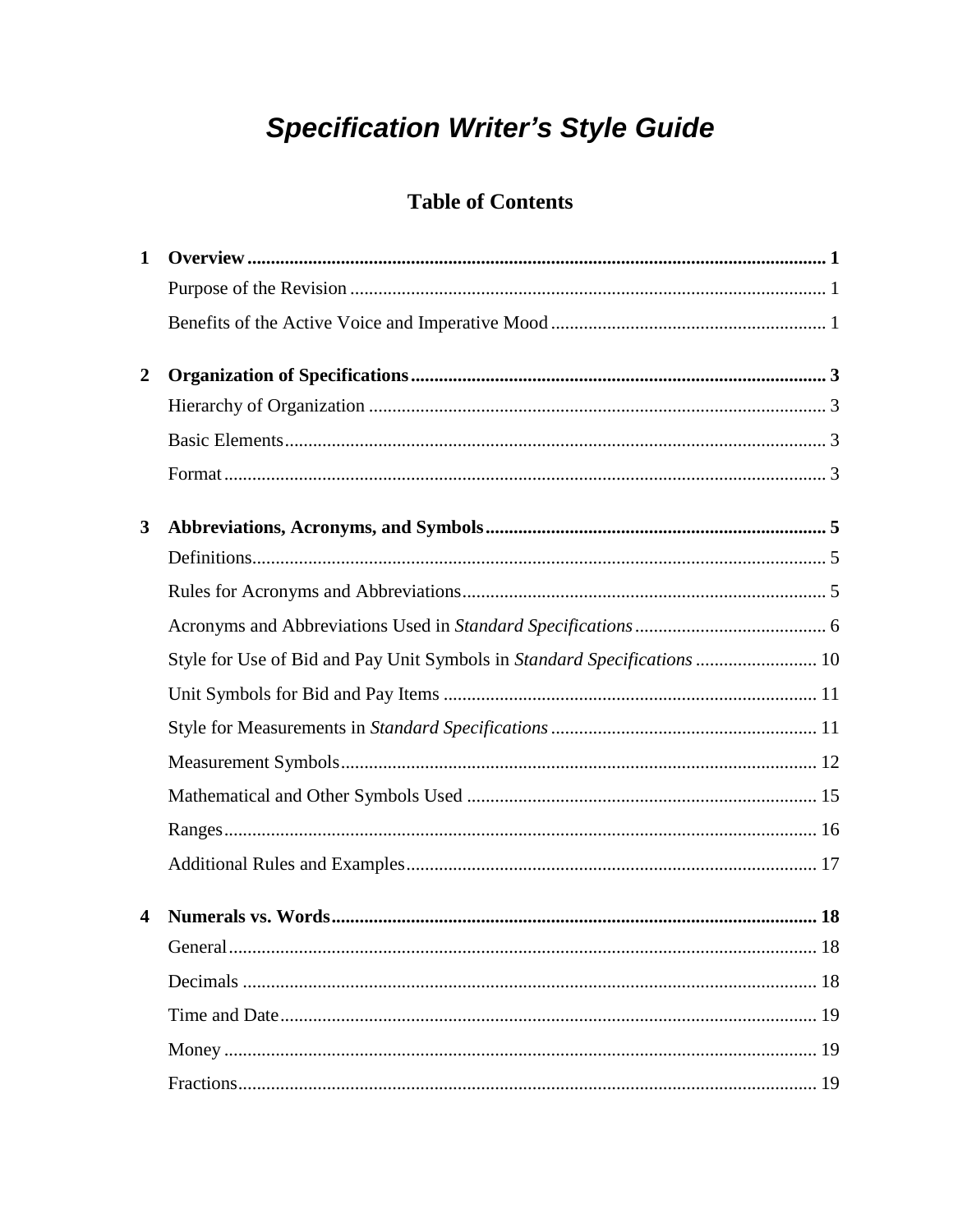| 5              |  |
|----------------|--|
|                |  |
|                |  |
|                |  |
|                |  |
|                |  |
| 6              |  |
|                |  |
|                |  |
| $\overline{7}$ |  |
|                |  |
|                |  |
|                |  |
| 8              |  |
|                |  |
|                |  |
|                |  |
|                |  |
| 9              |  |
|                |  |
|                |  |
|                |  |
|                |  |
|                |  |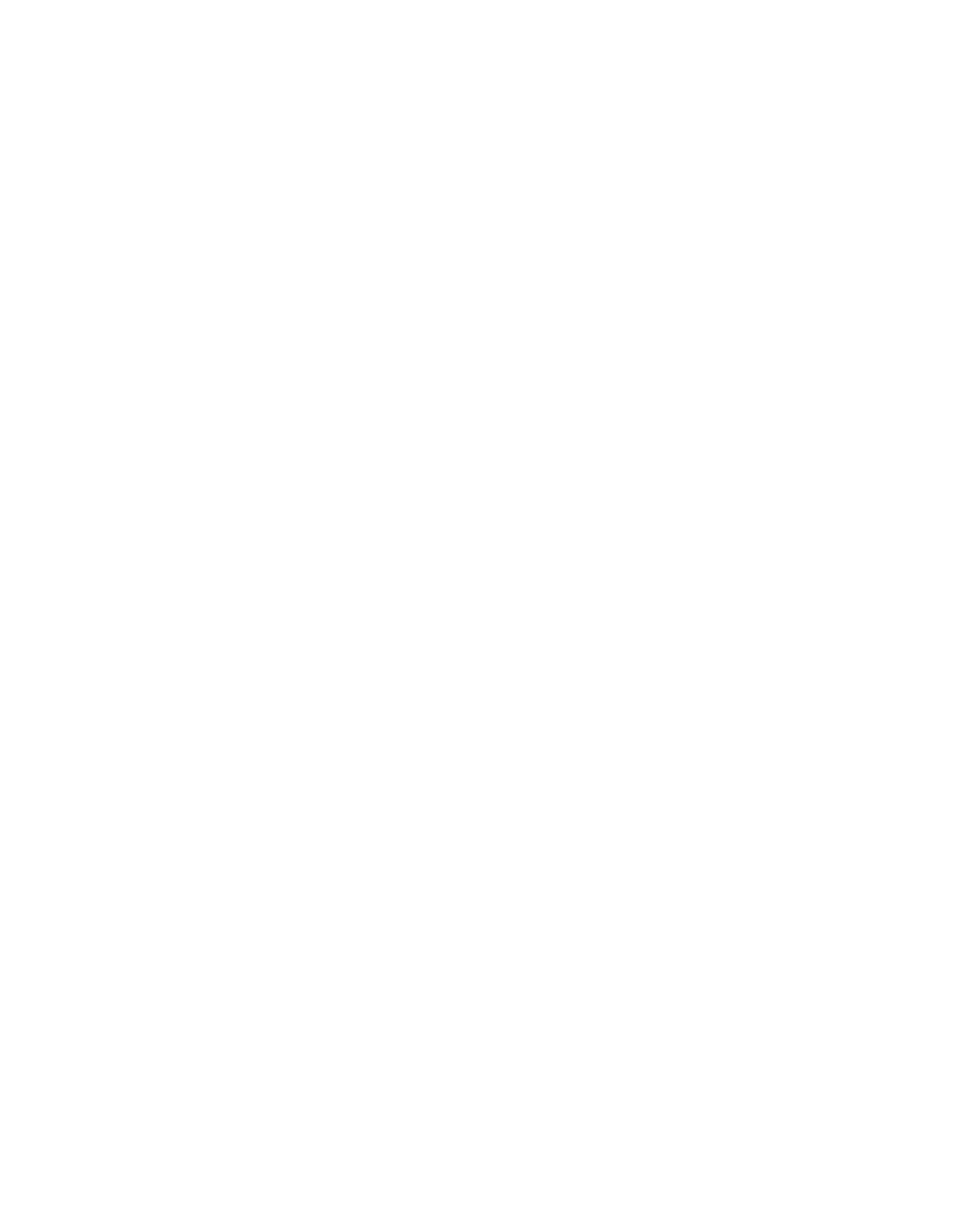# **1 Overview**

This manual provides instructions for specification writers contributing to the State of Wyoming's 2010 edition of the Department of Transportation's *Standard Specifications for Road and Bridge Construction* and supplemental specifications. The information included here constitutes the department's approved guidelines for matters of writing style, word and number usage, and formatting.

Questions not addressed here should be answered by consulting *The Chicago Manual of Style, 16 th Edition*, the *United States Government Printing Office Style Manual, 2008*, any specialized sources cited within, or a recent standard dictionary of American English.

All examples cited in this *Guide* are simply models for style, usage, formatting, etc. They are not actual specifications or portions thereof, so *do not* consider them to be or use them as such.

Word processing instructions in this *Guide* are written for Microsoft Office Word 2007. Users of other versions of Word should see their respective user's manuals.

#### **Purpose of the Revision**

The department revises its *Standard Specifications* periodically, having done so most recently in 2010. This revision includes special provisions and supplemental specifications that have been written or revised since the book's 2003 edition. The 2010 *Standard Specifications* also continues to employ changes made starting with the 2003 book, which included providing specifications in both the inch-pound units of U.S. customary measure and in the International System of Units (abbreviated as SI and known commonly in the United States as the metric system). All dimensions are given in inch-pound units first, followed by SI counterparts in brackets. The provision of dual units is intended to help ensure that *Standard Specifications* are kept current for metric, as well as U.S. customary, should the need arise to produce a metric job.

The 2010 book also continues to use a writing style meant to improve clarity and promote consistency as well as clearly identify the roles and responsibilities of all the parties involved in a contract.

#### **Benefits of the Active Voice and Imperative Mood**

Among the writing tools used to enhance clarity in the *Standard Specifications* is the use of both the *active voice* and the *imperative mood.*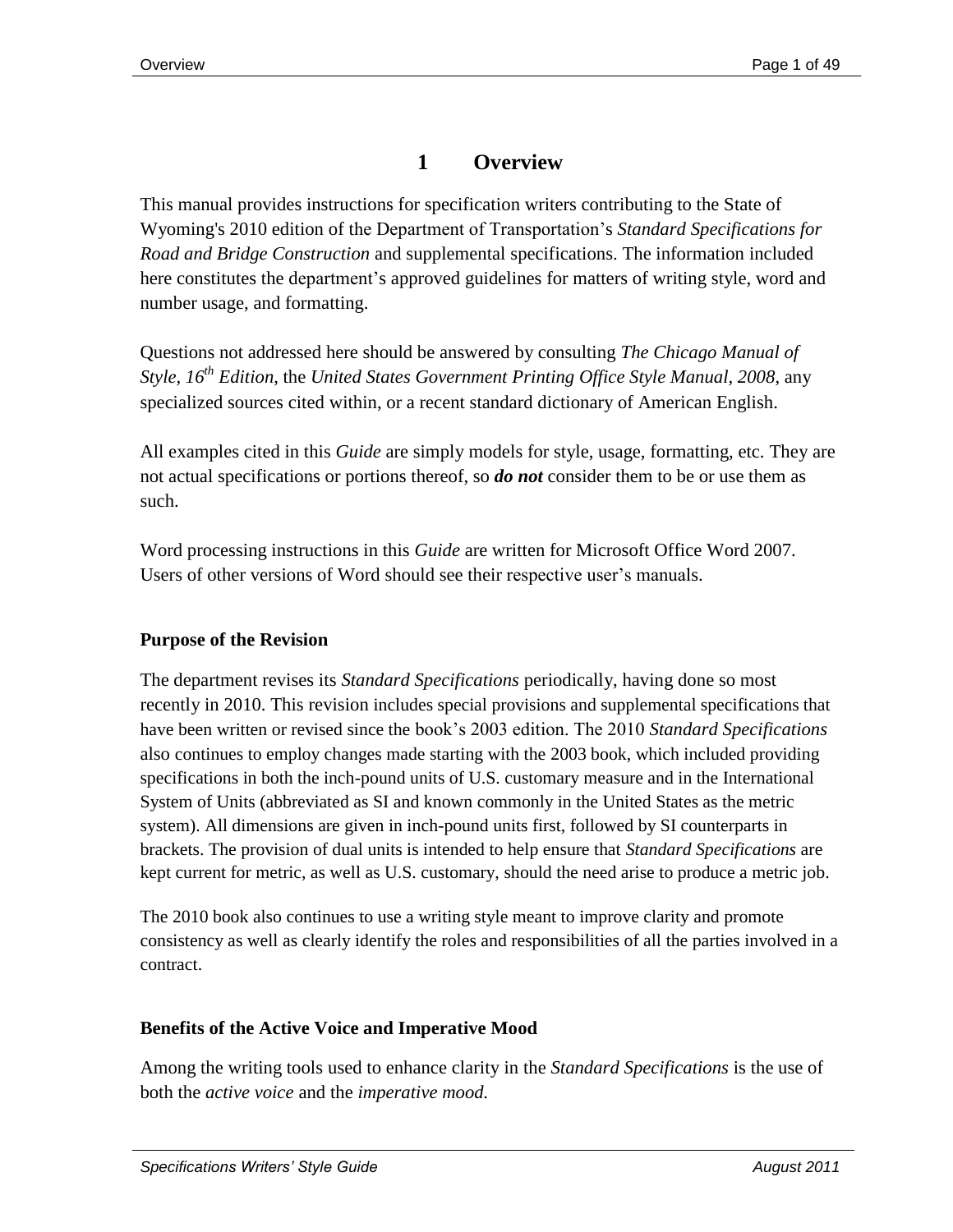These grammatical terms will be explained fully in section 9, Wording of Specifications, of this *Guide*. But in brief, the active voice forces a writer to identify within a sentence who is responsible for what. A sentence in the passive voice that might have said (as it did in the 1996 edition):

If invoices for transportation charges are not furnished, payment will be delayed until the *invoices are submitted.*

In the active voice, it might instead say:

*The department will withhold payment for transportation charges until the contractor submits the invoices.*

Not only does the second sentence have 18 percent fewer words than the first, but it also adds two pieces of information: *who* is responsible for the delay in payment (the department) and *who* is responsible for submitting the invoices (the contractor). Used well, the active voice adds clarity, identifies responsibility, and lessens a reader's burden by simplifying sentence structure and eliminating words.

The imperative mood offers similar benefits. It is the most efficient way to give a command, direction, or instruction. The imperative allows brevity because the person to whom the instruction is addressed is understood grammatically to be included in the sentence but is left out of the wording. Because the imperative is the language of efficient direction, it is often found in cookbooks, where it is understood but unstated that the instructions in the book are directed to the cook:

*Heat the pan. Add some oil. Crack two eggs. Flip once. Make some coffee. Enjoy your breakfast.*

Unless otherwise indicated, such statements in *Standard Specifications* are directed to the bidder or the contractor. Increased use of the imperative gives specification writers a tool to make this direction more efficient.

To demonstrate and take advantage of the benefits of using the imperative mood, this *Guide* uses this style with specification writers as the audience.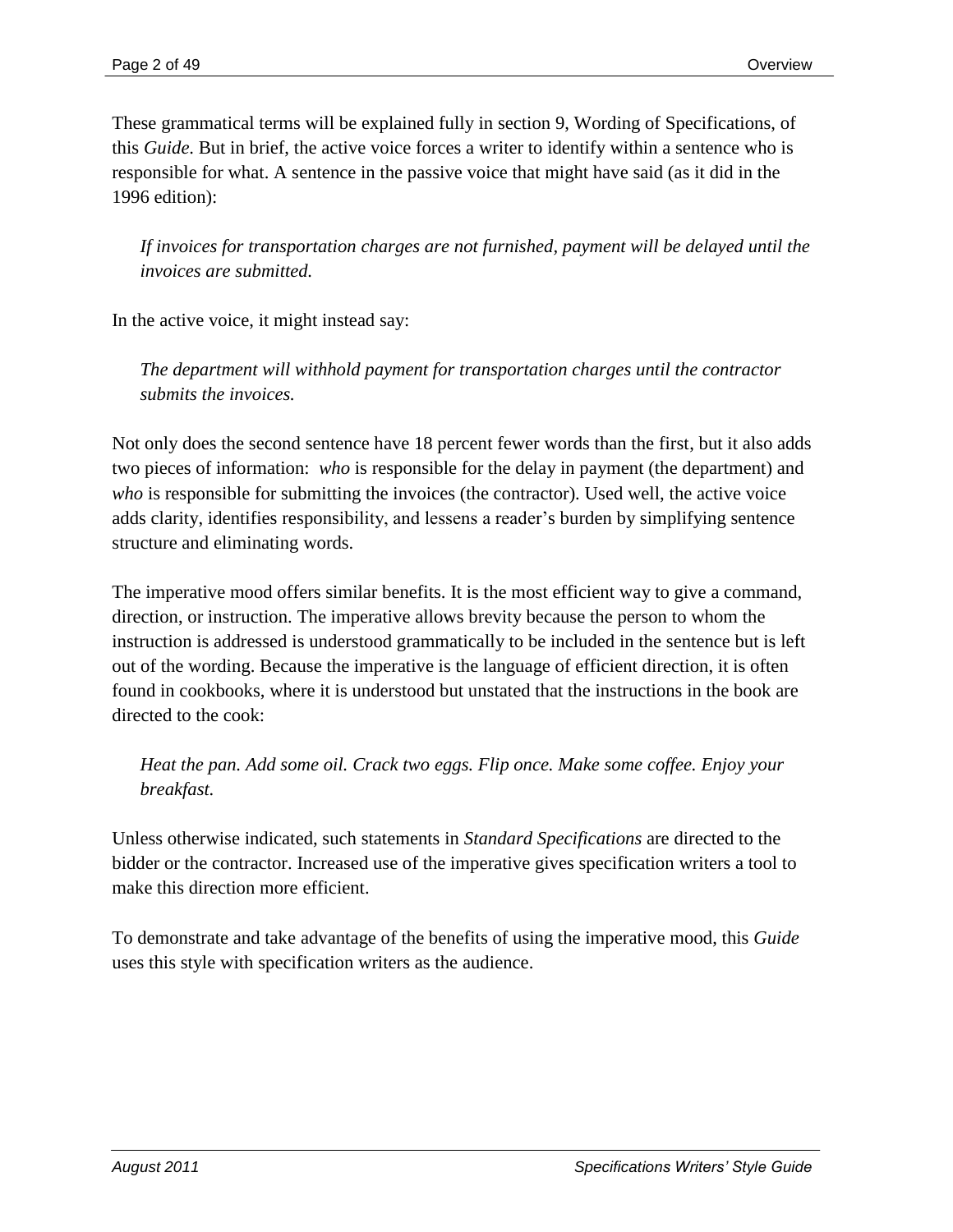# **2 Organization of Specifications**

#### **Hierarchy of Organization**

Use the following hierarchy when writing the elements of a specification; use only as many sublevels as are needed:

| 000 | Three-digit section number |
|-----|----------------------------|
|-----|----------------------------|

**000.0 Subsection-1, one or two digits, as necessary**

Except in Division 100, General Provisions, and Division 800, Materials, these digits are reserved for designating parts 1 through 5 of the department's five-part format; i.e., for the subsection titles "Description," "Materials," etc.

| 000.0.0   | Subsection-2, one or two digits, as necessary |
|-----------|-----------------------------------------------|
| 000.0.0.0 | Subsection-3, one or two digits, as necessary |

#### **Basic Elements**

Except for sections in Division 100, General Provisions, and Division 800, Materials, the basic elements of a specification (with **000** representing the section number) are:

| 000.1 Description             |
|-------------------------------|
| 000.2 Materials               |
| 000.3 Equipment               |
| 000.4 Construction            |
| 000.5 Measurement and Payment |
|                               |

#### **Format**

- 1 For section numbers and titles, use **bolded Arial type** and all capitals. Type subsection numbers and titles in **bolded Arial type** but with only the first letter of all significant words capitalized. Place section and subsection titles on separate lines above their following text. *Do not* put a period after the last digit of a section or subsection number or after the title.
- <sup>2</sup> Number each paragraph within a subsection, starting with the numeral 1; begin renumbering with each new subsection. Paragraph numbers will be placed in the left-hand margin, as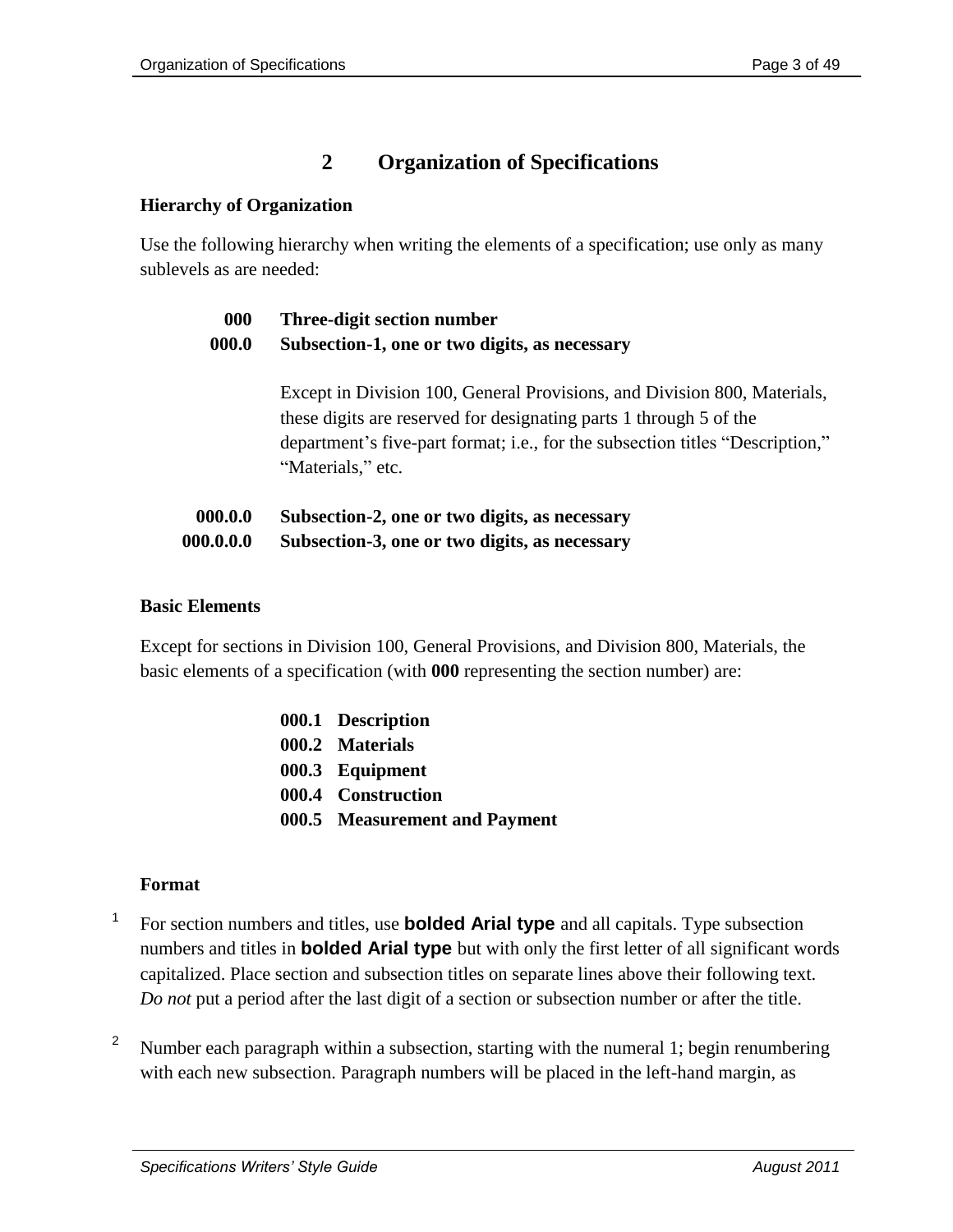shown in the *examples* at the beginning of this and the previous paragraph, during final formatting for *Standard Specifications* book revisions.

When referencing paragraph numbers for revision or replacement, follow the example below:

| <b>SS-400A</b><br>Page 4 of 55                                                                                                                                                                                                                                                                                                                          |
|---------------------------------------------------------------------------------------------------------------------------------------------------------------------------------------------------------------------------------------------------------------------------------------------------------------------------------------------------------|
| WYOMING DEPARTMENT OF TRANSPORTATION                                                                                                                                                                                                                                                                                                                    |
| SUPPLEMENTARY SPECIFICATION<br>FOR.                                                                                                                                                                                                                                                                                                                     |
| AMENDMENTS TO THE DIVISION 400 OF THE<br>2010 STANDARD SPECIFICATIONS<br>FOR ROAD AND BRIDGE CONSTRUCTION                                                                                                                                                                                                                                               |
| This supplementary specification supplements, amends, and where in conflict therewith,<br>supersedes various sections of the 2010 Edition of the Wyoming Department of<br>Transportation's Standard Specifications for Road and Bridge Construction.                                                                                                    |
| <b>SECTION 401 Plant Mix Pavements and Recycled Plant Mix Pavements</b>                                                                                                                                                                                                                                                                                 |
| <b>Subsection 401.5.1 General</b>                                                                                                                                                                                                                                                                                                                       |
| Replace Item number 1 of paragraph 1 with the following:                                                                                                                                                                                                                                                                                                |
| 1. Asphalt Binder (PG <sub>__-</sub> -_) by the short ton [metric ton]in accordance with Subsection<br>109.1.3(8), Asphalt Materials, except :                                                                                                                                                                                                          |
| 1.1 If an available aggregate source for plant mix is provided, and the aggregate<br>is 100 percent crushed, or filler is allowed but not required:                                                                                                                                                                                                     |
| No payment will be made for the asphalt binder used daily in excess of the<br>approved contractor mix design value plus 0.25 percent.                                                                                                                                                                                                                   |
| When the department allows a change from an available material source in<br>accordance with Subsection 106.3.2.2, Available Material Sources, no payment<br>will be made for the asphalt binder percentage shown in the Material and Rates<br>summary plus 0.25 percent, or the approved contractor mix design plus 0.25<br>percent, whichever is less. |
| 1.2 If an available aggregate source for plant mix aggregate is provided, and<br>filler is required, and the department provides a filler source:                                                                                                                                                                                                       |
| No payment will be made for asphalt binder used daily in excess of the asphalt<br>binder percentage shown in the Material and Rates summary plus 0.25 percent.                                                                                                                                                                                          |
|                                                                                                                                                                                                                                                                                                                                                         |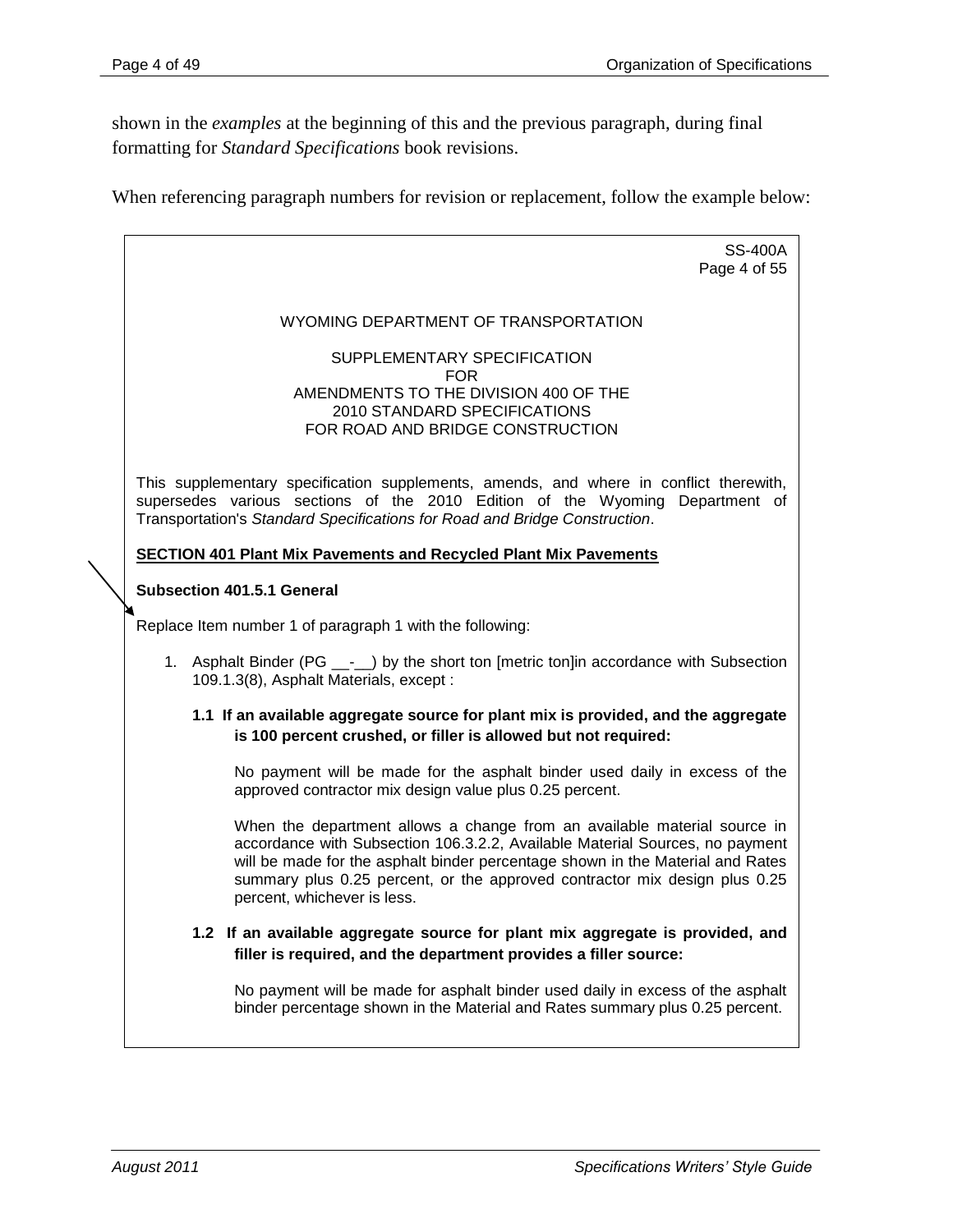# **3 Abbreviations, Acronyms, and Symbols**

# **Definitions**

Abbreviations, acronyms, and symbols are shortened forms of longer words, names, or expressions. Each differs from the others in formation and usage.

*Abbreviations* in the strictest sense are shortened forms of a single word or phrase, usually followed by a period and often including lower case letters. *Examples* are Dr., etc., and chap. With the exception of *a.m.*, *p.m.*, and *No.* (for number), do not use abbreviations of this form.

*Initialisms* are formed from the first letters of a string of words or an organizational name. The letters in an initialism are read or pronounced separately rather than together as a single word. *Examples* are PVC, IEEE, and FHWA. Do not use periods in an initialism.

*Acronyms* are shortened forms, often initialisms, that can be pronounced as a word. *Examples* are WYDOT and OSHA. Do not use periods in an acronym.

*Symbols* are free-standing signs, letters, or characters with unique agreed-on meanings. Symbols are not abbreviations and should not be punctuated or treated as such. Use a space before and after a symbol; symbols are not preceded by a hyphen or followed by a period. *Examples*: lb (for pound), kg (kilogram),  $m<sup>3</sup>$  (cubic meter).

#### **Rules for Acronyms and Abbreviations**

Be consistent. The shortened forms used most often in WYDOT's *Standard Specifications* are listed in Section 101, Definitions and Terms. Additional forms are listed in this *Guide*. For the proper form of abbreviations not listed in these sources, consult chapter 10, "Abbreviations," of *The Chicago Manual of Style* or chapters 9 and 10, "Abbreviations and Letter Symbols" and "Signs and Symbols," in the *United States Government Printing Office Style Manual, 2008*. Do not invent or use forms that vary from these sources.

Before introducing a shortened form not listed in Section 101, Definitions and Terms, write out the complete name or meaning at the first usage, followed immediately with the shortened form in parentheses. When introducing a word-string of common nouns and adjectives set in lower-case letters that will later be used in a shortened form, maintain the lower-case letters in the full words and type the short form in capital letters. *Example*: When horizontal elliptical reinforced concrete pipe (HERCP) is specified . . . Install the HERCP so that . . . .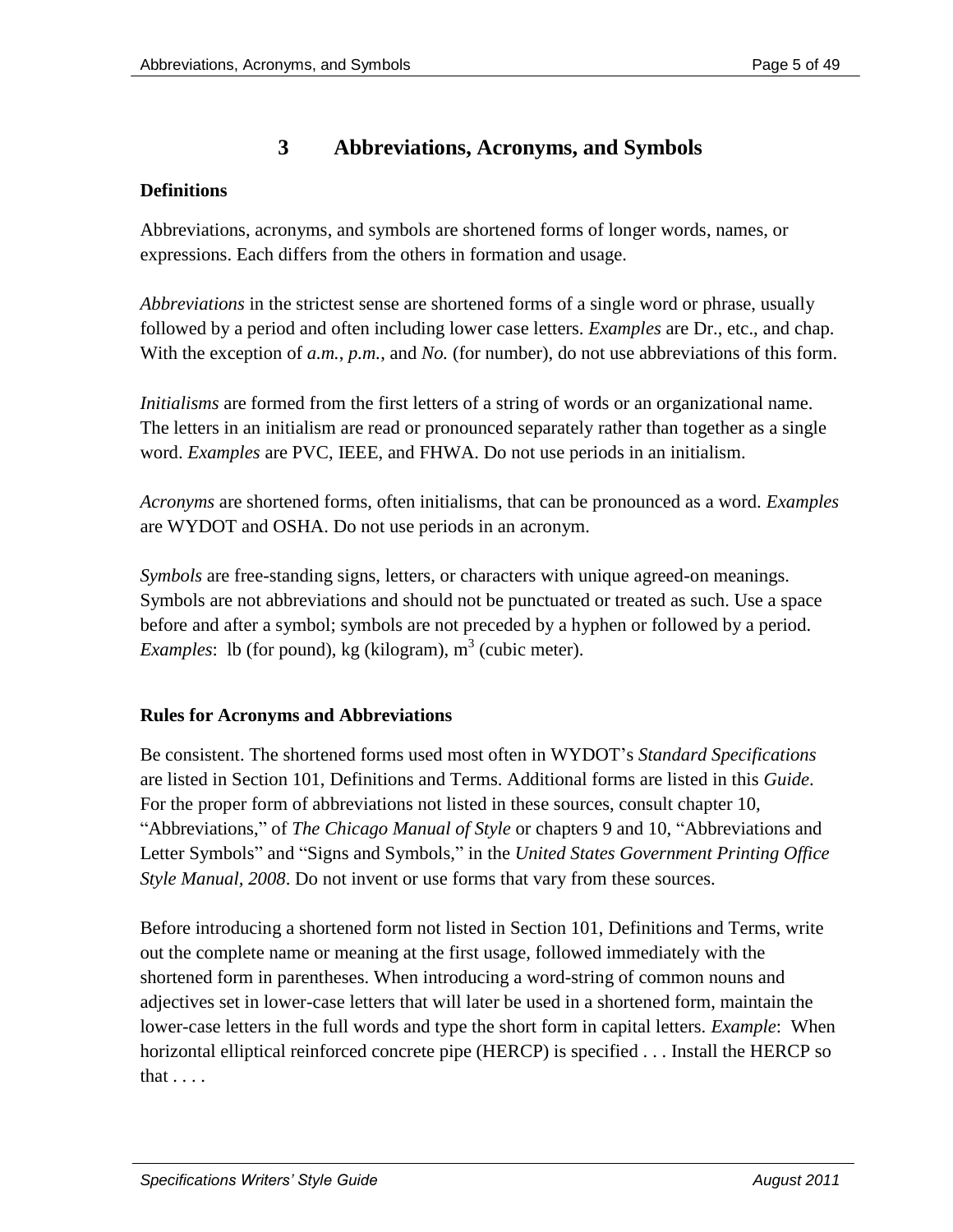Do not introduce a shortened form that will not be reused in the same named and numbered section of *Standard Specifications* (e.g., Section 610, Curb Drains). When a previously introduced short form is reused in a new named and numbered section, write out the complete name or meaning at the first usage in the new section, then follow with the short form in parentheses.

The list of acronyms shown here in Table 101.4-1, Acronyms and Abbreviations Used, was accurate at the time the *Standard Specifications* was printed. Writers who plan on frequent use of an acronym or other shortened form not in the table should contact Field Operations, Construction Section to suggest its inclusion.

Use the indefinite article "an" before initialisms, acronyms, and abbreviations that are pronounced as if they begin with a vowel. If the short form begins as if it were pronounced with a consonant, use "a." *Examples*: *an* AASHTO requirement, *an* SAE specification (because the letter *s* is pronounced *es*), *a* PSC document.

Form plural acronyms by adding the lowercase letter "s." Do not use an apostrophe. *Examples:* multiple disadvantaged business enterprise are written DBEs, not DBE's, and multiple changeable message signs are CMSs, not CMS's.

#### **Acronyms and Abbreviations Used in** *Standard Specifications*

| Acronym or<br><b>Short Form</b> | <b>Full Name or Meaning</b>                                        |
|---------------------------------|--------------------------------------------------------------------|
| <b>AADT</b>                     | annual average daily traffic                                       |
| ac                              | alternating current                                                |
| a.m.                            | ante meridiem (before noon)                                        |
| AAN                             | American Association of Nurserymen                                 |
| AAR                             | Association of American Railroads                                  |
| <b>AASHTO</b>                   | American Association of State Highway and Transportation Officials |
| <b>ACI</b>                      | American Concrete Institute                                        |
| ADA                             | Americans with Disabilities Act                                    |
| AGC                             | Associated General Contractors of America                          |
| AIA                             | American Institute of Architects                                   |
| <b>AISI</b>                     | American Iron and Steel Institute                                  |
| <b>AITC</b>                     | American Institute of Timber Construction                          |
| ANSI                            | American National Standards Institute                              |
| <b>AOSA</b>                     | Association of Official Seed Analysis                              |
| AREMA                           | American Railway Engineering and Maintenance-of-Way Association    |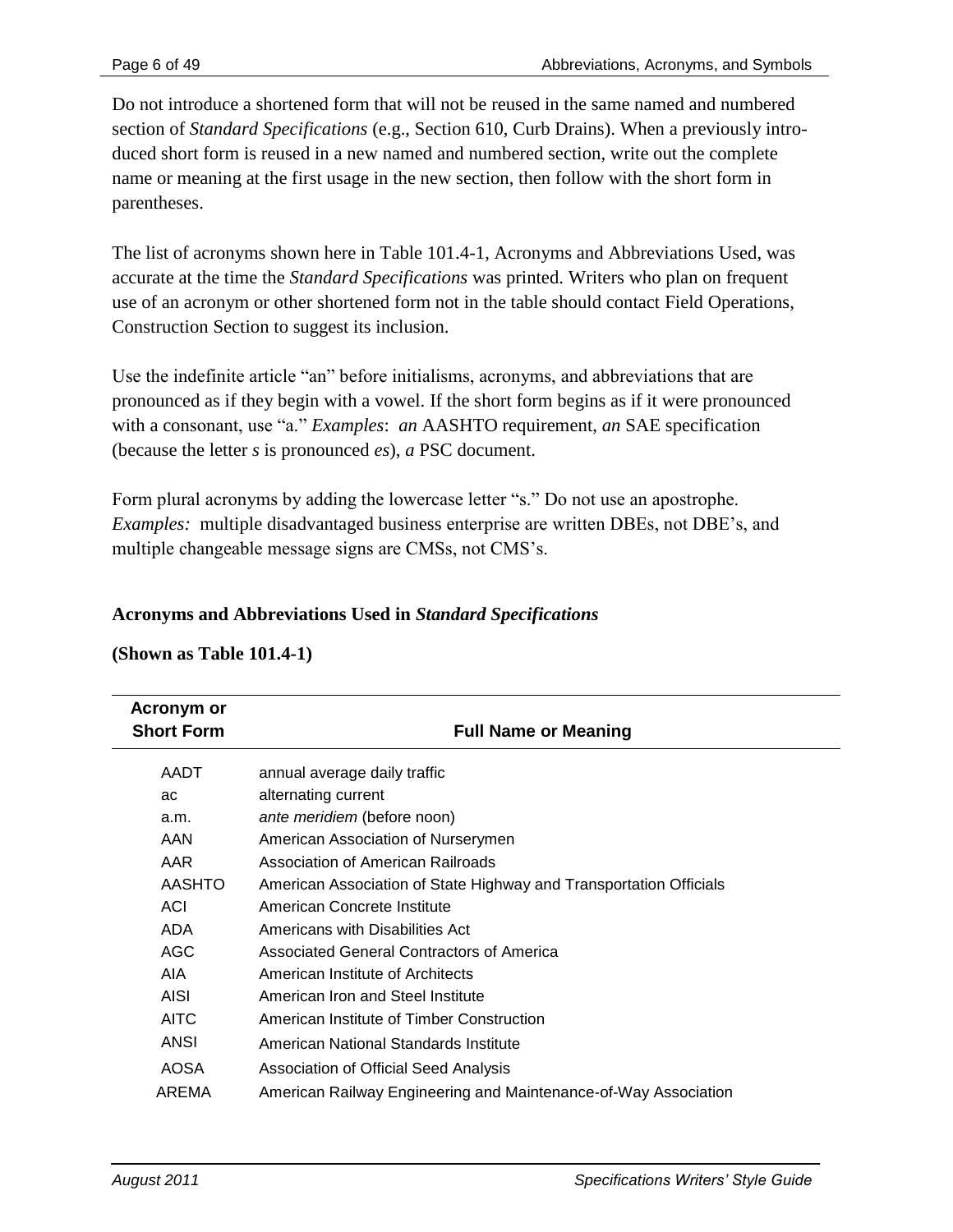| Page 7 of 49 |  |  |
|--------------|--|--|
|              |  |  |

| <b>Acronym or</b><br><b>Short Form</b> | <b>Full Name or Meaning</b>                                                |
|----------------------------------------|----------------------------------------------------------------------------|
| ARTBA                                  | American Road and Transportation Builders Association                      |
| <b>ASCE</b>                            | American Society of Civil Engineers                                        |
| <b>ASLA</b>                            | American Society of Landscape Architects                                   |
| <b>ASME</b>                            | American Society of Mechanical Engineers                                   |
| <b>ASTM</b>                            | American Society for Testing and Materials                                 |
| <b>ATSSA</b>                           | American Traffic Safety Services Association                               |
| <b>AWG</b>                             | American Wire Gauge                                                        |
| <b>AWPA</b>                            | American Wood-Preservers' Association                                      |
| <b>AWS</b>                             | <b>American Welding Society</b>                                            |
| AWWA                                   | American Water Works Association                                           |
| <b>BLM</b>                             | Bureau of Land Management                                                  |
| <b>CFR</b>                             | Code of Federal Regulations                                                |
| <b>CMP</b>                             | corrugated metal pipe                                                      |
| <b>CMS</b>                             | changeable message sign                                                    |
| <b>CPM</b>                             | critical path method                                                       |
| <b>CRSI</b>                            | <b>Concrete Reinforcing Steel Institute</b>                                |
| <b>CR</b>                              | corrosion resistance                                                       |
| <b>CSP</b>                             | corrugated steel pipe                                                      |
| <b>DBE</b>                             | disadvantaged business enterprise                                          |
| <b>DMS</b>                             | dynamic message sign                                                       |
| <b>DSR</b>                             | dynamic shear rheometer                                                    |
| EBL                                    | eastbound lane                                                             |
| <b>EBS</b>                             | electronic bidding system                                                  |
| EEI                                    | <b>Edison Electric Institute</b>                                           |
| <b>EIA</b>                             | <b>Electronic Industries Alliance</b>                                      |
| <b>EPA</b>                             | <b>Environmental Protection Agency</b>                                     |
| <b>ESAL</b>                            | equivalent single axle load                                                |
| f Nc                                   | specified compressive strength of concrete                                 |
| <b>FCC</b>                             | <b>Federal Communications Commission</b>                                   |
| FE                                     | flared end                                                                 |
| <b>FHWA</b>                            | Federal Highway Administration                                             |
| <b>FTMS</b>                            | <b>Federal Test Method Standard</b>                                        |
| <b>HERCP</b>                           | horizontal elliptical reinforced concrete pipe<br>high intensity discharge |
| <b>HID</b><br><b>ICEA</b>              | Insulated Cable Engineers Association                                      |
| ID                                     | inside diameter                                                            |
| <b>IEEE</b>                            | Institute of Electrical and Electronics Engineers                          |
| <b>IESNA</b>                           | Illuminating Engineering Society of North America                          |
|                                        |                                                                            |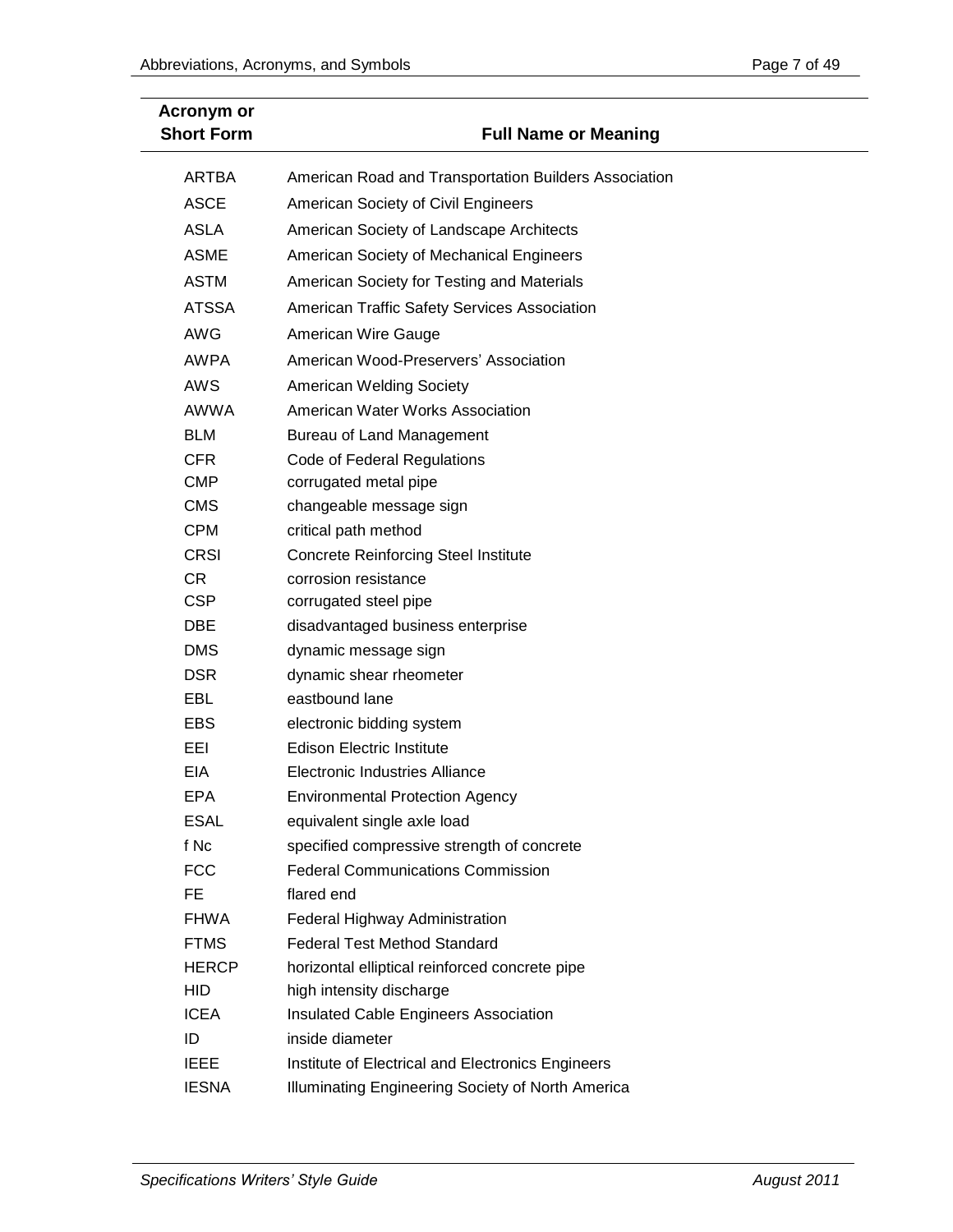| Acronym or<br><b>Short Form</b> | <b>Full Name or Meaning</b>                           |
|---------------------------------|-------------------------------------------------------|
| <b>IMSA</b>                     | International Municipal Signal Association            |
| <b>ISSA</b>                     | International Slurry Surfacing Association            |
| <b>ITE</b>                      | Institute of Transportation Engineers                 |
| <b>ITS</b>                      | intelligent transportation system                     |
| <b>JMF</b>                      | job mix formula                                       |
| <b>LAR</b>                      | Los Angeles abrasion resistance or LA abrasion        |
| <b>LED</b>                      | light emitting diode                                  |
| LL                              | liquid limit                                          |
| MIL                             | <b>Military Specification</b>                         |
| MS                              | <b>Military Standard</b>                              |
| <b>MUTCD</b>                    | Manual on Uniform Traffic Control Devices             |
| <b>NBL</b>                      | northbound lane                                       |
| <b>NCHRP</b>                    | National Cooperative Highway Research Project         |
| <b>NEC</b>                      | National Electrical Code as approved by ANSI and NFPA |
| <b>NEMA</b>                     | <b>National Electrical Manufacturers Association</b>  |
| <b>NFPA</b>                     | <b>National Fire Protection Association</b>           |
| <b>NIST</b>                     | National Institute of Standards and Technology        |
| No.                             | number                                                |
| Nos.                            | numbers                                               |
| <b>NOAA</b>                     | National Oceanic and Atmospheric Administration       |
| NP                              | nonplastic                                            |
| <b>NPDES</b>                    | National Pollution Discharge Elimination System       |
| <b>OD</b>                       | outside diameter                                      |
| <b>OHW</b>                      | ordinary high water                                   |
| <b>OSHA</b>                     | Occupational Safety and Health Administration         |
| p.m.                            | post meridiem (after noon)                            |
| <b>PAMS</b>                     | poly-alpha-methyl styrene                             |
| <b>PAV</b>                      | pressure aging vessel                                 |
| PCI                             | Precast/Prestressed Concrete Institute                |
| PE                              | polyethylene                                          |
| <b>PGAB</b>                     | performance graded asphalt binder                     |
| <b>PLS</b>                      | pure live seed                                        |
| <b>PTC</b>                      | positive temperature coefficient                      |
| <b>PVC</b>                      | polyvinyl chloride                                    |
| <b>RAP</b>                      | reclaimed asphalt pavement                            |
| <b>RC</b>                       | reinforced concrete                                   |
| <b>RCP</b>                      | reinforced concrete pipe                              |
| <b>RPCCP</b>                    | reclaimed portland cement concrete pavement           |
| <b>RSC</b>                      | rigid galvanized steel conduit                        |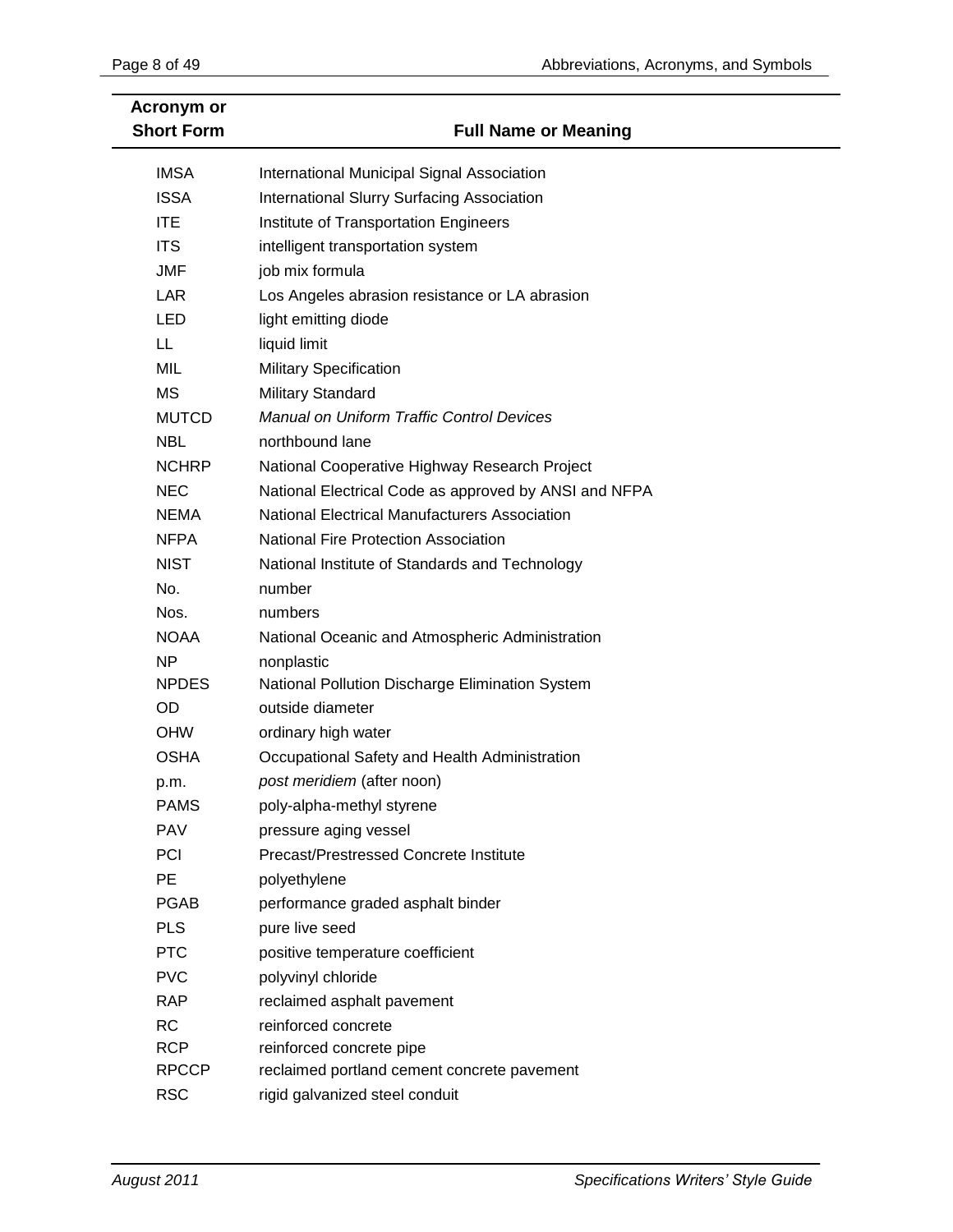| Acronym or<br><b>Short Form</b> | <b>Full Name or Meaning</b>                                                                      |
|---------------------------------|--------------------------------------------------------------------------------------------------|
| <b>RTFO</b>                     | rolling thin film oven                                                                           |
| <b>SAE</b>                      | Society of Automotive Engineers                                                                  |
| <b>SBL</b>                      | southbound lane                                                                                  |
| <b>SE</b>                       | service entrance                                                                                 |
| SI                              | International System of Units (metric system)                                                    |
| <b>SME</b>                      | steel mitered end                                                                                |
| <b>SSPC</b>                     | Society for Protective Coatings                                                                  |
| <b>TAPPI</b>                    | Technical Association of the Pulp and Paper Industry                                             |
| <b>TBC</b>                      | time-based coordination                                                                          |
| <b>TCD</b>                      | traffic control device                                                                           |
| U.S.                            | <b>United States</b>                                                                             |
| <b>UBC</b>                      | <b>Uniform Building Code</b>                                                                     |
| UF                              | wire insulation-underground feeder                                                               |
| UL                              | Underwriters Laboratories, Inc.                                                                  |
| <b>USE</b>                      | wire insulation-underground service entrance                                                     |
| <b>UV</b>                       | ultraviolet                                                                                      |
| V:H                             | vertical units to horizontal units, ratio                                                        |
| <b>VAC</b>                      | voltage-alternating current                                                                      |
| <b>VECP</b>                     | Value Engineering Contractor Proposal                                                            |
| <b>VMA</b>                      | voids in mineral aggregate                                                                       |
| <b>VOC</b>                      | volatile organic compounds                                                                       |
| <b>WBL</b>                      | westbound lane                                                                                   |
| <b>WCA</b>                      | <b>Wyoming Contractors Association</b>                                                           |
| <b>WCLIB</b>                    | West Coast Lumber Inspection Bureau                                                              |
| <b>WDA</b>                      | <b>Wyoming Department of Agriculture</b>                                                         |
| <b>WDEQ</b>                     | Wyoming Department of Environmental Quality                                                      |
| <b>WPSC</b>                     | <b>Wyoming Public Service Commission</b>                                                         |
| <b>WPWC</b>                     | <b>Wyoming Public Works Council</b>                                                              |
| W.S.                            | <b>Wyoming Statute</b>                                                                           |
| <b>WSHPO</b>                    | Wyoming State Historic Preservation Office                                                       |
| <b>WWPA</b>                     | Western Wood Products Association                                                                |
| <b>WYBET</b>                    | Wyoming box beam end terminal                                                                    |
| <b>WYDOT</b>                    | Wyoming Department of Transportation                                                             |
| <b>XHHW</b>                     | wire insulation—moisture and heat resistant; wet and dry locations; cross-linked<br>polyethylene |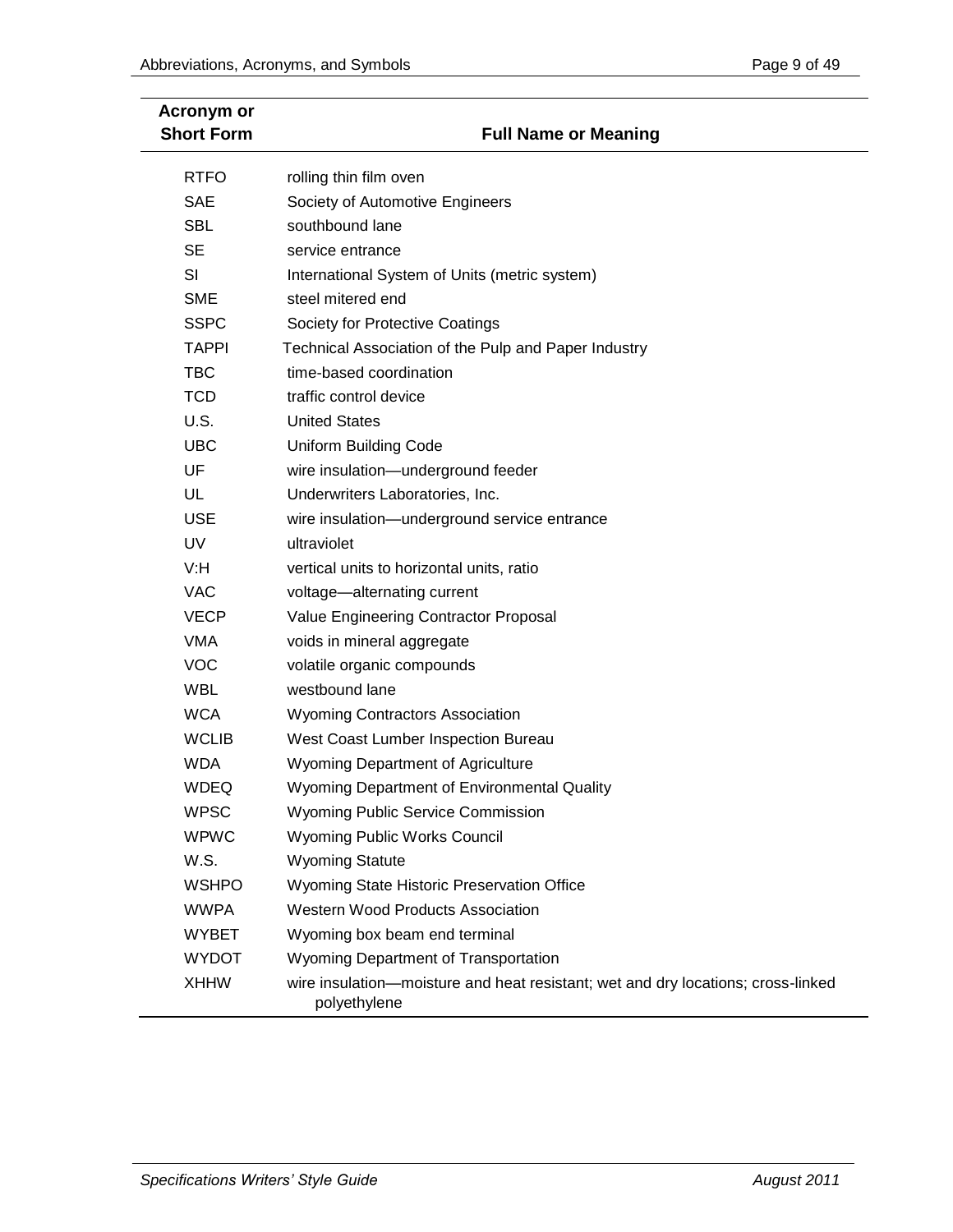### **Style for Use of Bid and Pay Unit Symbols in** *Standard Specifications*

For bid and pay units, in "Measurement and Payment" subsections only, use the symbols shown in Table 109.1.2-1, Unit Symbols for Bid and Pay Items. Give the inch-pound symbol first, followed by the symbol for the SI counterpart in brackets.

In "Measurement and Payment" subsections, use the same names (including abbreviated forms) for pay items in the "measure" paragraph as are list in the "pay" paragraph. *Example:* 

# **415.5.1 MEASUREMENT and PAYMENT**

- 1 The engineer will measure:
	- 1. Conc Pvmt Spall Repair by the square foot [square meter] or the cubic foot [cubic meter] measured in the plane of the existing concrete pavement surface.
	- 2. Conc Slab Replacement by the square yard [square meter], measured parallel to the paved surface.
- 2 The department will pay as follows:

| Pay Item                  | Pay Unit                           | <b>Measure to the</b><br><b>Nearest</b>                  | Pay to the<br><b>Nearest</b>                   |
|---------------------------|------------------------------------|----------------------------------------------------------|------------------------------------------------|
| Conc Slab<br>Replacement  | $SY$ [m <sup>2</sup> ]             | $0.1 \text{ ft} [0.05 \text{ m}]$                        | $SY$ [m <sup>2</sup> ]                         |
| Conc Pvmt Spall<br>Repair | SF, CF<br>$\lceil m^2, m^3 \rceil$ | $0.1$ ft, $0.1$ ft<br>$[0.05 \text{ m}, 0.05 \text{ m}]$ | SF, CF<br>$[0.1 \text{ m}^2, 0.1 \text{ m}^3]$ |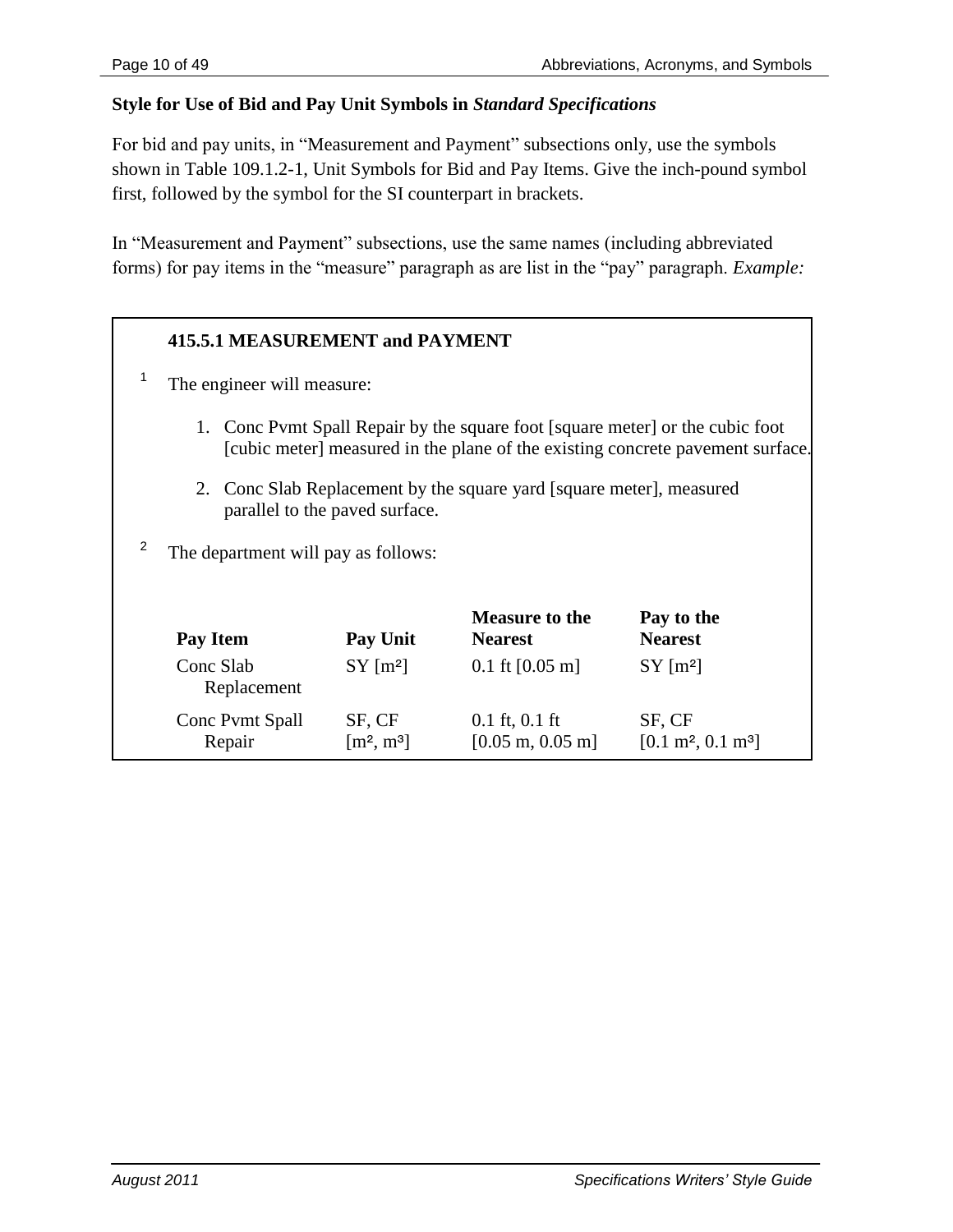# **Unit Symbols for Bid and Pay Items**

#### **(***Standard Specifications* **Table 109.1.2-1)**

| <b>Inch-Pound</b>      |               |                        | SI (Metric)      |  |  |
|------------------------|---------------|------------------------|------------------|--|--|
| <b>Bid or Pay Unit</b> | <b>Symbol</b> | <b>Bid or Pay Unit</b> | <b>Symbol</b>    |  |  |
| acre                   | <b>ACRE</b>   | hectare                | ha               |  |  |
| cubic foot             | <b>CF</b>     | cubic meter            | m <sup>3</sup>   |  |  |
| cubic yard             | <b>CY</b>     | cubic meter            | m <sup>3</sup>   |  |  |
| cubic yard hour        | <b>CYHR</b>   | cubic meter hour       | m <sup>3</sup> h |  |  |
| cubic yard mile        | <b>CYMI</b>   | cubic meter kilometer  | $m3$ km          |  |  |
| each                   | EA            | each                   | Ea               |  |  |
| force account          | \$\$          | force account          | \$\$             |  |  |
| gallon                 | GAL           | liter                  | L.               |  |  |
| thousand gallons       | <b>MG</b>     | cubic meter            | m <sup>3</sup>   |  |  |
| hour                   | <b>HR</b>     | hour                   | $\mathsf{h}$     |  |  |
| crew hour              | <b>CRWH</b>   | crew hour              | Crwh             |  |  |
| pound                  | <b>LB</b>     | kilogram               | kg               |  |  |
| foot                   | <b>FT</b>     | meter                  | m                |  |  |
| lump sum               | LS            | lump sum               | <b>LS</b>        |  |  |
| mile                   | MI            | kilometer              | km               |  |  |
| mile-day               | <b>MIDY</b>   | kilometer-day          | kmd              |  |  |
| square foot            | <b>SF</b>     | square meter           | m <sup>2</sup>   |  |  |
| shift                  | <b>SHFT</b>   | shift                  | Shft             |  |  |
| station                | <b>STA</b>    | station                | Sta              |  |  |
| square yard            | SY            | square meter           | m <sup>2</sup>   |  |  |
| short ton (2000 lb)    | <b>TON</b>    | metric ton             | t                |  |  |
| short ton mile         | <b>TMI</b>    | metric ton kilometer   | tkm              |  |  |

# **Style for Measurements in** *Standard Specifications*

Measurements involve descriptions of quantities and are composed of a *numeric value* and a *unit of measure*. Use numerals for the numeric value of a measurement; use symbols to indicate the unit of measure. *Do not* use words or abbreviations for the number or units in a measurement. *Exceptions* are discussed in section 4, Numerals vs. Words, of this *Guide*.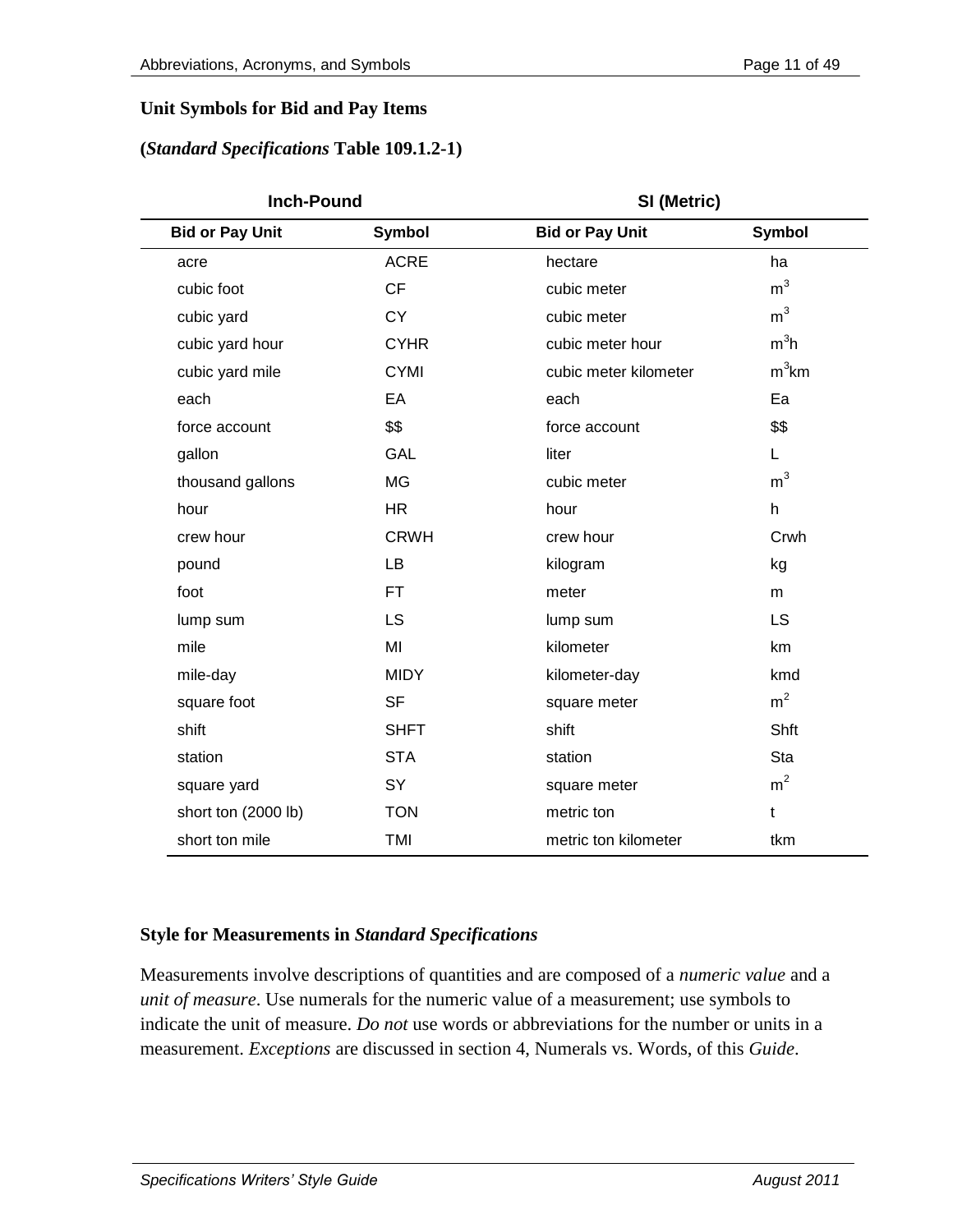Provide measurements (and sizes) in both inch-pound and SI (metric) units; give the inchpound measurement first, followed by the SI counterpart in brackets. *Examples:*

round to a radius of  $\frac{1}{8}$  in [3 mm] steel with a thickness greater than  $\frac{1}{2}$  in [13 mm] excavate to a depth no less than 15 ft [4.5 m] add water heated to a temperature of from 70 °F to 150 °F [21 °C to 66 °C]

# **Measurement Symbols**

#### **(***Standard Specifications* **Table 101.4-2)**

|                 | <b>Inch-Pound Units</b><br><b>Kind of Quantity</b><br>(U.S. Customary System) |                      |                  | <b>SI (International System)</b><br><b>Units-Metric</b> |  |  |
|-----------------|-------------------------------------------------------------------------------|----------------------|------------------|---------------------------------------------------------|--|--|
| <b>Symbol</b>   | <b>Unit Name</b>                                                              | or Measurement       | Unit name        | <b>Symbol</b>                                           |  |  |
| mil             | mil (0.001 inch)                                                              | Length               | micrometer       | $\mu$ m                                                 |  |  |
| in              | inch                                                                          |                      | millimeter       | mm                                                      |  |  |
| ft              | foot                                                                          |                      |                  |                                                         |  |  |
| yd              | yard                                                                          |                      | meter            | m                                                       |  |  |
| mi              | mile                                                                          |                      | kilometer        | km                                                      |  |  |
| $in^2$          | square inch                                                                   | Area                 |                  |                                                         |  |  |
| ft <sup>2</sup> | square foot                                                                   |                      |                  |                                                         |  |  |
| $yd^2$          | square yard                                                                   |                      | square meter     | m <sup>2</sup>                                          |  |  |
| mi <sup>2</sup> | square mile                                                                   |                      | square kilometer | km <sup>2</sup>                                         |  |  |
| acre            | acre                                                                          |                      |                  |                                                         |  |  |
| fl oz           | fluid ounce                                                                   | <b>Volume</b>        | milliliter       | mL                                                      |  |  |
| pt              | pint                                                                          |                      |                  |                                                         |  |  |
| qt              | quart                                                                         |                      |                  |                                                         |  |  |
| gal             | gallon                                                                        |                      | liter            | L                                                       |  |  |
| $in^3$          | cubic inch                                                                    |                      | cubic meter      | m <sup>3</sup>                                          |  |  |
| ft <sup>3</sup> | cubic foot                                                                    |                      |                  |                                                         |  |  |
| $yd^3$          | cubic yard                                                                    |                      |                  |                                                         |  |  |
| 0Z              | ounce                                                                         | <b>Weight [Mass]</b> | gram             | g                                                       |  |  |
| Ib              | pound                                                                         |                      | kilogram         | kg                                                      |  |  |
| ton             | ton, short (2000 lb)                                                          |                      | metric ton       | $\mathsf{t}$                                            |  |  |
| $\circ$ F       | degree Fahrenheit                                                             | <b>Temperature</b>   | degree Celsius   | $\rm ^{\circ}C$                                         |  |  |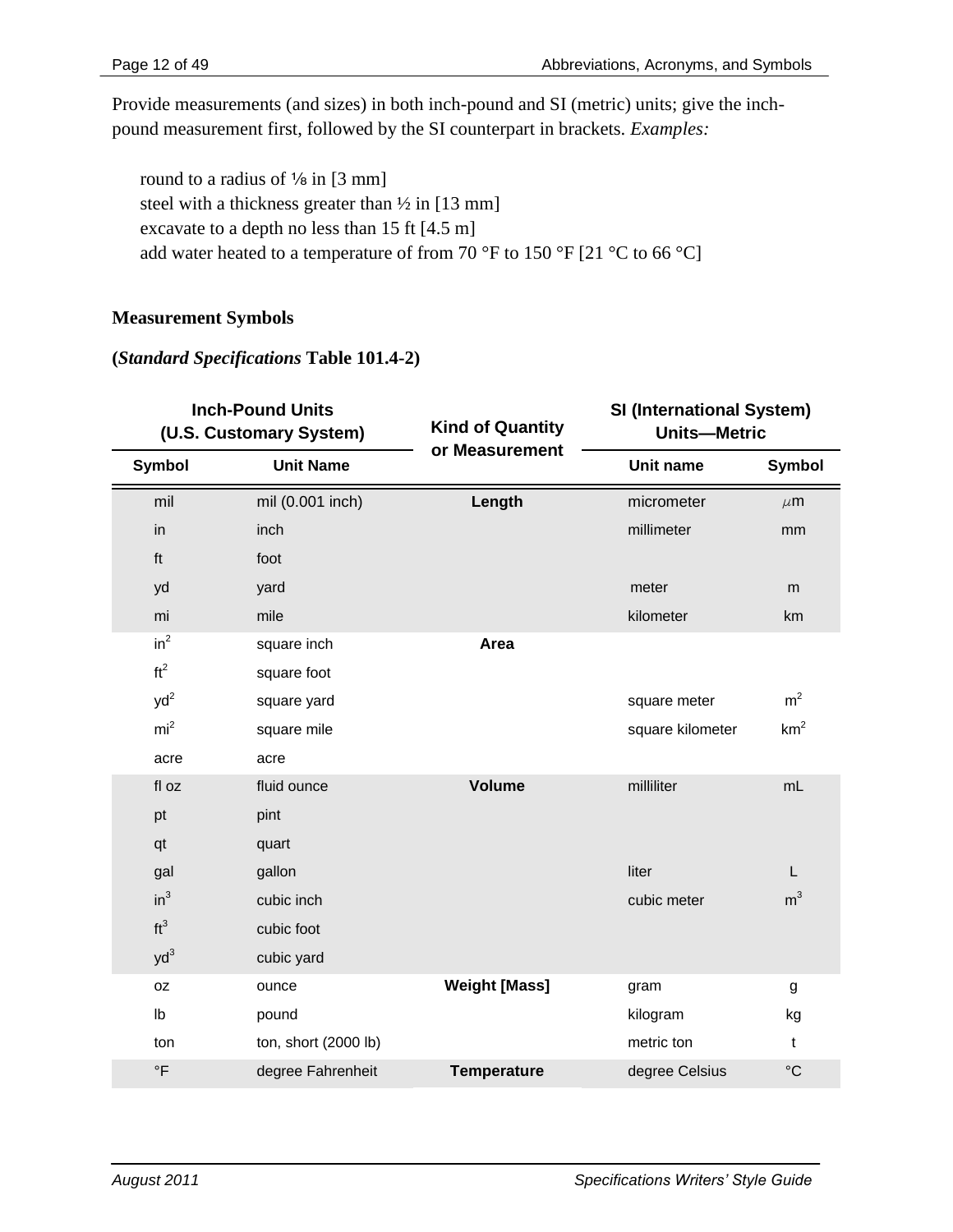|              | <b>Inch-Pound Units</b><br>(U.S. Customary System) | <b>Kind of Quantity</b>   | <b>SI (International System)</b><br><b>Units-Metric</b> |               |
|--------------|----------------------------------------------------|---------------------------|---------------------------------------------------------|---------------|
| Symbol       | <b>Unit Name</b>                                   | or Measurement            | Unit name                                               | <b>Symbol</b> |
| $\mathsf{s}$ | second                                             | <b>Time</b>               | second                                                  | $\mathbf s$   |
| min          | minute                                             |                           | minute                                                  | min           |
| h            | hour                                               |                           | hour                                                    | h             |
| d            | day                                                |                           | day                                                     | d             |
| mph          | miles per hour                                     | <b>Speed</b>              | kilometers per<br>hour                                  | km/h          |
| psi          | pounds per square<br>inch                          | <b>Pressure</b>           | pascal                                                  | Pa            |
|              |                                                    |                           | kilopascal                                              | kPa           |
|              |                                                    |                           | megapascal                                              | MPa           |
| W            | watt                                               | Power, Energy,            | watt                                                    | W             |
| kW           | kilowatt                                           | and Electrical            | kilowatt                                                | kW            |
| A            | ampere                                             |                           | ampere                                                  | A             |
| $\mathsf V$  | volt                                               |                           | volt                                                    | $\vee$        |
| VA           | voltampere                                         |                           | voltampere                                              | VA            |
| Ω            | ohm                                                |                           | ohm                                                     | Ω             |
| Hz           | hertz                                              |                           | hertz                                                   | Hz            |
| J            | joule                                              |                           | joule                                                   | J             |
| Im           | lumen                                              |                           | lumen                                                   | Im            |
| fc           | footcandle                                         |                           | lux                                                     | lx            |
|              |                                                    |                           | candela                                                 | cd            |
| hp           | horsepower                                         |                           |                                                         |               |
| Ibf          | pound-force                                        | <b>Force</b>              | newton                                                  | ${\sf N}$     |
| kip          | 1000-pounds force                                  |                           | kilonewton                                              | kN            |
|              |                                                    | <b>Viscosity, Dynamic</b> | pascal second                                           | Pa•s          |
| KU           | Krebs unit                                         |                           | centipoise                                              | cP            |
|              |                                                    |                           | poise                                                   | ${\sf P}$     |
| cSt          | centistokes                                        | Viscosity,<br>Kinematic   | meter squared<br>per second                             | $m^2/s$       |
| St           | stokes                                             |                           |                                                         |               |
| gpm          | gallons per minute                                 | <b>Flow</b>               | liters per second                                       | L/s           |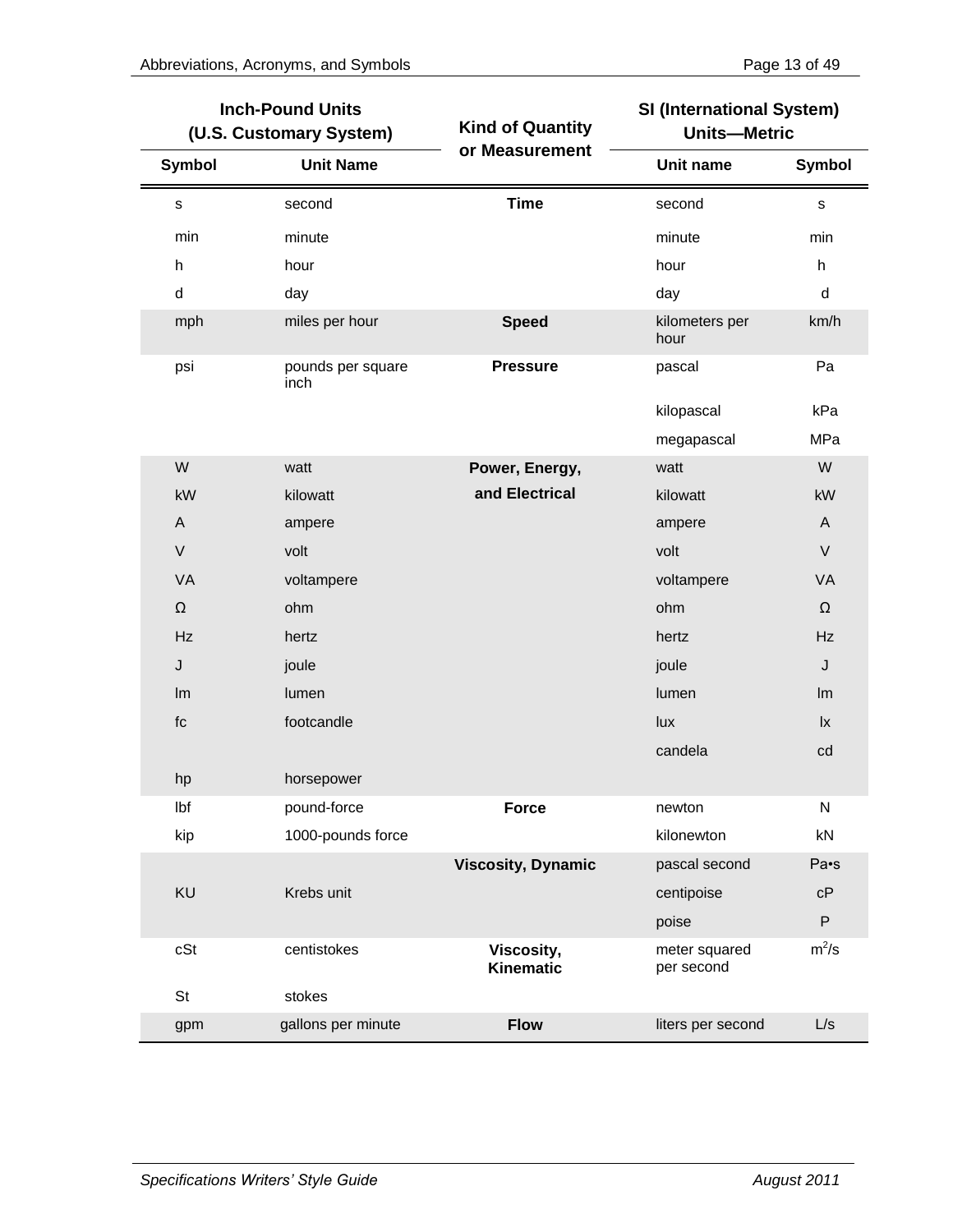Standards for the use of SI (metric) symbols in the United States are provided in *NIST Special Publication 811, 2008 Edition: Guide for the Use of the International System of Units (SI)*, published by the National Institute of Standards and Technology, United States Department of Commerce, and in IEEE/ASTM SI 10 - 10 (*American National Standard for Metric Practice*). Symbols for units of U.S. customary measure appear in paragraph 9.62, ―Standard Letter Symbols for Units of Measure,‖ the *United States Government Printing Office Style Manual, 2008*.

To use measurement symbols properly:

- 1. Do not follow a symbol with a period unless dictated by placement at the end of a sentence. Measurement symbols are not abbreviations.
- 2. Do not add an *s* to form a plural. The symbol remains the same whether the quantity is one or many. *Examples*: 1 kg, 2 kg (*not* 2 kgs); 1 ft, 2 ft; 24 h (*not* 24 hrs).
- 3. Type a space between the quantity and the symbol. *Examples*: 1 kg, 2 ft, 25 °C.
- 4. Precede only with numerals, never words. *Example*: 2 ft; *not* two ft.
- 5. Do not use symbols without accompanying numerals. That is, never leave a symbol "naked." *Example*: Measurement is by the cubic yard; *not* the yd<sup>3</sup>.
- 6. Do not mix symbols and names in the same expression. *Example*: m/s *or* meters per second; *not* meters/second or meters/s.
- 7. Print symbols and quantities in normal, upright (Roman) type regardless of surrounding text. *Example:* 2 ft, *not 2 ft.*
- 8. Do not use unit abbreviations, short forms, or symbolic representations not shown in Table 101.4-2. *Examples*: 2 ft, *not* 2'; 6 in, *not* 6"; 5 g, *not* 5 gm (for grams).
- 9. When the word "in" needs to follow the symbol "in," write out the word "inches" instead of using the symbol. *Example:* greater than 0.3 inches in 25 ft [8 mm in 7.5 m], *not* 0.3 in in 25 ft.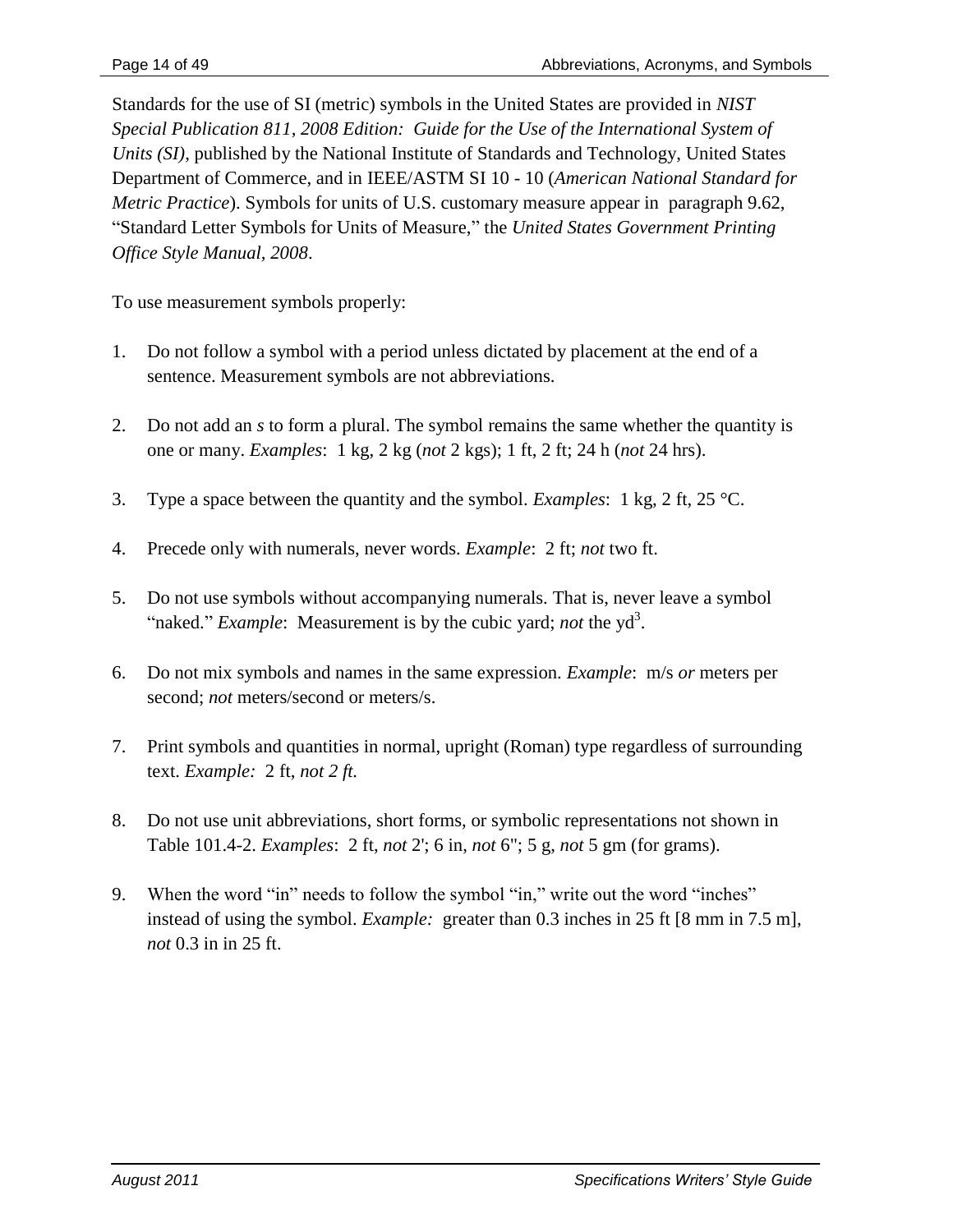#### **Mathematical and Other Symbols Used**

#### **(***Standard Specifications* **Table 101.4-3)**

|                |                                                 |                                               |                       | Use symbol in             |
|----------------|-------------------------------------------------|-----------------------------------------------|-----------------------|---------------------------|
| <b>Symbol</b>  | <b>Meaning</b>                                  | <b>Word Character</b>                         | <b>Tables</b><br>only | <b>Text and</b><br>tables |
| +              | plus                                            | from keyboard                                 | $\checkmark$          |                           |
|                | minus                                           | *02D7, Alt + $x$<br>(not the keyboard hyphen) | ✓                     |                           |
| 土              | plus or minus                                   | $Alt + 0177$                                  |                       | ✓                         |
| $=$            | equal to                                        | from keyboard                                 | ✓                     |                           |
| <              | less than                                       | from keyboard                                 | ✓                     |                           |
| $\leq$         | less than or equal to                           | Alt + 2264                                    | ✓                     |                           |
| >              | greater than                                    | from keyboard                                 | ✓                     |                           |
| $\geq$         | greater than or equal to                        | Alt + 2265                                    | ✓                     |                           |
| ×              | multiplied by;<br>dimensional indicator         | Alt $+0215$<br>(not the keyboard letter x)    |                       | $\checkmark$              |
| $\bar{\times}$ | arithmetic mean (or "average")                  | **See note                                    |                       | statistical formulas      |
| T              | per                                             | from keyboard                                 | ✓                     |                           |
| $\%$           | percent                                         | from keyboard                                 | ✓                     |                           |
| $\mu$          | $10^{-6}$ ("micro")                             | $Alt + 0181$                                  |                       | ✓                         |
| $\circ$        | degree (angular measurement<br>and temperature) | $Alt + 0176$                                  | ✓                     |                           |
| Ω              | ohm                                             | Alt + 2126                                    |                       | ✓                         |
| ÷              | ratio; proportionality                          | from keyboard                                 |                       | ✓                         |
| \$             | U.S. dollar                                     | from keyboard                                 |                       | ✓                         |
|                | bullet                                          | $Alt + 0149$                                  |                       | ✓                         |

*\*To use the shortcut key for the minus sign in Word, type in the number shown in this table where the symbol is to appear and then hold down the Alt key while typing x. The symbol will replace the numbers typed.* 

*\*\*Word 2007 does not, at the time of publication, have a symbol for arithmetic mean. However, if the specification writer uses a computer that has WordPerfect installed on it, the symbol can be found in Word under the Insert tab, Symbol icon. Click on More Symbols to open the Symbol dialog box. Click*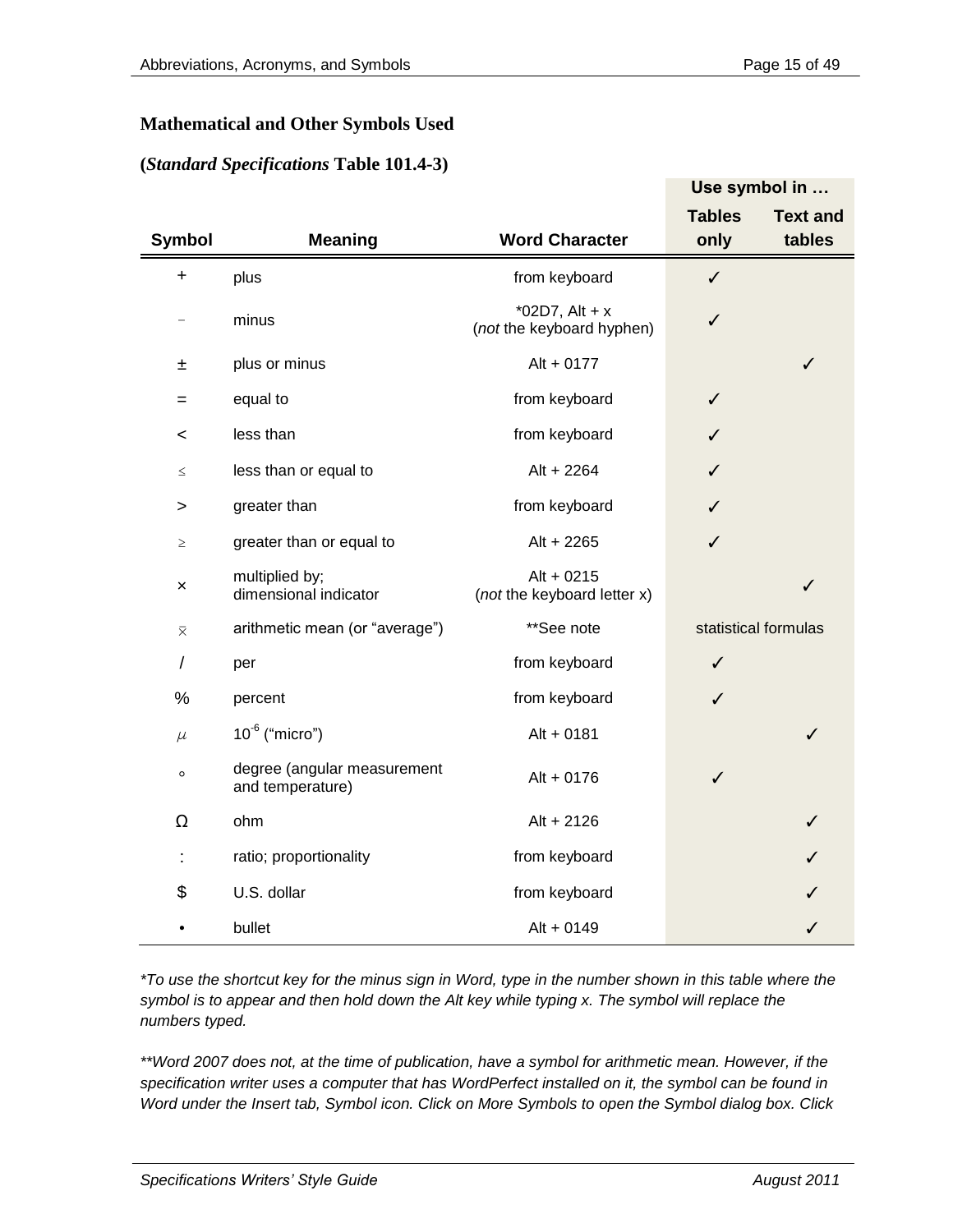*on the Font drop down arrow and choose the WP MathB font. Scroll through the font options to locate*  the  $\bar{x}$  symbol, click on it, and click the Insert button to add it to the document at the cursor location. *Close the dialog box by clicking on Cancel.*

To add the other Word characters from Table 101.4-3 to a document, hold down the Alt key while typing in the number shown. The character will be inserted at the cursor location once the Alt key is released.

When using mathematical and other signs and symbols:

- 1. Type a space before and after. *Example*:  $2 \text{ in } \times 2 \text{ in } \times 1$  in [50 mm  $\times$  50 mm  $\times 25$  mm]. *Exceptions*: no space follows  $\mu$  (a 75  $\mu$ m sieve); no space precedes the angular degree symbol (180<sup>o</sup>); no space follows the minus sign when used in a temperature that is below zero degrees  $(-5 \text{ }^{\circ}\text{F} [-20 \text{ }^{\circ}\text{C}])$ ; and no space follows the numeral when the percent symbol is used in a table (0.4%).
- 2. In text, use words for those quantitative relationships indicated in the preceding table. *Example*: Fasten reinforcing bars securely except where the spacing is *less than* 1 ft [300 mm].

# **Ranges**

Do not use a dash ( - ) to indicate a range.

Use the words "from" and "to" in text to indicate a range of values in which the endpoints are included (in tables use only "to"). Provide the unit symbol after each numeric value. *Examples*: from 1 in to 3 in [25 mm to 75 mm]; from 77 °F to 86 °F [25 °C to 30 °C]. *Exceptions*: When a range is described with the word "percent," or when an unambiguous span of time is described using "second," "minute," or "day," use the word only once, at the end of the range. *Examples*: 15 to 25 percent; from 24 to 48 hours.

To indicate a range from which the endpoints are excluded, use the words "between" and "and."

When indicating a range in an electrical reference, use "to." *Example*: 0 V to 5 V.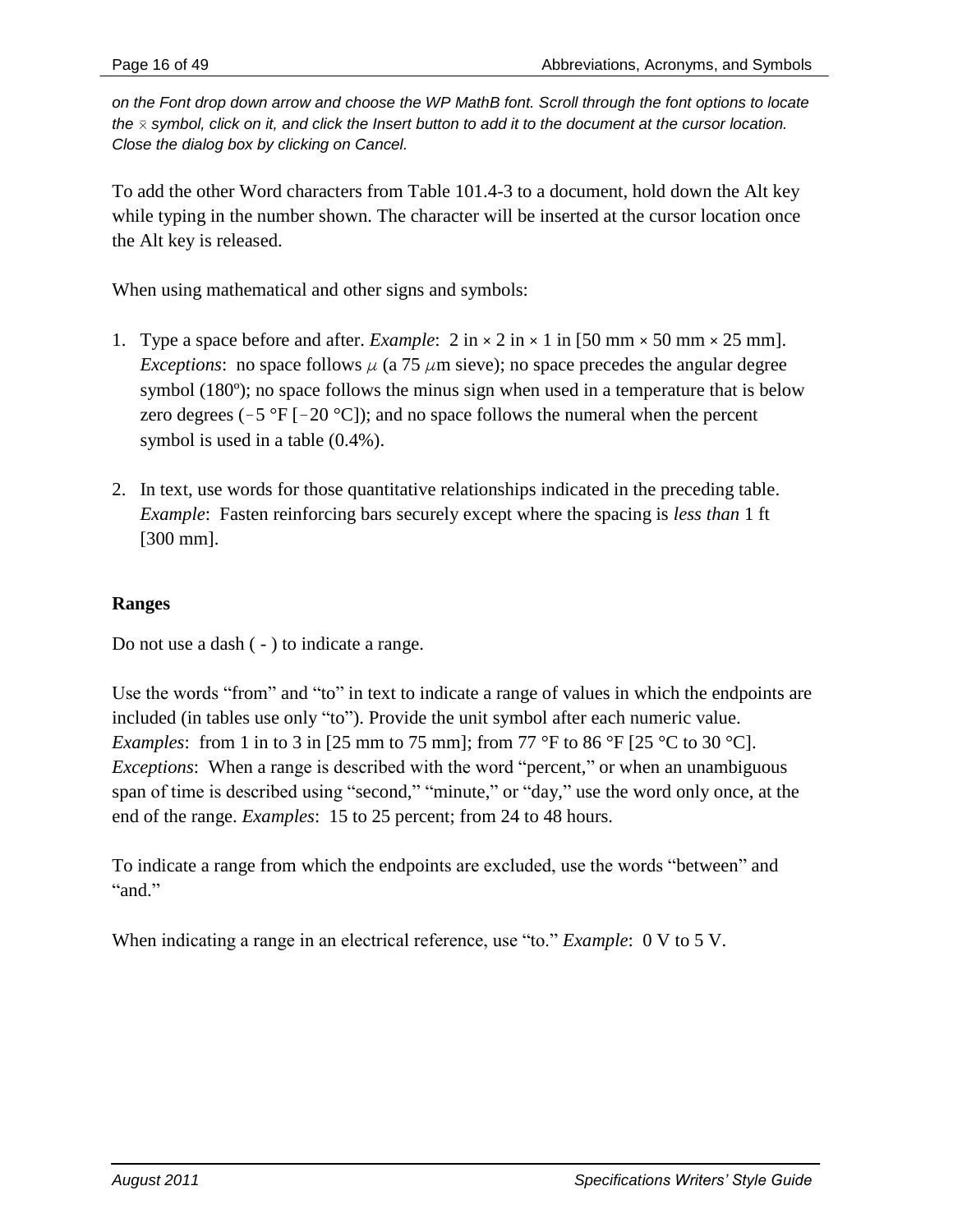### **Additional Rules and Examples**

Write:

… so that it is completely clear to which unit symbols the numerical values of the quantities belong.

> — National Institute of Standards and Technology *NIST Special Publication 811*

Measurement symbols *always* require a preceding numerical value and are *never* preceded or followed by a hyphen. The spelled-out unit name *may* be preceded by a number expressed as a word and *must* be preceded by a hyphen when the number and name are used together as an adjective, but no hyphen is used in the metric equivalent. *Examples*: a 1-inch [25 mm] pipe; a ½-inch [13 mm] diameter mandrel.

Use the multiplication cross symbol  $(x)$  to indicate dimensionality, *not* the word "by." Provide the unit symbol after each numeric value. *Example*:  $2 \text{ in } \times 4 \text{ in}$ ; *not*  $2 \text{ in by } 4 \text{ in}$ .

Additional *examples:*

6 ft  $\times$  6 ft [2 m  $\times$  2 m] 6 ft  $\times$  6 ft  $\times$  6 in [2 m  $\times$  2 m  $\times$  150 mm] 9:00 a.m.; 2:00 p.m.  $1 \text{ in } \pm \frac{1}{32} \text{ in } [25 \text{ mm } \pm 1 \text{ mm}]$ a slope greater than 1:20  $-10$  °F [ $-23$  °C]

tolerance should be minus 0 degrees; plus 45 degrees heated to 200 °F [90 °C] for a length of 1 in [25 mm] nitrogen per 100 yd<sup>2</sup> [80 m<sup>2</sup>] make posts from No. 1 structural steel 90 percent finer than a No. 4 [4.75 mm] sieve after storage for 30 days at 75 °F  $\pm$  5 °F [24 °C  $\pm$  3 °C]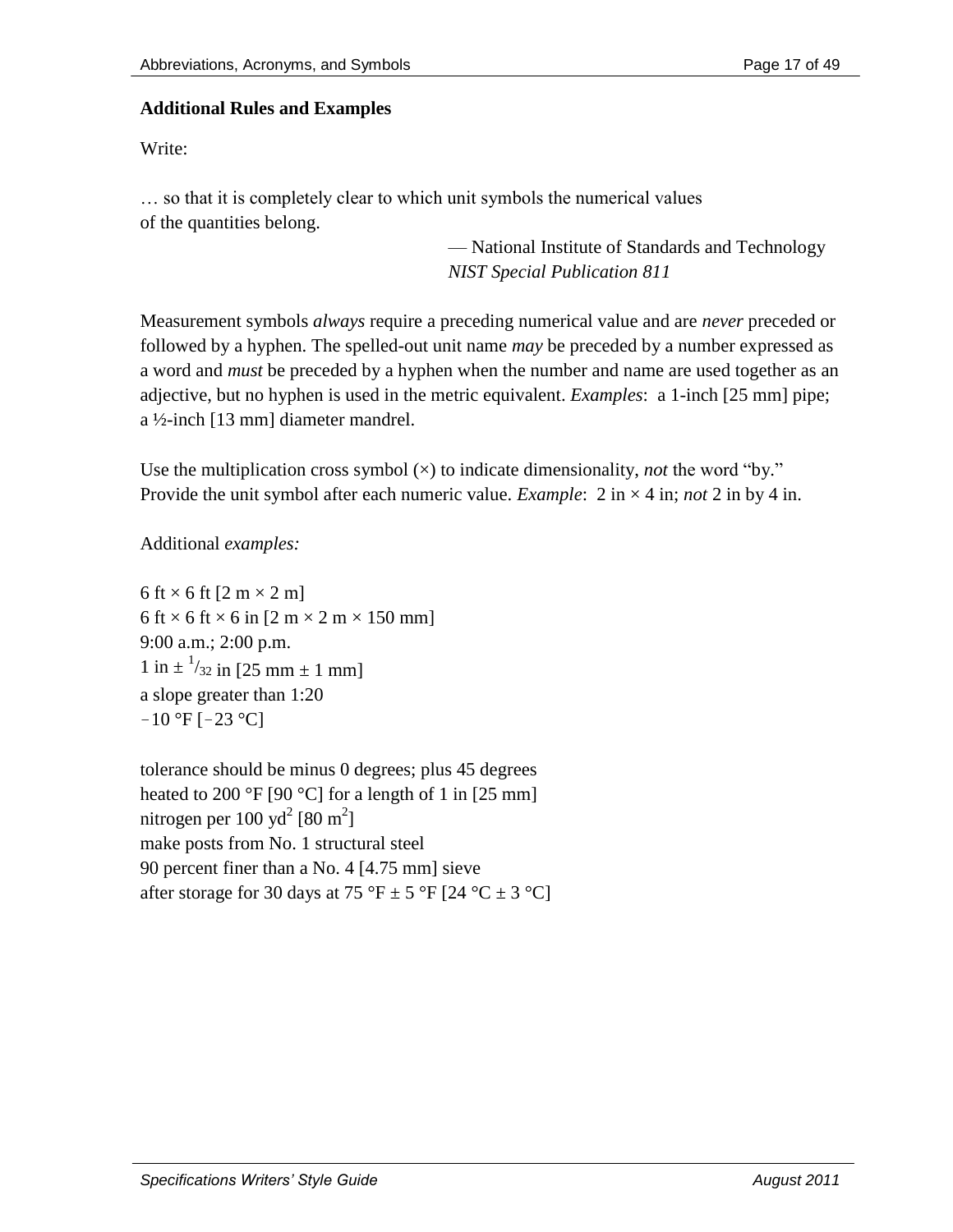# **4 Numerals vs. Words**

# **General**

Use numerals for measurements, sizes, and critical or precise quantities. *Examples*: Maintain a surface temperature of 70 °F [20 °C] for 72 hours; gouges not more than  $\frac{1}{4}$  in [6 mm] deep; mark the weight [mass] on members heavier than 3 ton [2.7 t].

Use numerals when cross-referencing sections, subsections, and other parts of *Standard Specifications* or similar sources. *Example*: … materials required by AASHTO section 5.

Use numerals for numerical values greater than ten; i.e., use numerals for the number 11 and higher.

Use words for numbers at the beginning of a sentence; if a number greater than ten appears at the beginning of a sentence, reorder the sentence if possible. *Example*: Thirty minutes before installation, begin preparing the material. *Or*: Begin preparing the material 30 minutes before installation.

Use words for quantities or values of ten and below that are not critical, precise, or of paramount importance in the context. *Examples*: Fabricate from not more than two pieces of sheet steel. Furnish six sets of drawings.

When quantity and size are expressed together, use numerals for the size and words for the quantity. *Examples*: three ½-inch [13 mm] holes; twenty-two 50-pound [25 kg] weights.

Be consistent. Within the same context, treat similarly all numbers that refer to the same category of things. *Examples*: Ensure a moisture content of 7 to 12 percent. Thirty minutes before starting, and again sixty minutes later, …

# **Decimals**

Express decimals in numerals, *not* words. *Example*: 0.1, *not* one-tenth.

Never leave a decimal point "naked"—that is, without numerals on both sides. *Examples*: 1.5, 6.125, 0.5, 0.125.

Use decimals in all SI (metric) expressions with numeric values other than a whole number. *Examples*: 1.5 m; 0.5 kg.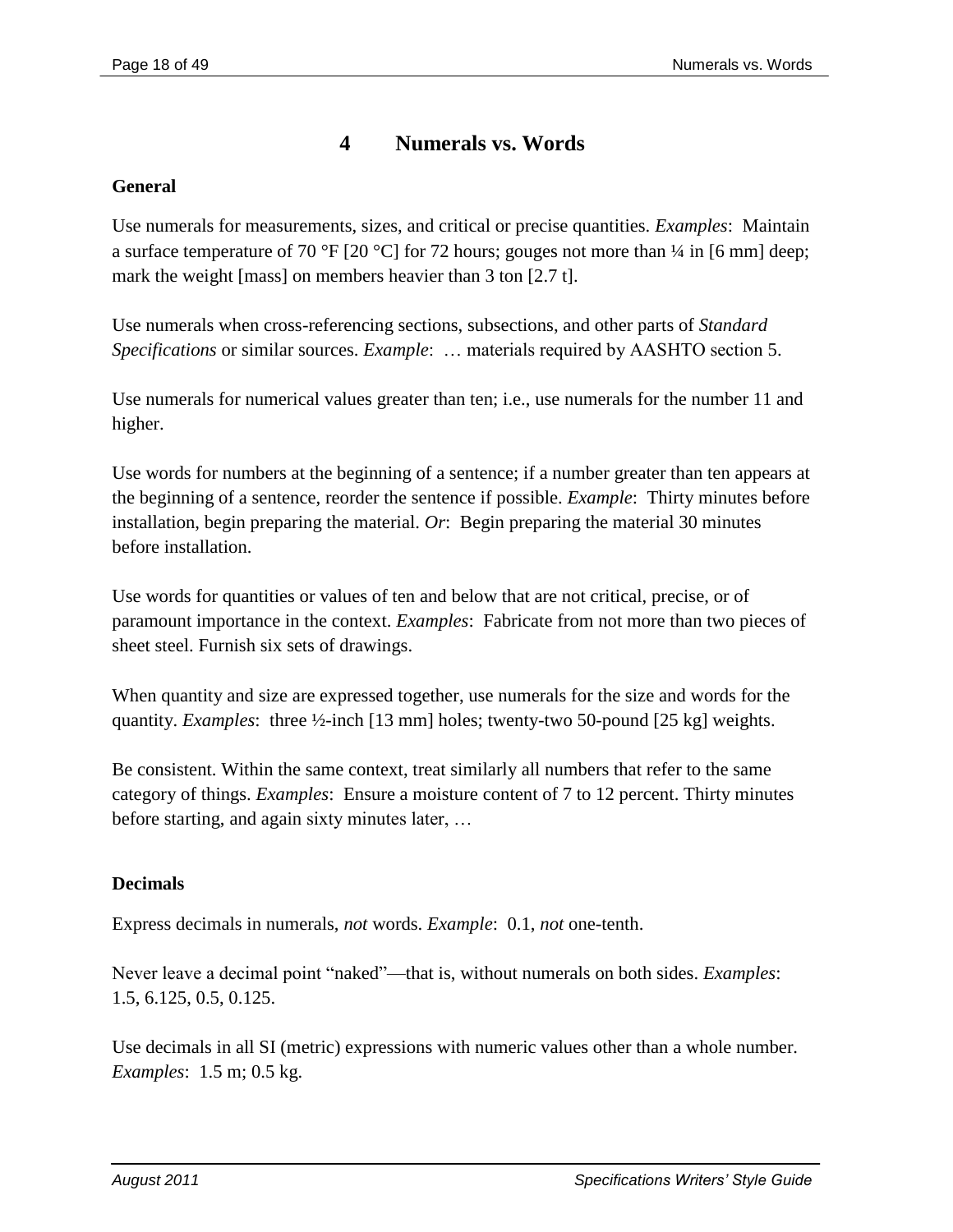# **Time and Date**

Use numerals for clock times. Keep zeros when describing times "on the hour." Use the standard 12-hour system, with all numerals accompanied by the appropriate a.m. or p.m. designation (using lower-case letters, followed by periods); leave a space between the numeral and abbreviation but no spaces inside the abbreviation. *Examples*: 9:00 a.m., 10:30 p.m.

*Exception*: Use the words "noon" and "midnight" to indicate twelve o'clock. *Do not* use the numeral 12 followed by a word or abbreviation. *Example*: Do not work from noon to midnight. (*Not* 12 noon or 12 p.m.; *not* 12 midnight or 12 a.m.)

Use words (written in full) for the names of months and numerals for days of the month and years. Do not use ordinal designators (e.g., <sup>th</sup> and <sup>rd</sup>) in dates. *Examples*: June 15, 2001; from May 1 to September 30.

# **Money**

Use numerals for monetary amounts. Do not include the decimal and zeros for the cents when amounts are in whole dollars. Do not leave a space between the dollar sign (\$) and numeric value. *Example*: Bill at the rate of \$1,500 per mix.

#### **Fractions**

Determine whether it is technically correct to use fractions or decimals. In most cases, use numeric fractions when expressing inch-pound measures and sizes. *Examples*: Leave the cut end at least  $\frac{1}{8}$  in [3 mm] above the base; drill to a depth of  $\frac{1}{4}$  in [6 mm]. However: Construct from aluminum alloy sheet at least 0.0051 in [300  $\mu$ m] thick.

Use numerals for mixed fractions; do not leave a space between the whole number and simple fraction. *Examples*: Join the top to the bottom with an arc of not more than 87½ degrees; leave a distance of no more than 1¾ times the diameter of the bolt.

Use numeric fractions when forming a unit-modifier or compound adjective; follow the fraction with a hyphen, and use the full unit name. *Examples*: a 1½-inch [40 mm] pipe; a ¼ mile [0.4 km] open space.

Use Microsoft Word's built-in typographic symbols to enter common numeric fractions. To do this with a mouse, under the Insert tab, click the Symbol button in the Symbols group. If the fraction you need is shown, double-click on it to insert it into your text at the insertion point. If the fraction you need is not there, click on More Symbols. In the Font drop down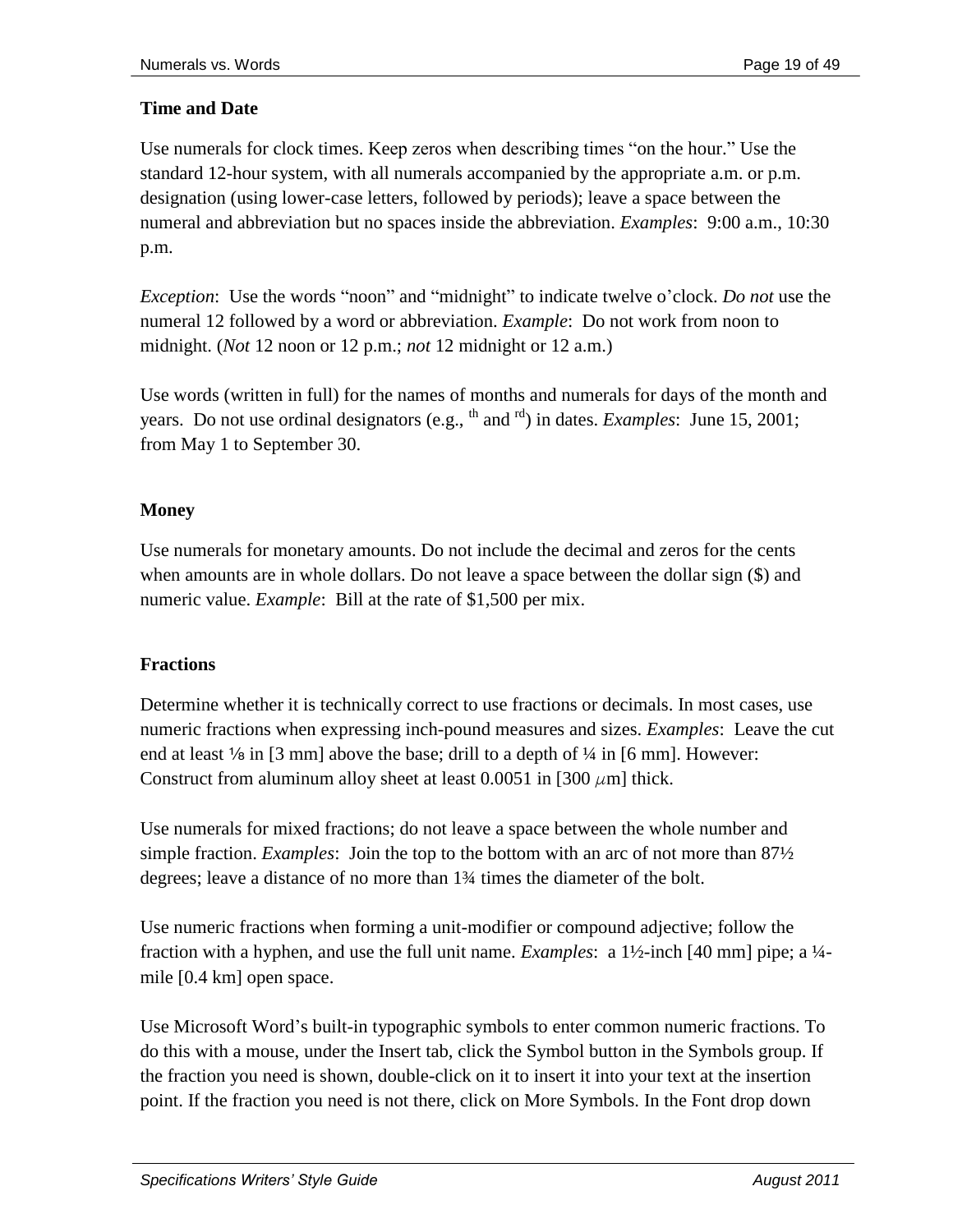menu, choose either "(normal text)" or another font—usually Times New Roman or Arial, and in the Subset drop down menu choose Number Forms. Scroll through the characters to find the fraction needed, and either double-click on it or select it and click the Insert button. The fraction will appear at the insertion point in the text once the Alt key is released.

Shortcuts for some common fractions are shown in the following table. To use them, and depending on the shortcut key shown, either hold down the Alt key and type in the number shown or type in the number or number-letter combination shown, hold down the Alt key, and press the x key. The fraction will then appear at the cursor's location.

| <b>Fraction</b> | <b>Word Shortcut Key</b> |
|-----------------|--------------------------|
| ½               | $Alt + 0189$             |
| ¼               | $Alt + 0188$             |
| $\frac{3}{4}$   | $Alt + 0190$             |
| $\frac{1}{3}$   | 2153, Alt + $x$          |
| $\frac{2}{3}$   | 2154, Alt + $x$          |
| $\frac{1}{8}$   | $215b$ , Alt + x         |
| ⅗               | 215c, $Alt + x$          |
| $\frac{5}{8}$   | $215d, Alt + x$          |
| $\frac{7}{8}$   | 215e, $Alt + x$          |

# **Typographic Fraction Characters in Word 2007**

Fractions other than those that come with Word can be created by making the numerator superscript and the denominator subscript. The following is one way to create fractions:

- 1. Type in the fraction with regular numbers separated by a slash. *Examples:* 3/32, 7/16, 13/5.
- 2. To create the numerator, select it with the mouse, and either click on the superscript button under the Home tab and in the Font group  $[x^2]$  or use the shortcut for creating a superscript by holding down the Alt and Shift keys and pressing the  $+$  key. *Examples:*  $\frac{3}{32}$ ,  $\frac{7}{16}$ ,  $\frac{13}{5}$ . Note that there is no space between the whole number and the numerator of the fraction.
- 3. To create the denominator, select it with the mouse, and either click on the subscript button  $[x_2]$ , which is next to the superscript button, or use the shortcut for creating a subscript by holding down the Ctrl key and pressing the = key. *Examples*:  $\frac{3}{32}$ ,  $\frac{7}{16}$ ,  $1^{3}/_{5}.$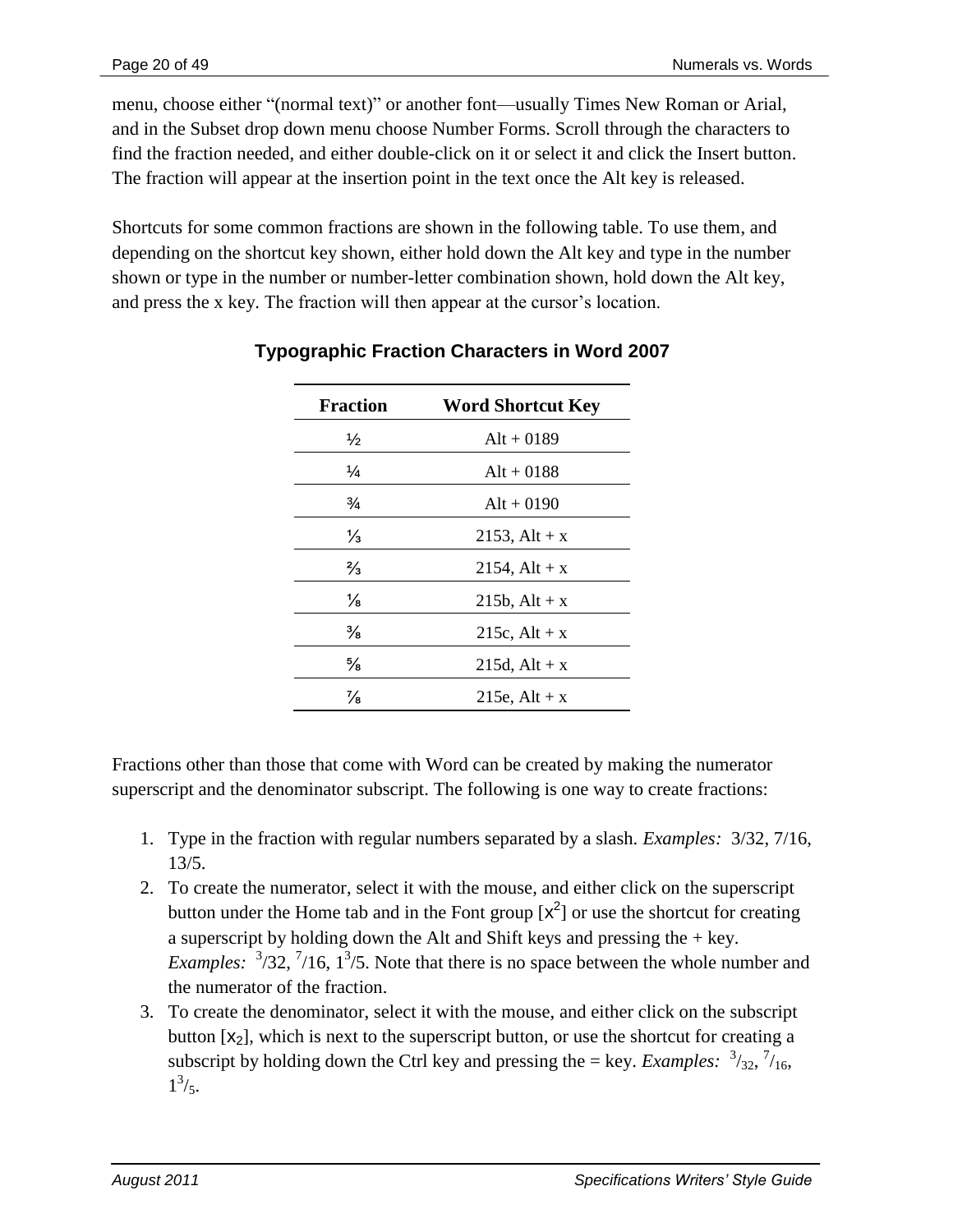Use words for simple fractions that do not describe a measurement or a precise quantity, that stand alone, or that come before the words "of a" or "of an." Use a hyphen to connect the numerator and denominator. *Examples:* Add mulch when the tank is at least one-third full of water. Use a spray bar three-fourths the length of the mixer or greater. Payment will be onehalf the unit price. Use straw, hay, or sawdust to fill the lower one-fourth to one-third of the trench.

# **Percent**

Use the word "percent" in text and precede with a numeral. *Examples:* If the average density is less than 95 percent, but no one sample is less than 92 percent, divide the samples into two, five-sample lots. Changes greater than 5 percent will …. A minimum of 4 percent moisture …. Provided the quantity does not exceed 0.1 percent of the total contract cost, or \$2,500, whichever is greater (*not* one-tenth of one percent).

# **Hyphens and Unit Modifiers**

When a number and word (usually a unit name) work together to describe something else (usually an object or material, like a pipe, bolt, or board), they are acting as a single word, or adjective, called a *unit modifier*.

Use a hyphen between the number and word in unit modifiers; *do not* use hyphens with unit symbols. *Examples:* Cut two, 4½-foot [1.5 m] long test samples of any size 400-grade bar. Install a 400-watt, 120-volt, bar-type electric heating unit in all controller cabinets. Construct the cabinet from 0.125-inch [3 mm] thick aluminum.

When the context requires both inch-pound and SI (metric) measures, use the full name of the inch-pound unit, placing a hyphen between the numerical value and the unit name, then write the SI counterpart in parentheses immediately afterward (using numerals and SI symbols only) before any additional adjectives are used. *Examples:*

| a $\frac{1}{2}$ -inch [13 mm] pipe       | a $\frac{3}{4}$ -inch [19 mm] diameter shank   |
|------------------------------------------|------------------------------------------------|
| three $2\frac{1}{2}$ -inch [63 mm] pipes | an 8-pin, jones-type socket                    |
| a ten-day notice                         | a 2-inch [50 mm] hose                          |
| a 6-inch [150 mm] layer, <i>but</i>      | a 1-pound $[454 \text{ g}]$ sample, <i>but</i> |
| a layer 6 in $[150 \text{ mm}]$ deep     | a sample of 1 lb $[454 g]$                     |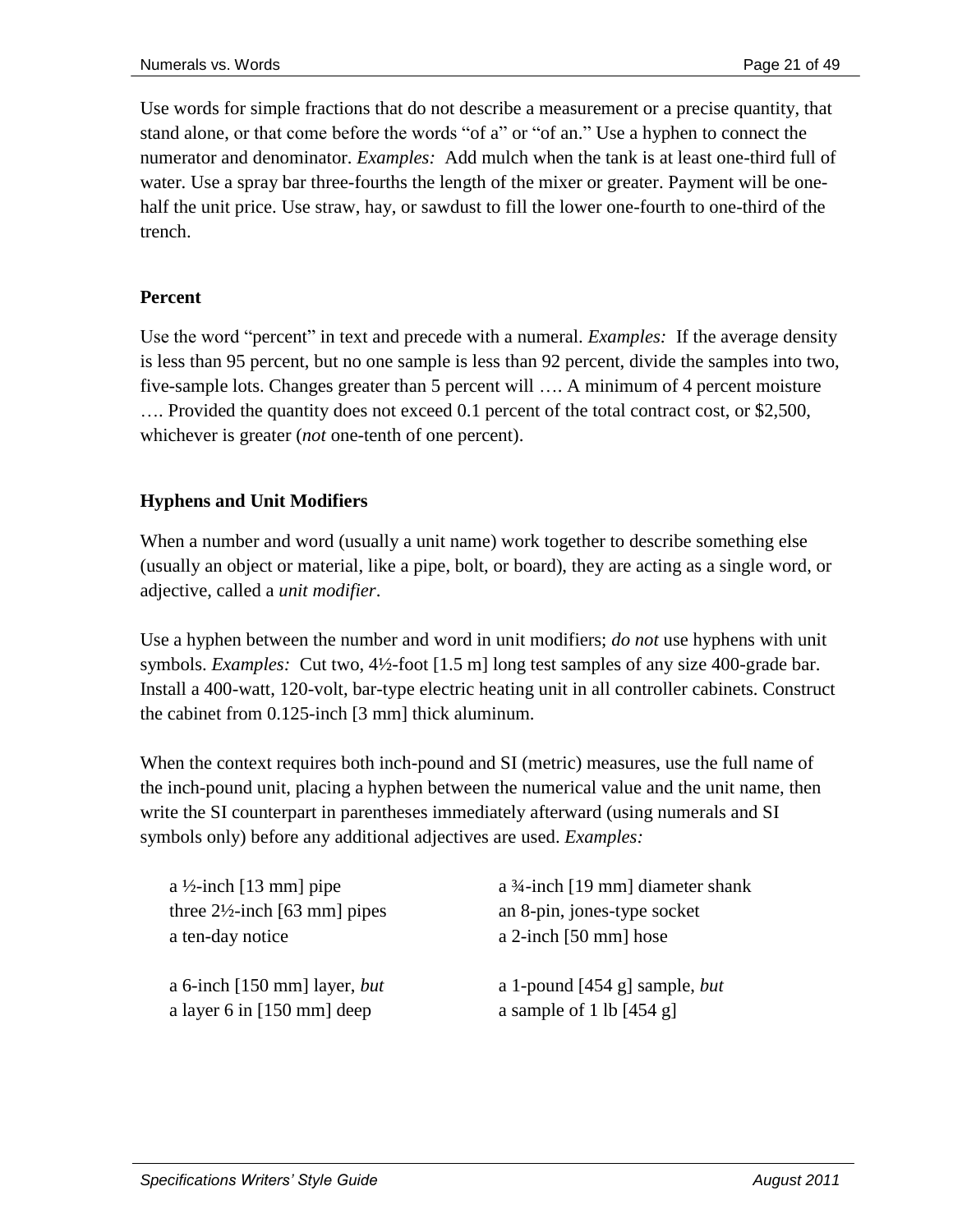#### **Commas vs. Spaces**

In dollar figures, use commas in expressions of four digits or more (i.e., amounts greater than \$999). *Examples:* \$800; \$1,000; \$10,000; \$2,000,000.

In inch-pound expressions, use commas in numeric values with five or more digits. *Examples:* 1000 ft; 2500 psi; 10,000 psi; 1,000,000 gal.

In SI (metric) expressions, use spaces in numeric values with five or more digits. *Examples:* 900 MPa; 1000 MPa; 1300  $\mu$ m; 10 000 km.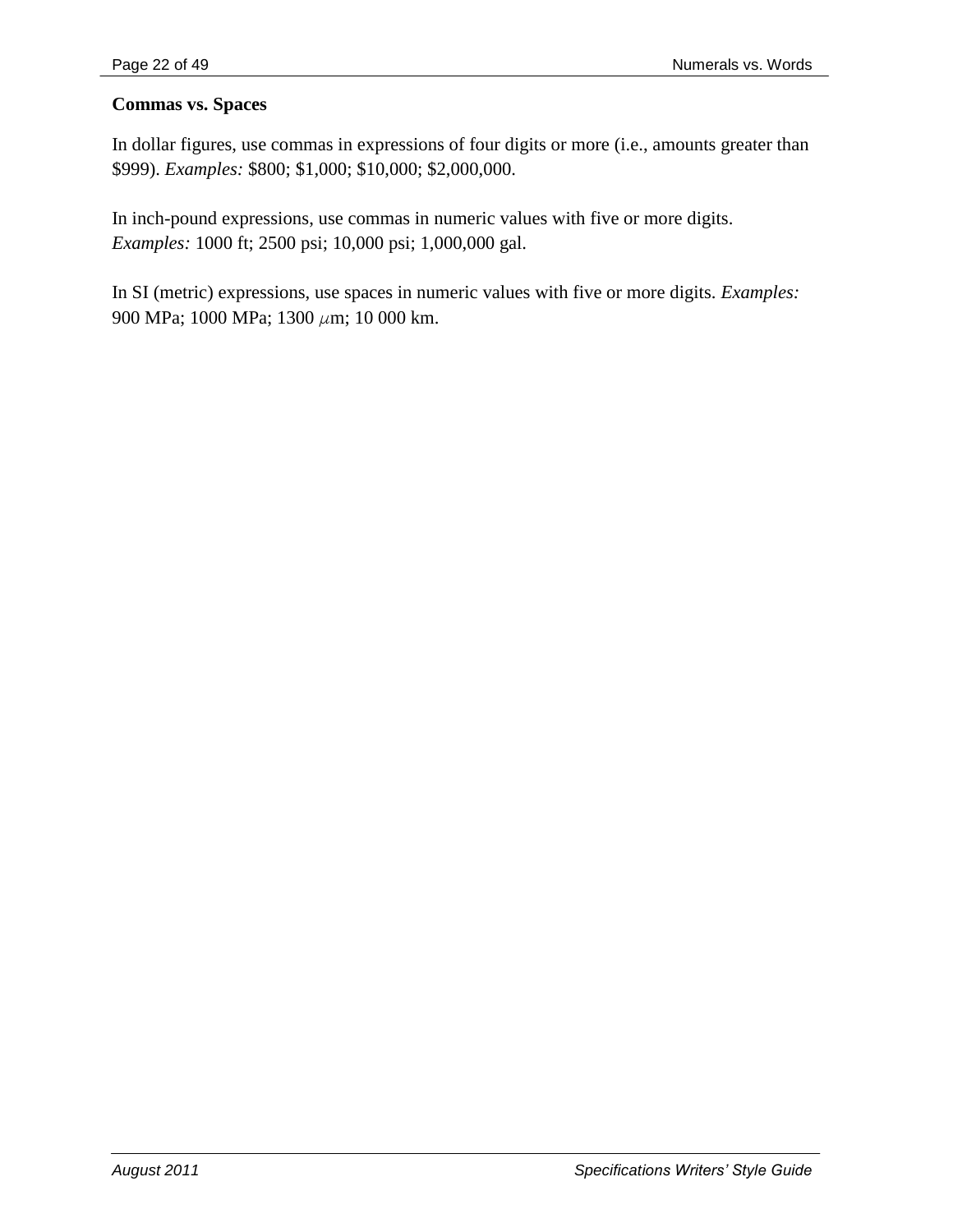# **5 Punctuation**

#### **Serial Commas**

In a series of three or more elements, separate the elements with a comma. Use a comma before the conjunction ("and" or "or") joining the last two elements. *Examples:* 

Provide a minimum of eight individually selectable outputs, each selectable by time-of-day, dayof-week, *and* week-of-year.

Do not use mortar blocks, bricks, wood, *or* aluminum framework in supporting deck slab reinforcement.

Protect trees, shrubs, *and* other landscape features designated by the engineer for preservation from abuse, marring, *or* damage during construction.

#### **With Closing Quotation Marks**

Place periods and commas required by a sentence *inside* closing quotation marks, regardless of whether the period or comma is part of the quoted matter. *Examples:*

Lay the downstream end of each blanket on top, creating a "shingle effect."

The contact pressure is "the average ground contact pressure," expressed in pounds per square inch (pascals).

#### **Quotation Marks When Referencing Signs and Labels**

When referring to specific words that appear elsewhere on signs, labels, drawings, and the like, use quotation marks. *Do not* use all-capitals, bold typefaces, or similar typographic features for added emphasis. *Examples:*

Mark each drawing "final."

Submittals will be marked "approved," "approved as corrected," or "not approved."

Mark the pull box covers "WYDOT Traffic Signal" when the box contains traffic signal conductors.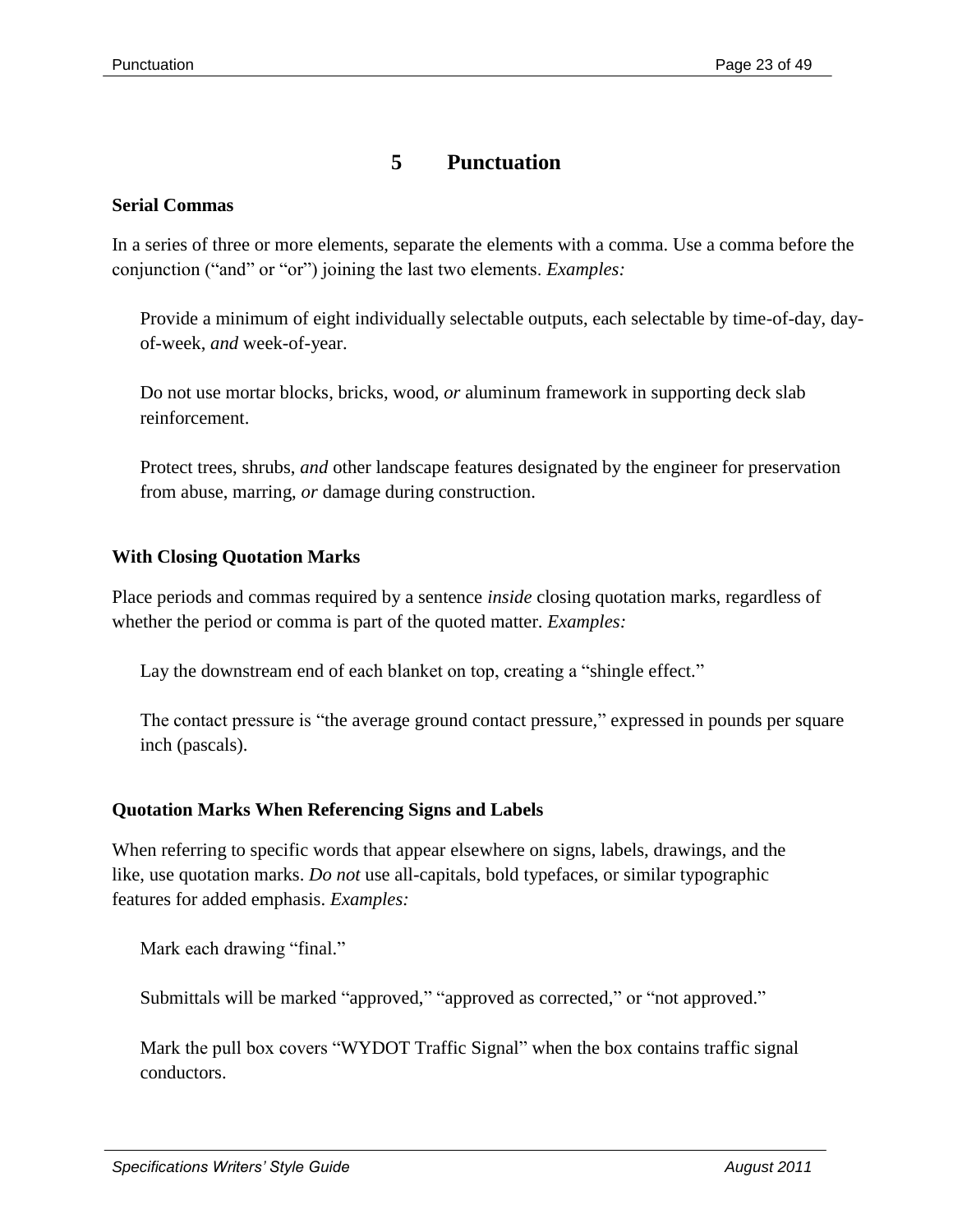# **Letters as Shapes**

Type letters used as shapes in a sans serif font, such as Arial. Do not use quotes around the letter. Link the letter and following word with a hyphen if warranted. *Examples:*

| U-shaped staples     | Y-connector |
|----------------------|-------------|
| an A-frame structure | U-bolts     |
| -connector           | an S curve  |
| $O$ -ring            | H-pile      |
| a J-seam             |             |

To make letters used as shapes plural, add and "s" and no apostrophe. *Example:* Vs, not V's.

# **Parentheses**

Use parentheses to insert and set off additional information relevant to the sentence. Do not use dashes for this purpose in *Standard Specifications* (because of the possibility of confusion with the minus sign or similar marks or symbols). *Example:* Nut rotation is relative to the bolt regardless of the element (nut or bolt) that is turned.

Parentheses are also used to insert and set off counterparts or equivalencies, such as chemical formulas. *Example:* Conform to the requirement for chrome oxide  $(Cr_2O_3)$  green.

Place commas, semicolons, periods, or other punctuation that the main sentence might need *after* the closing parenthesis mark.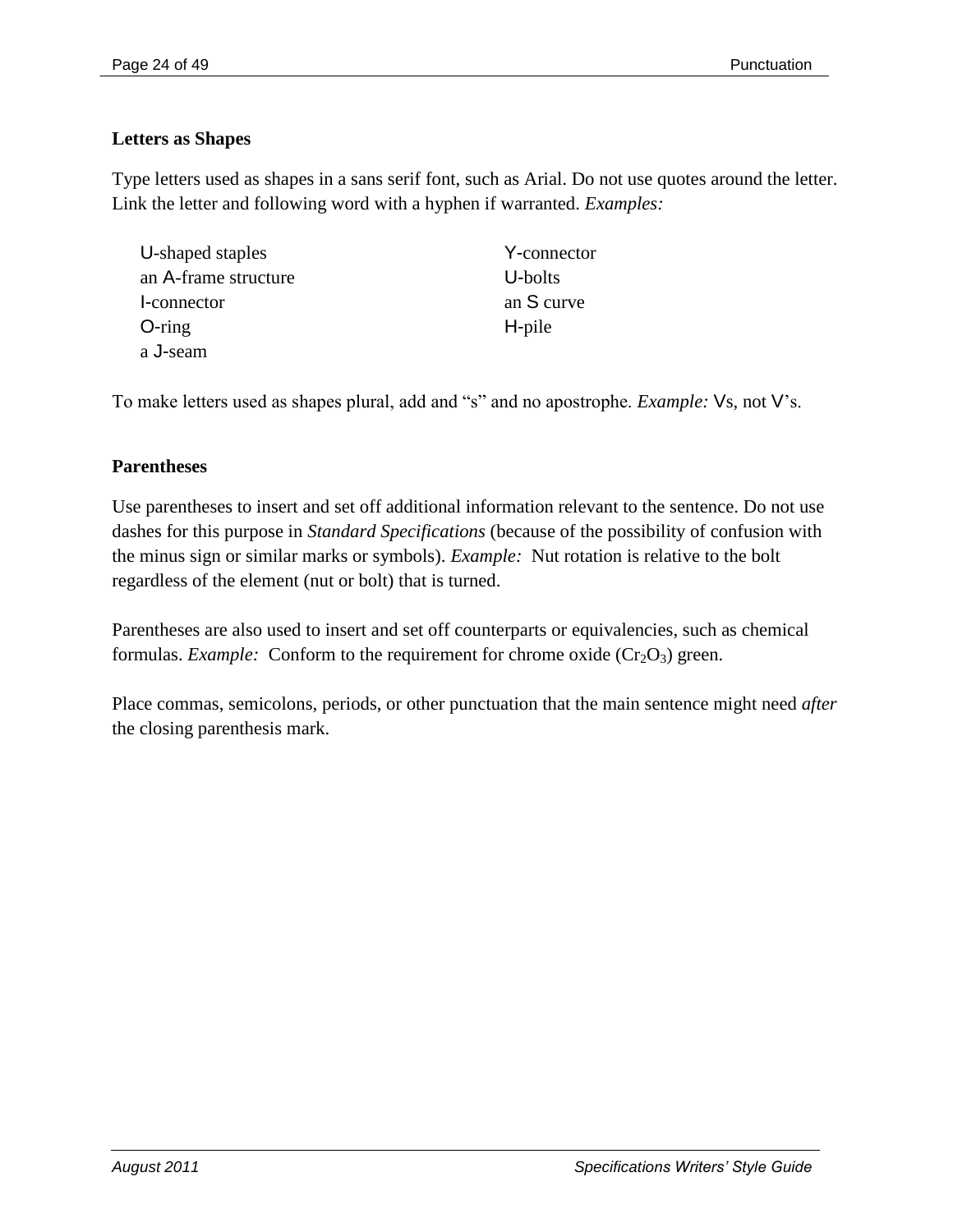# **6 Capitalization**

#### **General**

Aim for consistency, especially within specifications. For situations not addressed in this *Guide*, consult chapter 8, "Names and Terms," of *The Chicago Manual of Style* or chapter 3, ―Capitalization Rules,‖ in the *United States Government Printing Office Style Manual, 2008*.

Avoid over-capitalization. Excessive capitalization slows reading and reduces the very emphasis capitalization is meant to achieve.

#### **Specific**

Capitalize the following words or categories of specific names and things:

#### ACRONYMS and INITIALISMS

Bid and pay item names in the "Measurement and Payment" subsections; *Examples:* 

Liquid Asphalt Structural Steel Sign Posts, Wood

Document titles; *Examples:*

the Engineer's Weekly Report Certificate of Compliance

Laws and legislative acts; *Examples:*

the Wyoming Seed Law the Federal Seed Act Clean Air Act Wyoming Statute 11-14-101

Official titles; *Example:*

the State Bridge Engineer Program (when referring to specific programs within WYDOT); *Examples:*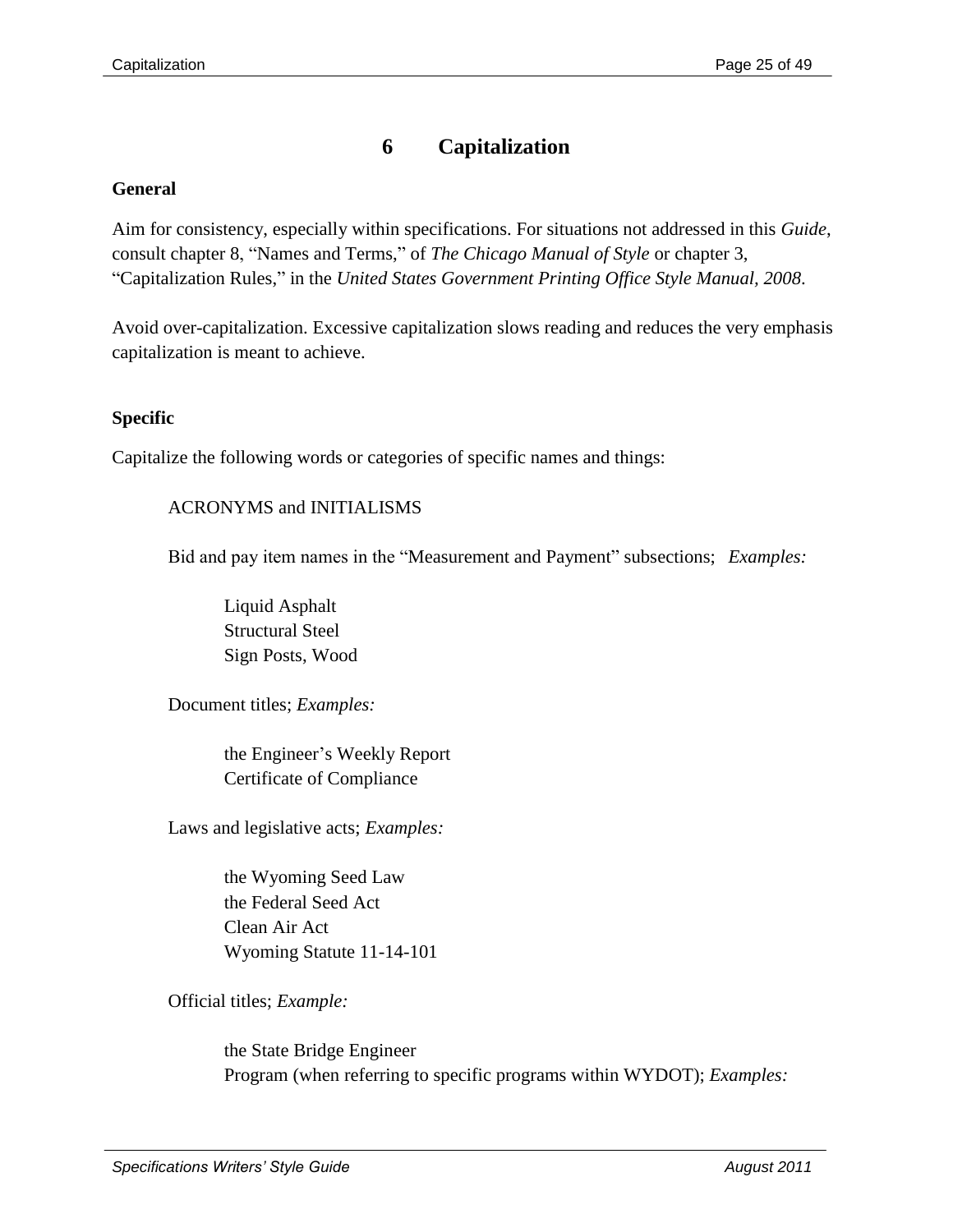Field Operations Program Highway Development Program Materials Program Traffic Program

#### Proper nouns

Titles of sections, subsections, tables, and figures in *Standard Specifications*; *Examples:*

Measure pipe in accordance with Section 603, Culverts and Storm Drains. Apply at the rate specified in Subsection 513.4.13, Curing Concrete. Remove forms and supports in accordance with Table 513.4.14-1, Minimum Times for Forms and Support Removal.

#### *Do not* capitalize:

#### bidder

class (when referring to a designated class of material; *e.g.,* class A concrete) commission (when referring to the Wyoming Transportation Commission) contractor department (when referring to WYDOT) district (when referring to the districts of WYDOT) district engineer engineer fabricator federal federal-aid grade (when referring to a designated grade of material; *e.g.,* grade No. 1 timbers) inspector plans portland cement professional engineer special provisions specification subcontractor type (when referring to a designated type of material; *e.g.,* mulch tack, type M) work (even when referring to the defined term)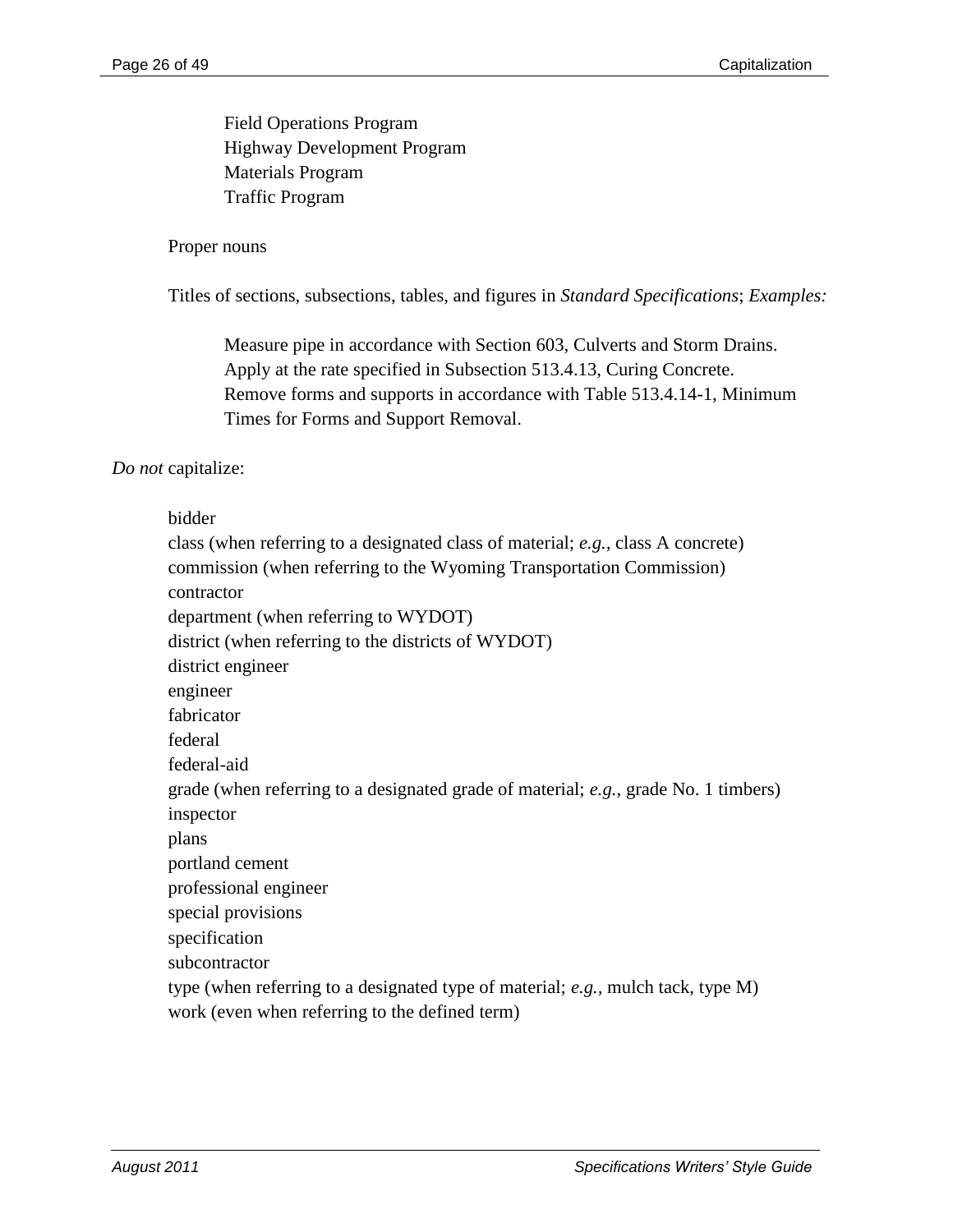# **7 Lists**

#### **General**

Lists may be used at any subsection level, when logically appropriate. Number each item in a list, starting with the numeral 1, followed by a period.

For each numbered item within a list, one secondary level of sublists may be used. Number each item within a sublist, indicating first the number of the parent item in the primary list, followed by a period, and then starting with the numeral 1, followed by a period. *Example:*

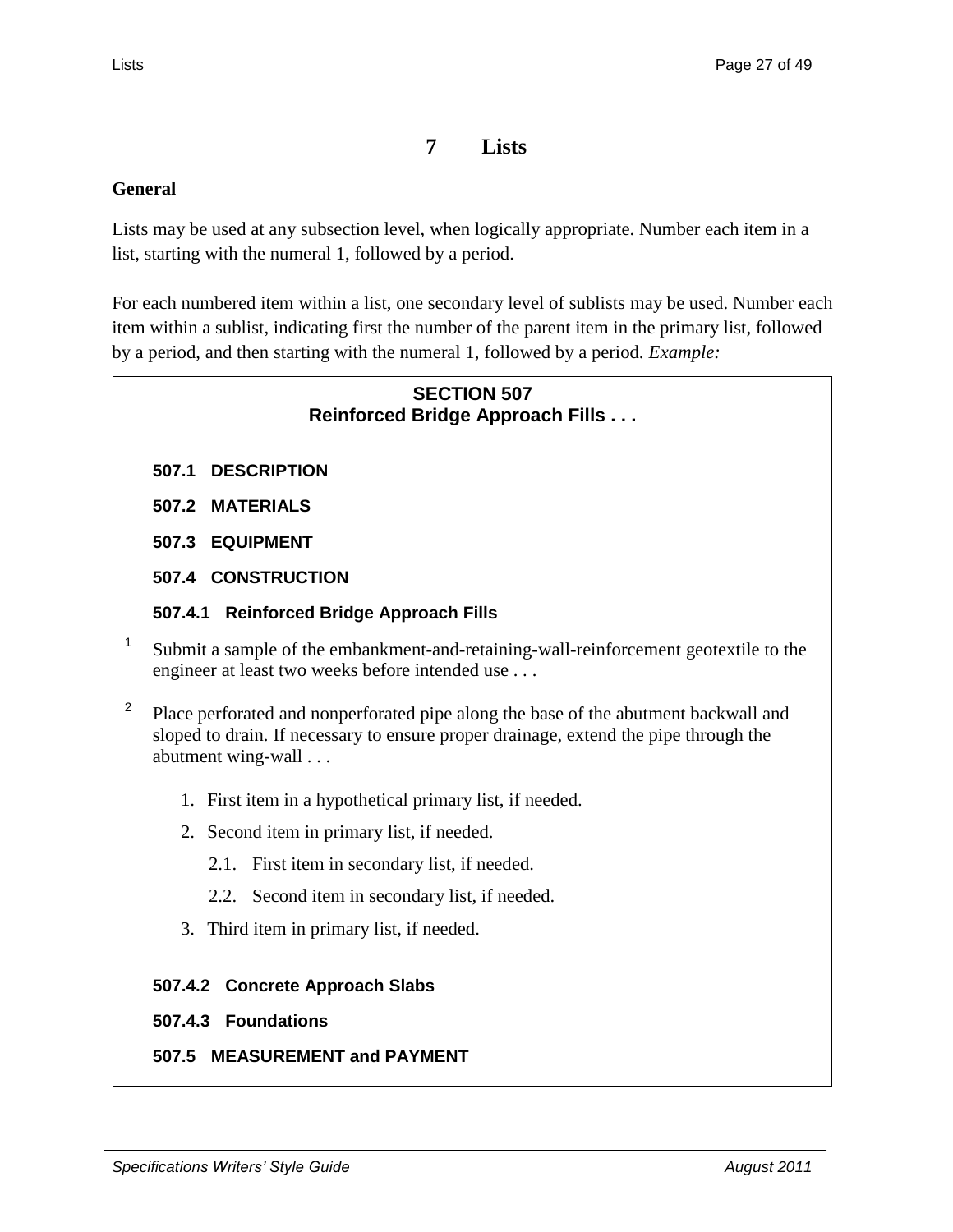#### **Punctuation**

1. When the items in an enumerated list are made up of single items or groups of items, end each list item with a semicolon. Many times these lists are preceded by a colon. Include either an "and" or an "or" following the last semicolon in the list. *Example*:

<sup>2</sup> At a minimum, address the following topics:

- 1. Testing personnel and their qualifications;
- 2. Equipment;
- 3. Time frames of correlation testing;
- 4. Test intervals;
- 5. Variables or options allowed by testing procedures (i.e., shaking time for sieve analysis, core drying, and soaking times, etc.); and
- 6. Where and how referee samples will be stored.
- 2. When the items in an enumerated list are incomplete sentences, use a semicolon at the end of the list item. These may also be preceded by a colon and should include either "and" or "or" after the last semicolon. *Example:*

1 Install backer rod only when

- 1. AASHTO M 301 WY Modified sealant is specified;
- 2. Final width of crack or reservoir exceeds  $\frac{3}{8}$  in [10 mm]; and
- 3. Full depth of crack, including routed reservoir if applicable, exceeds 1½ in [38 mm].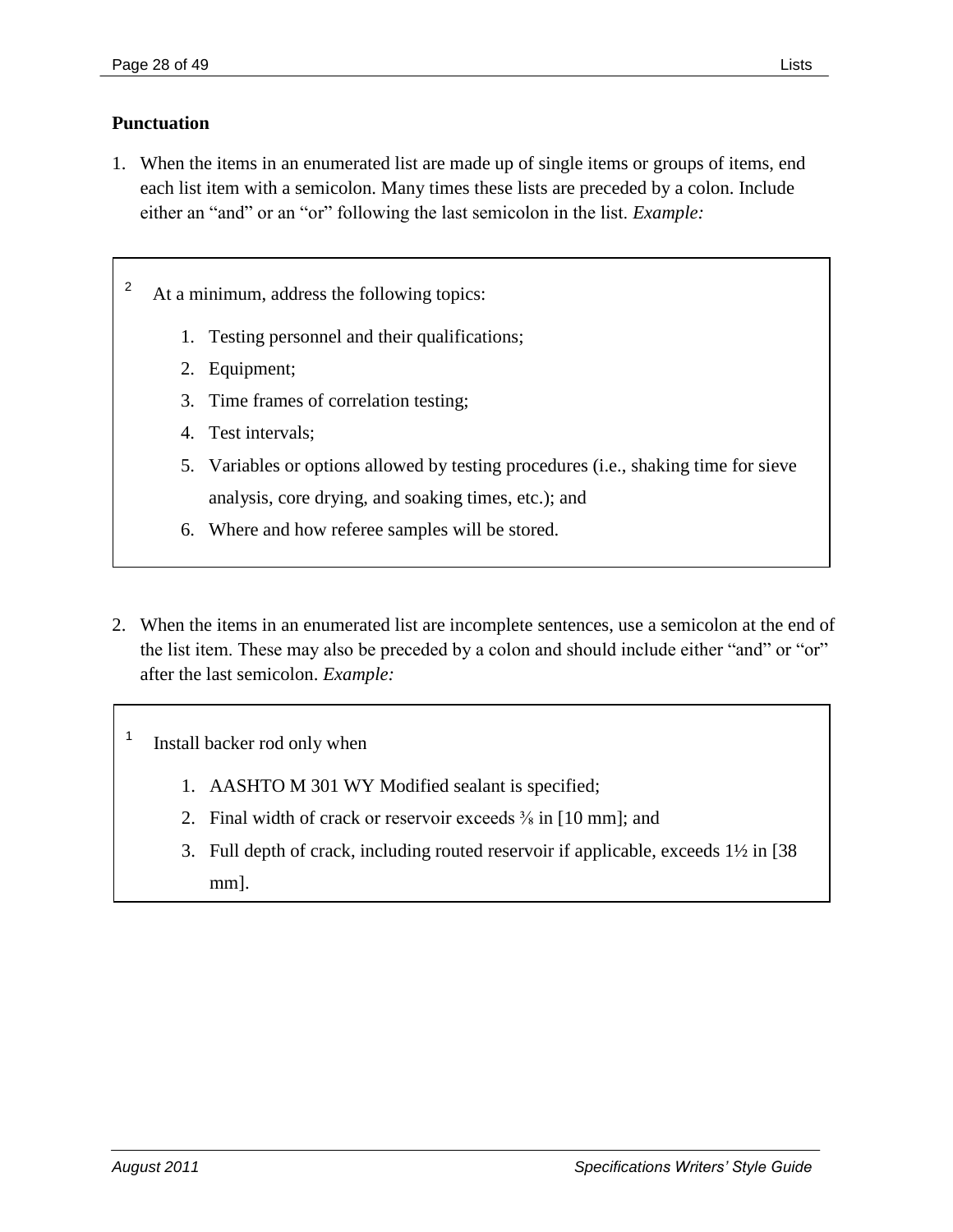- 3. If there are only two items in an enumerated list that would usually require a semicolon after the item, end the first item with only an "and" or an "or" with no punctuation before it. *Example:*
	- 3 Provide luminaire mounting configurations that
		- 1. Are predrilled for mast arm attachments and supplied with mast arms or
		- 2. Have hot-dip galvanized tenons epoxy-bonded to the fiberglass shaft.
- 4. Use a period at the end of an enumerated list in which the list items are complete sentences. *Example:*
	- <sup>1</sup> Mix mulch tack type MC in the following sequence:
		- 1. Fill application equipment with one-third of the water required and start mechanical agitation.
		- 2. Slowly pour the mucilage-gum powder into the tank agitating source. Add the remaining water.
		- 3. Add wood fiber, seed, and fertilizer as specified. Continue agitation for approximately five minutes before application.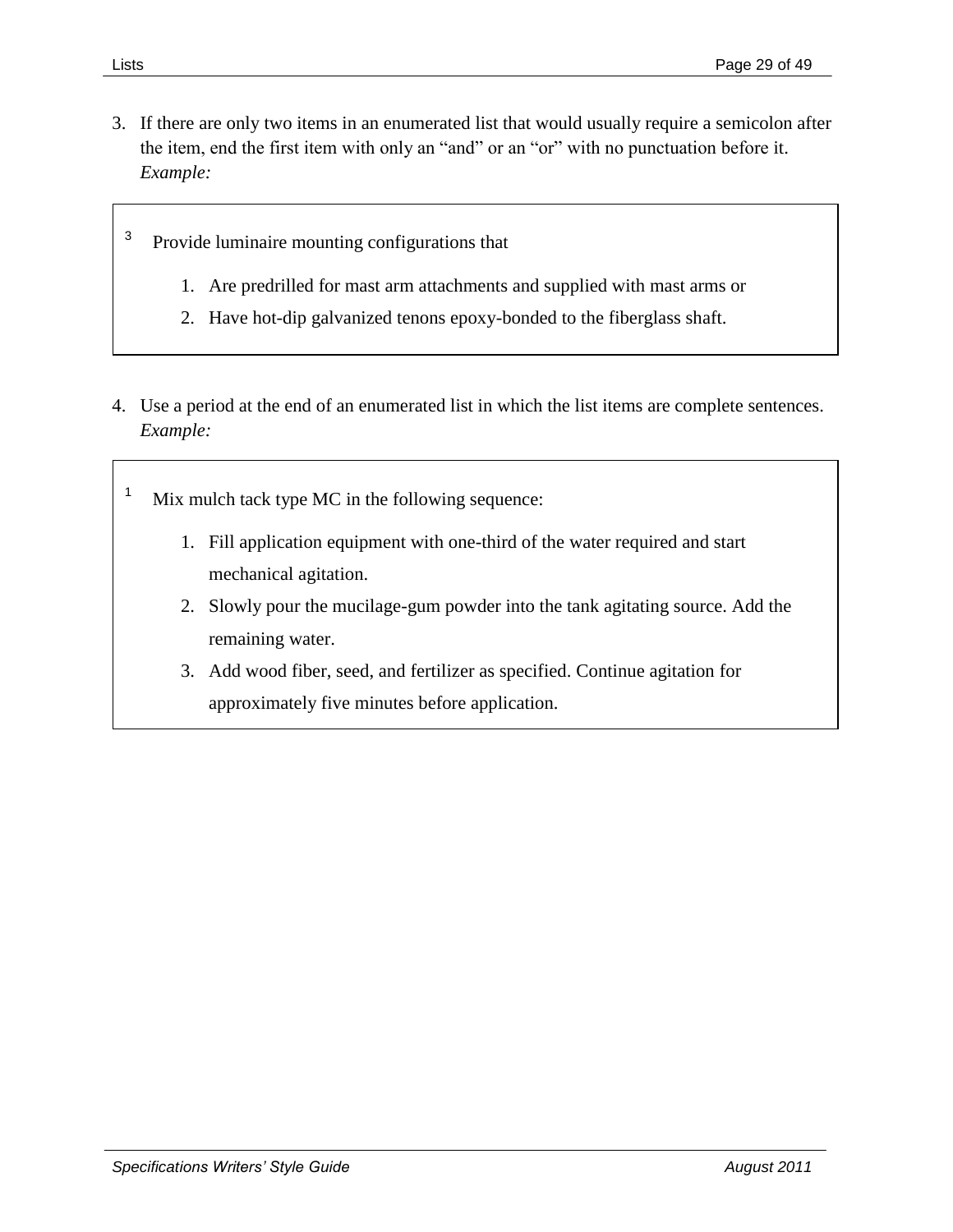- 5. Use a period at the end of enumerated list items when the list includes long items that contain a complete sentence. When this applies to one item in the list, end all items in the list with a period. *Example:*
	- <sup>10</sup> When specified, or approved by the State Bridge Engineer, use oversize, short-slotted, and long-slotted holes in accordance with the following:
		- 1. With ⅝-inch [16 mm] diameter and larger high-strength bolts.
		- 2. Oversize holes in any or all plies of friction-type connections.
		- 3. Short-slotted holes in any or all plies of friction- or bearing-type connections. Align slots normal to the direction of loading in bearing-type connections.
		- 4. Long-slotted holes in one of the connecting parts of a friction- or bearing-type connection at an individual faying surface.
- 6. End the items in an enumerated list with a period when the listed items contain a bolded introductory element, usually followed by a period. *Example:*
	- 4 Seal cracks so that the finished, cured surface is to the configuration specified:
		- 1. **Flush Configuration.** Flush with the pavement and is not recessed into the crack by shrinkage.
		- 2. **Recessed Configuration.** Recess below the pavement ¼ in [6 mm]. Do not use squeegees or wands with a 2-inch [50 mm] inside diameter cup.
- 7. Use a period at the end of each enumerated item in all "Measurement and Payment" sections.
- 8. Do not create a list that consists of only one item. Instead, incorporate that item into the referencing sentence. *Example:*
	- 4 Provide carpet material that will create an acceptable texture and is in accordance with the following:
		- 1. The carpet does not roll or tear the surface.

#### *Replace with:*

4 Provide carpet material that will create an acceptable texture and does not roll or tear the surface.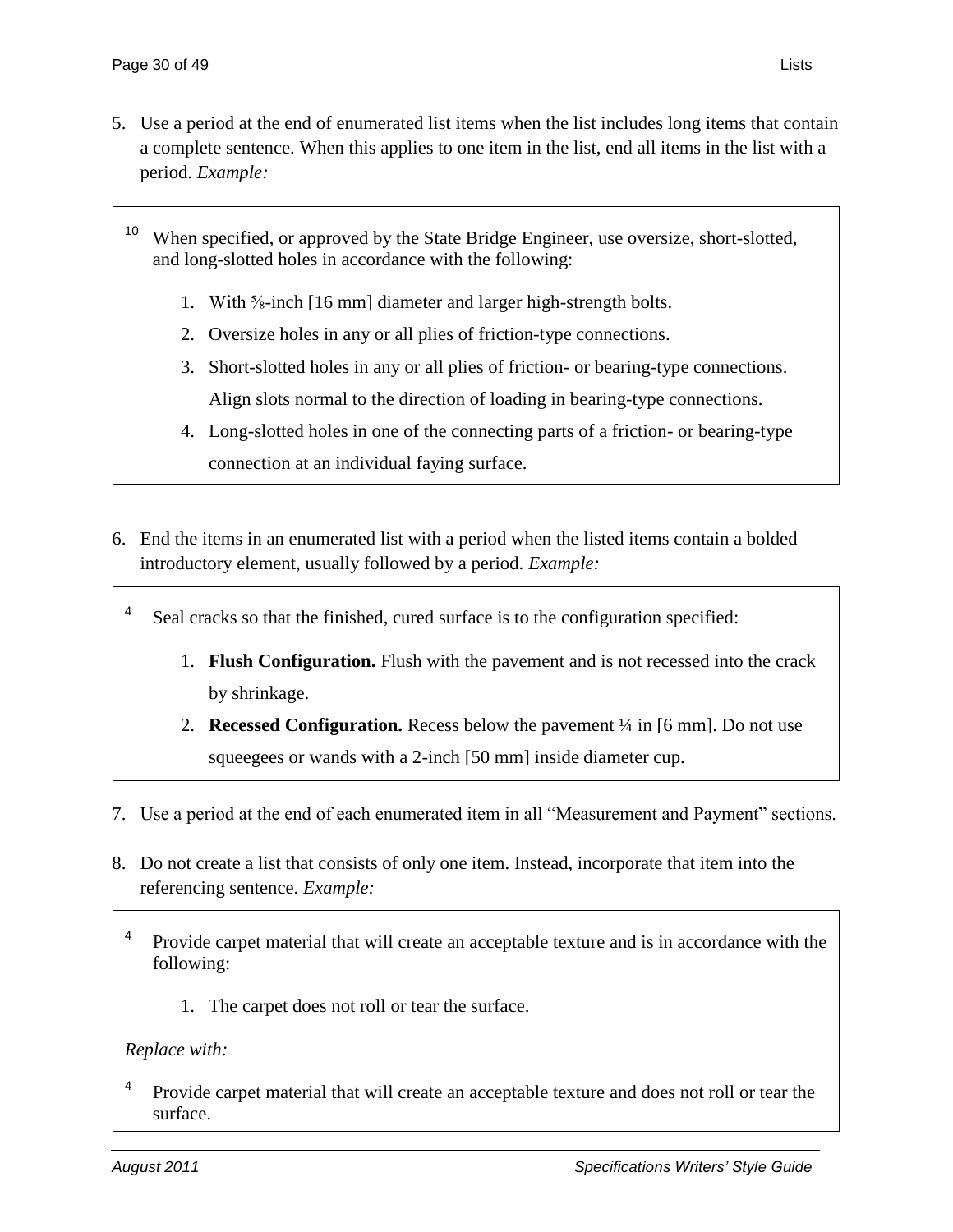# **Structure**

Use parallel structure when creating lists by beginning each item in a list with the same part of speech—noun, verb, adjective, etc. *Example—each enumerated item begins with a verb:*

- 3 The use of alternative methods or equipment resulting in work that fails to meet contract requirements may lead the engineer to, in writing:
	- 1. Direct a stop to their use;
	- 2. Order the completion of remaining work using the original specified methods or equipment; or
	- 3. Require the removal of the unsatisfactory work.

*Example—each enumerated item begins with a preposition:*

- <sup>5</sup> During suspensions, at no additional cost to the department, store materials and equipment:
	- 1. Outside the clear zone;
	- 2. As far from the travel way as possible; and
	- 3. At a location that will not cause maintenance or safety problems for the roadway.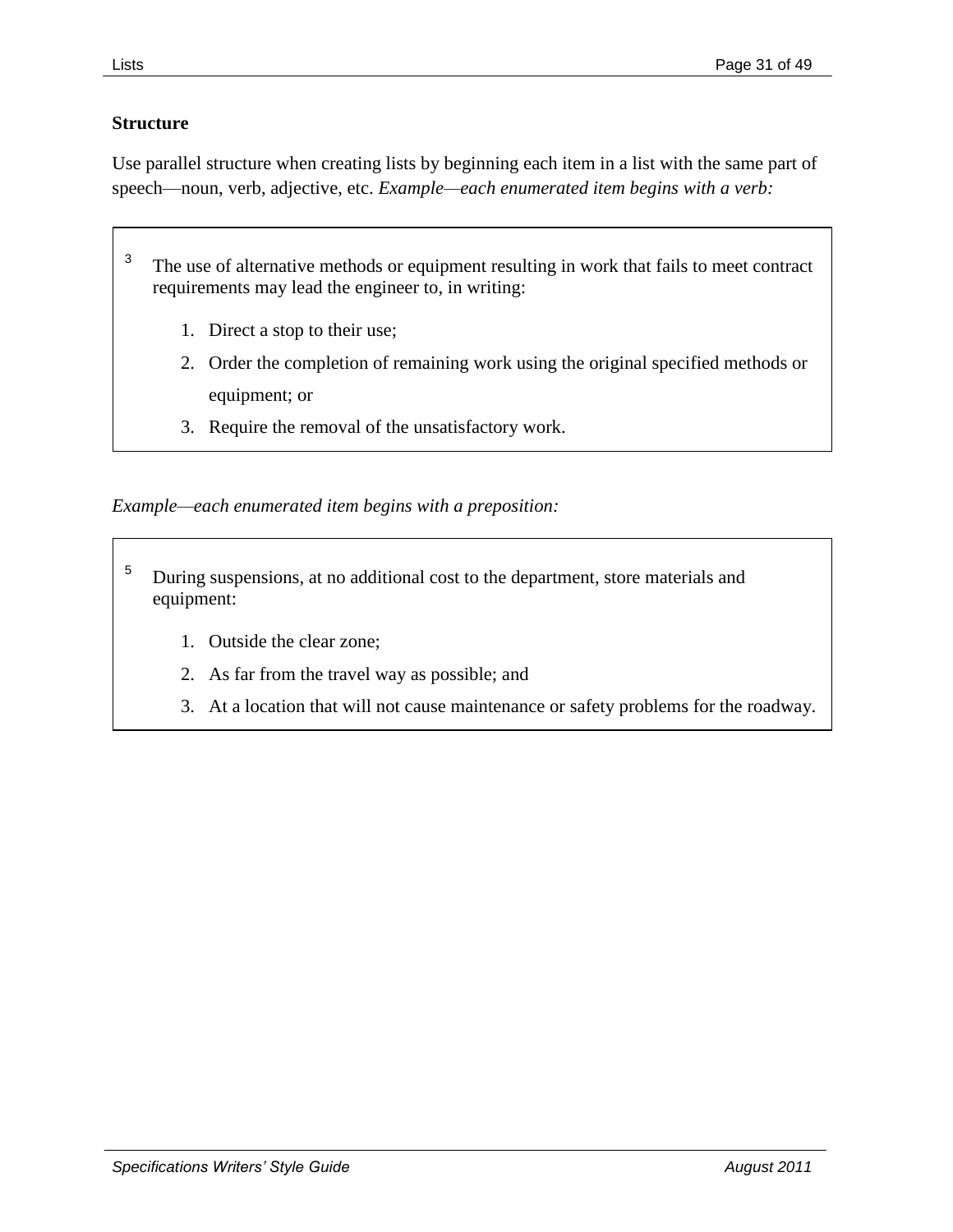# **8 Tables, Figures, and Forms**

### **General**

Keep tables and figures as simple as possible, both in layout and content. Display information so that it can be grasped quickly and without confusion. For additional guidance on the format and design of tables, consult chapter 3, "Illustrations and Tables," of *The Chicago Manual of Style* and chapter 13, "Tabular Work," in the *United States Government Printing Office Style Manual*, *2008*.

# **Tables**

Number all tables, with the number itself preceded by the word "Table." Use the subsection number, followed by a hyphen and the number of the table within the subsection, starting with numeral 1. Begin renumbering with each new subsection. Number tables only out to the third set of digits. *Example:* Table 000.0.0-0, not Table 000.0.0.0-0.

Give every table a title; capitalize the first letter only of all significant words. Do not place a period at the end.

Center table, number, and title horizontally on the page. Place the table number and title each on its own line, and set both in bold-faced, 12-point Arial type. Set the table number above the title, and place both *above* the table.

Use 11-point Times New Roman type for table text, and make column headers bold.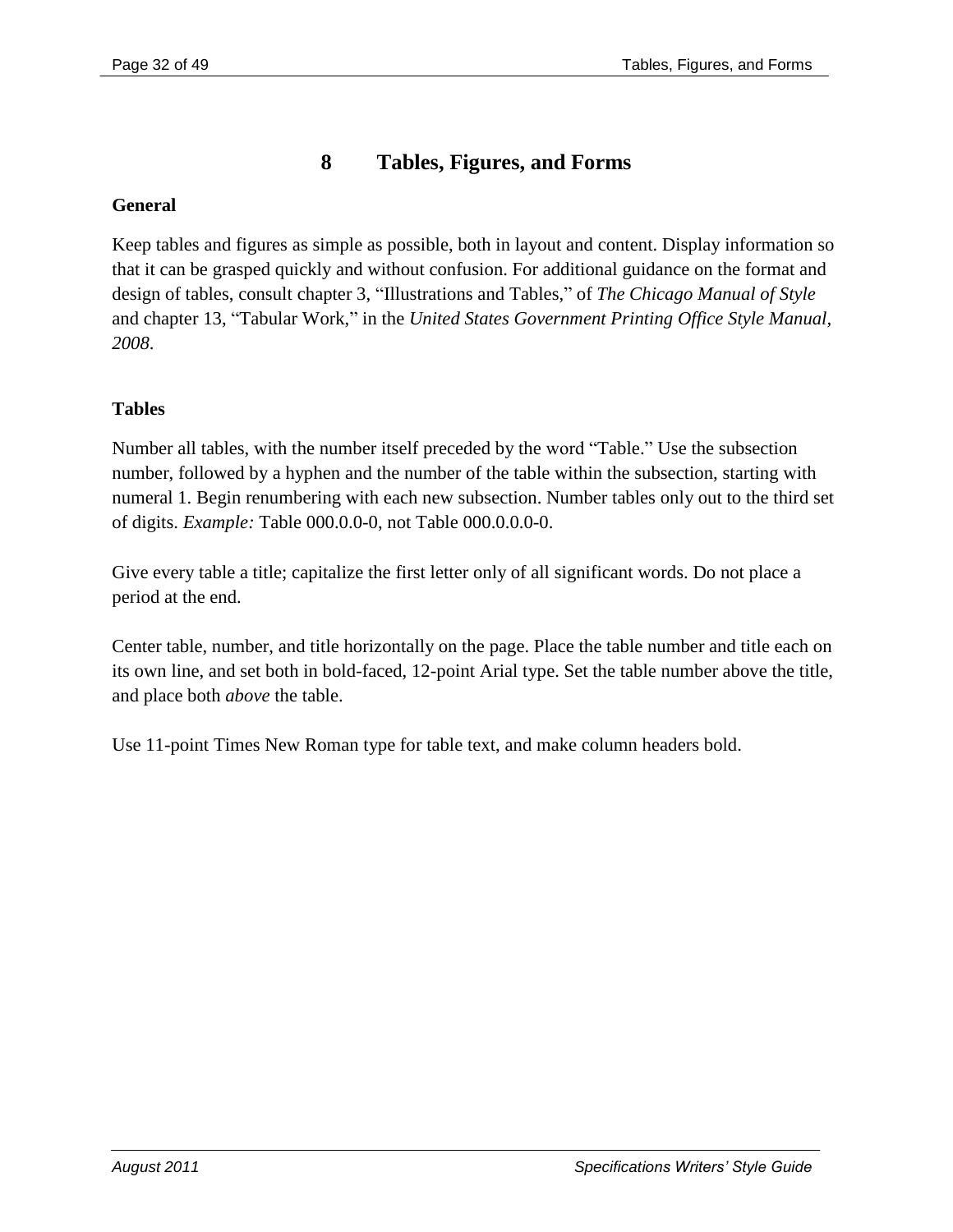Use internal vertical grid lines on tables with more than two columns, and use horizontal grid lines for all tables. Use a single, 1-point line for the very top and bottom grid lines, as well as the grind line under the column headers. Make internal horizontal lines of a ¼-point thickness. Leave the left and right sides of the entire table without grid lines. *Examples:*

| <b>Backhoe Pay Factor</b>                |      |  |  |
|------------------------------------------|------|--|--|
| <b>Pay Factor</b><br><b>Backhoe Type</b> |      |  |  |
|                                          | 1.0  |  |  |
| Н                                        | 1.15 |  |  |
| Ш                                        | 1.0  |  |  |
|                                          | 1.15 |  |  |

| Table 210.5.1-1           |  |  |
|---------------------------|--|--|
| <b>Backhoe Pay Factor</b> |  |  |
|                           |  |  |

# **Table 607.4.2-1 Length of Wire Gates**

| <b>Location</b>                                 | Length<br>ft $[m]$                                    | <b>Gate Sticks</b><br>(equally spaced) |
|-------------------------------------------------|-------------------------------------------------------|----------------------------------------|
| Approaches                                      | 16.5 $[5.0]$                                          | 4                                      |
| Gates used by large farm and<br>ranch machinery | 20 or 24<br>$[6.0 \text{ or } 7.2]$<br>(as specified) | 5                                      |
| Separation structures and wing<br>fences        | $12.0$ [3.6]                                          | 3                                      |
| Pedestrian access                               | 4.5 $[1.4]$                                           | റ                                      |

In text, refer to tables by number and title. *Example:* See Table 607.4.2-1, Length of Wire Gates.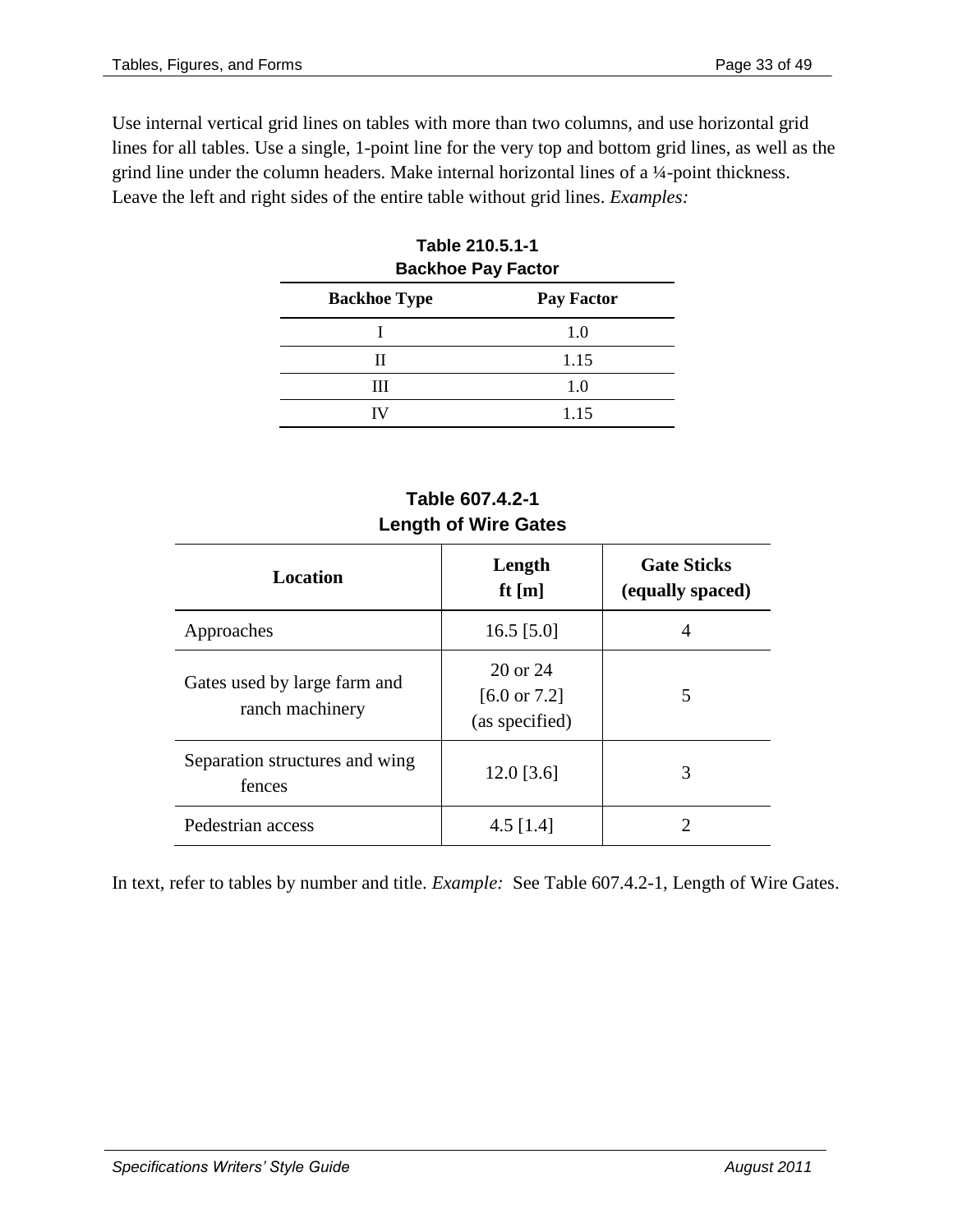# **Figures**

Number all figures, with the number itself preceded by the word "Figure." Use the subsection number, followed by a hyphen and the number of the figure within the subsection, starting with numeral 1. Begin renumbering with each new subsection.

Give every figure a title; capitalize the first letter only of all significant words. Do not place a period at the end.

In text, refer to figures by number and title. *Example:* See Figure 513.4.2-2, Evaporation Nomograph.

Center figure, number, and title horizontally on the page. Place the figure number and title each on its own line, and set both in bolded, 12-point Arial type. Set the figure number above the title, and place both *below* the figure.

*Example:*



**Figure 513.4.2-2 Evaporation Nomograph (Adapted)**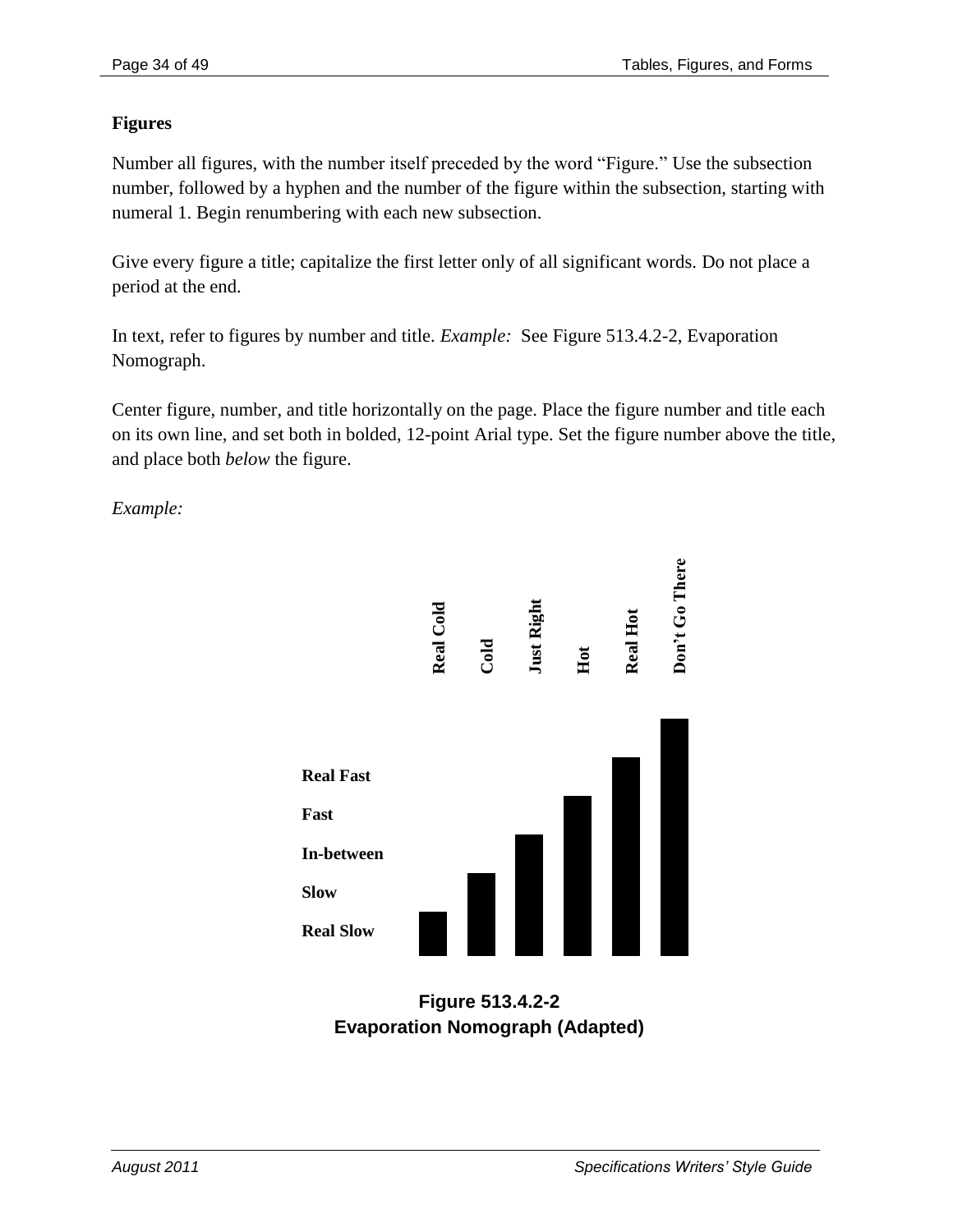# **Forms**

When referencing specific forms, give both the full form title and number. Place quotation marks around the title of the form, and follow it with the word "Form" and the appropriate number in parentheses. *Example:* The engineer and the contractor may negotiate new unit or lump sum prices by using a "Contract Amendment" (Form E-61) before the work is performed.

The word "Form" and the number may be used alone *only* upon second reference within the same paragraph as the initial full form title and form number.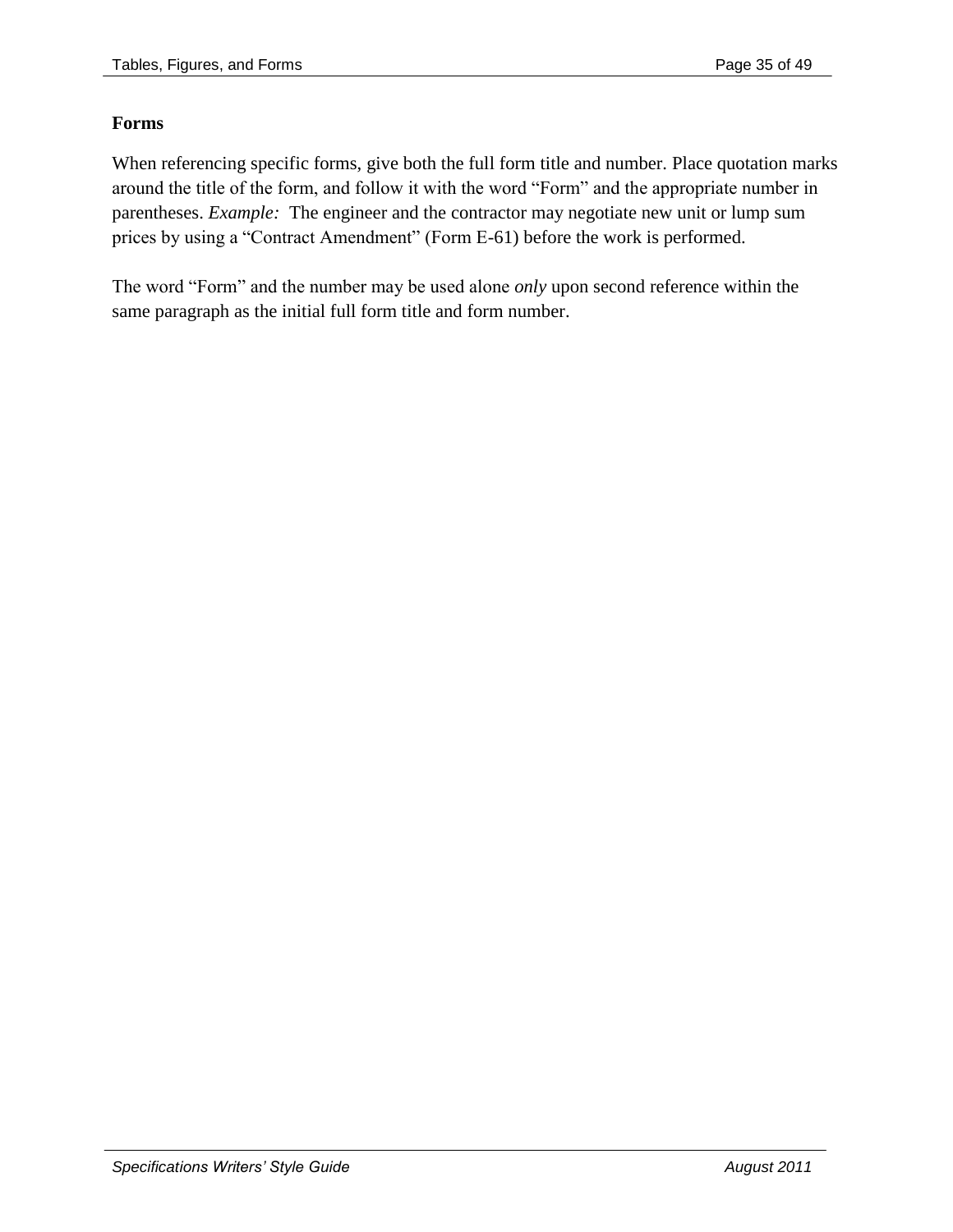# **9 Wording of Specifications**

### **General**

Use the simplest language that says clearly and accurately what needs to be said. Write as if you were speaking or giving directions aloud. Avoid jargon, contorted wording, and pseudolegalisms. Use terms with legal meanings only on advice from counsel.

# **Active Voice**

Voice is a property of verbs that indicates whether the subject of the sentence acts or is acted upon–either *active* or *passive*. In the active voice, the subject is the doer of the act, and the verb makes clear within the sentence who is doing what. That is, the active voice leaves no doubt who is responsible for the action described. When feasible, keep sentences as simple as possible by using one-word verbs. *Example:*

# *The department specifies the dimensions.*

The department did the deed, and the verb *specifies* says in one word what the department did. However, occasionally the verb in the active voice requires a helping verb to complete the action or intention. *Example:*

*The engineer may test for consistency of individual loads.*

In this case, using the one-word verb *tests* would not completely convey the intended meaning of the sentence. *May* here indicates that it is at the engineer's discretion if he or she will test the loads. Remember, this sentence is still in the active voice because the doer of the action is conducting the action and appears in the sentence .

In contrast, sentences in the passive voice needn't say anything about the doer of the action. Responsibility does not have be to assigned. In addition, verbs in the passive voice always need help, and even at their simplest, they always must be accompanied by a form of the verb *to be* (which includes *is*, *was*, *will be*, *shall be*, etc.). *Example:*

# *The concrete was ordered.*

The contractor may have done it, but we don't know; the sentence doesn't say. Furthermore, the passive *ordered* must be helped by *was*. These are the traits of a sentence in the passive voice: the verb is packaged in a phrase with a form of *to be*, and the doer of the action does not have to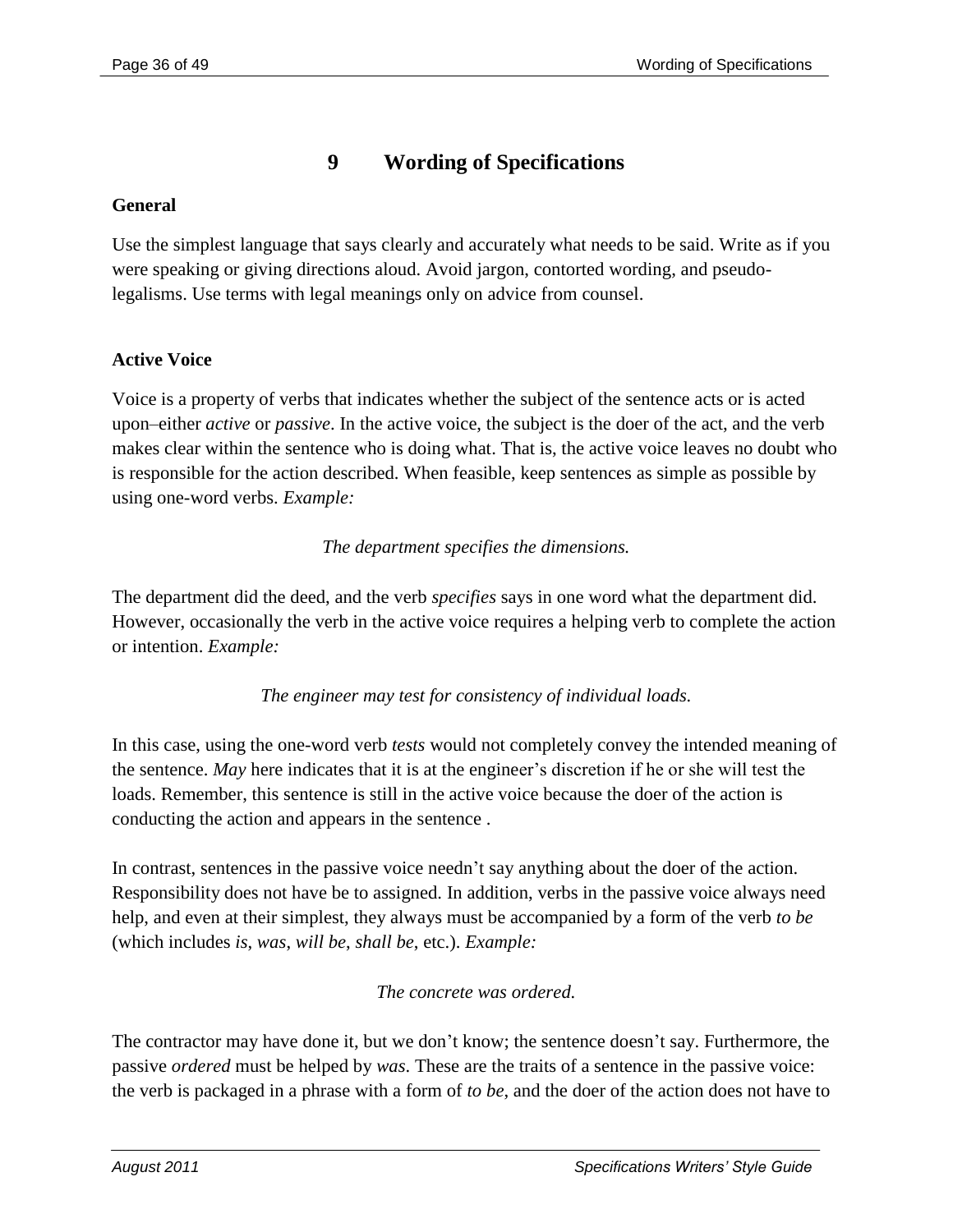be identified. (If the doer is identified, the identification comes after the verb in a phrase that begins with *by*. For example: *The concrete was ordered by the contractor*.)

The active and passive voice each have their uses. The active voice is best used when it is important to identify the party responsible for the action in a sentence. *Example:*

*Weigh masters will determine tonnage.*

The passive voice is appropriate when the action is more important than the doer. *Example:*

*Tonnage will be determined.*

As a general rule for writing in *Standard Specifications*, and except as noted elsewhere in this *Guide*, use the active voice rather than the passive.

#### **Imperative Mood**

Mood is a property of verbs that conveys the writer or speaker's belief about the truth or nature of the sentence—whether it is meant to be a command, a fact, or conjecture. There are three verb moods in English: imperative, indicative, and subjunctive.

The *imperative mood* is used to give a command or instruction. A distinctive feature of statements in the imperative mood is that they leave out the subject of the sentence—that is, the subject is understood but never stated. *Example:*

#### *Order the concrete.*

This sentence is written in both the active voice and the imperative mood. Because the *Standard Specifications* (Subsection 101.1, Active Voice and Imperative Mood) already makes clear who the direction is addressed to, the party responsible for carrying out the directive—the contractor—does not need to be stated. The complete sentence is understood to be:

*[Contractor,] order the concrete.*

The second type of verb mood is the *indicative mood*, which is used to indicate statements of fact and description. The indicative mood is used frequently in the *Standard Specifications*. In the following example, the statement is intended as a simple description of what is, or is meant to be, and the verb *will establish* is in the indicative. (Because most verbs have voice and mood at the same time, the sentence is in both the indicative mood and the active voice.) *Example:*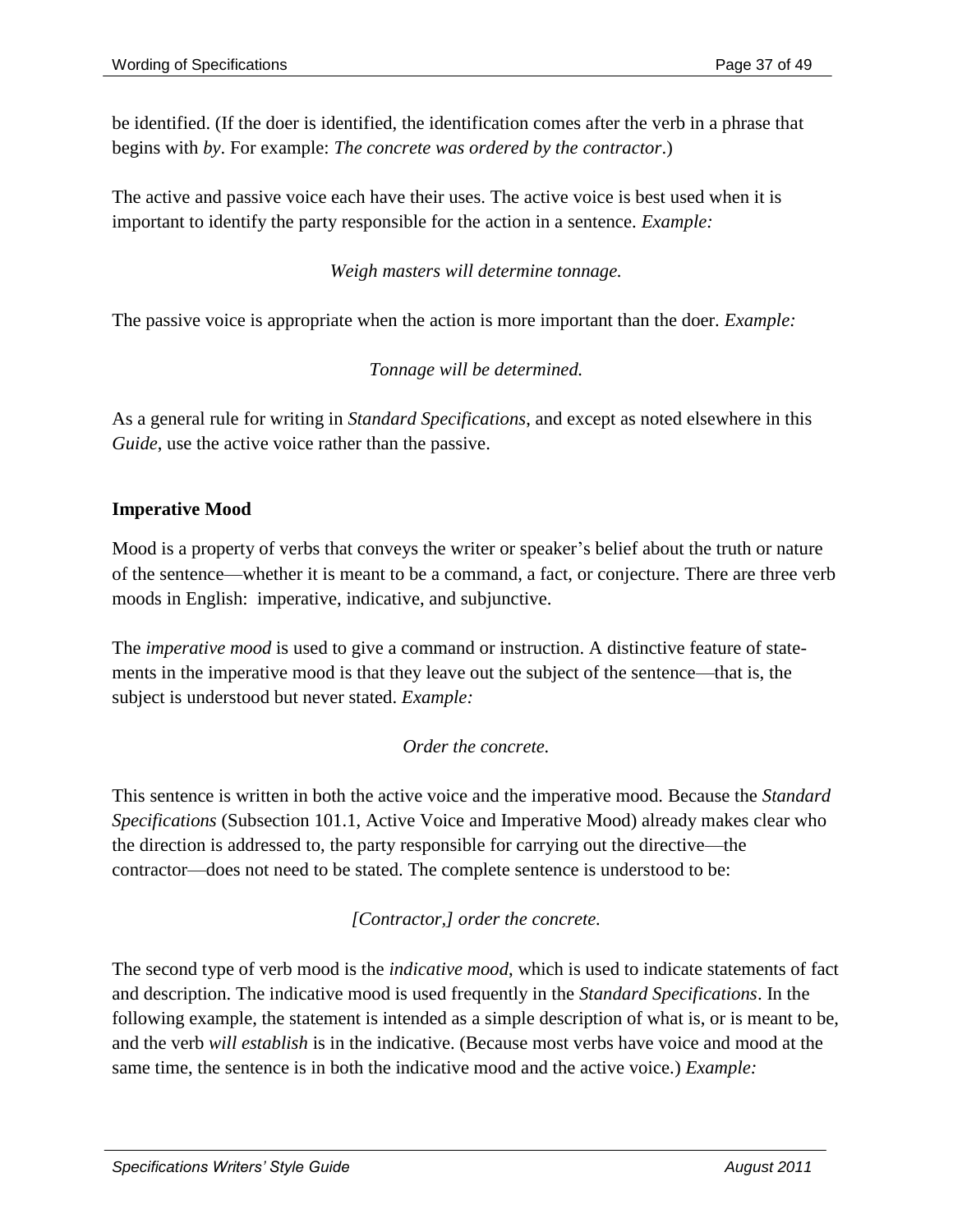*The engineer will establish right-of-way and constructions lines.*

The final mood type is the *subjunctive mood*. Because it is used to convey doubt or conjecture or to pose a "what if" situation, the subjunctive mood is rarely used in the *Standard Specifications*. *Example:*

*If slotted or oversize holes were specified, the contractor would use hardened flat washers.*

# **Voice and Mood in** *Standard Specifications*

When giving instructions to the contractor, use the *active voice* and *imperative mood*. *Examples:*

Furnish and install high strength fasteners for structural connections. Meet the requirements of Section 413, Hydrated Lime. Give two copies of the completed form to the engineer. When using mineral filler, provide an additional bin.

To provide information, use the indicative mood. In most situations, use the combination of *active voice* and *indicative mood. Examples:*

The state retains ownership of salvaged materials. The department will not accept computer printouts for design calculations.

When the emphasis is on a condition or situation, the *passive voice* and *indicative mood* may be most appropriate. *Example:* Approximate areas are shown in the contract.

#### **Description Subsection**

The purpose of this subsection is to describe the work identified in the section title and addressed by the remainder of the section. Use the active voice and indicative mood. *Example:*

#### **000.1 DESCRIPTION**

1 This section describes the requirements for constructing or modifying bridge, pedestrian, or approach railings.

Do not use phrases such as "... in accordance with these specifications and as shown on the plans." This point is covered in Division 100, General Provisions, and need not be repeated.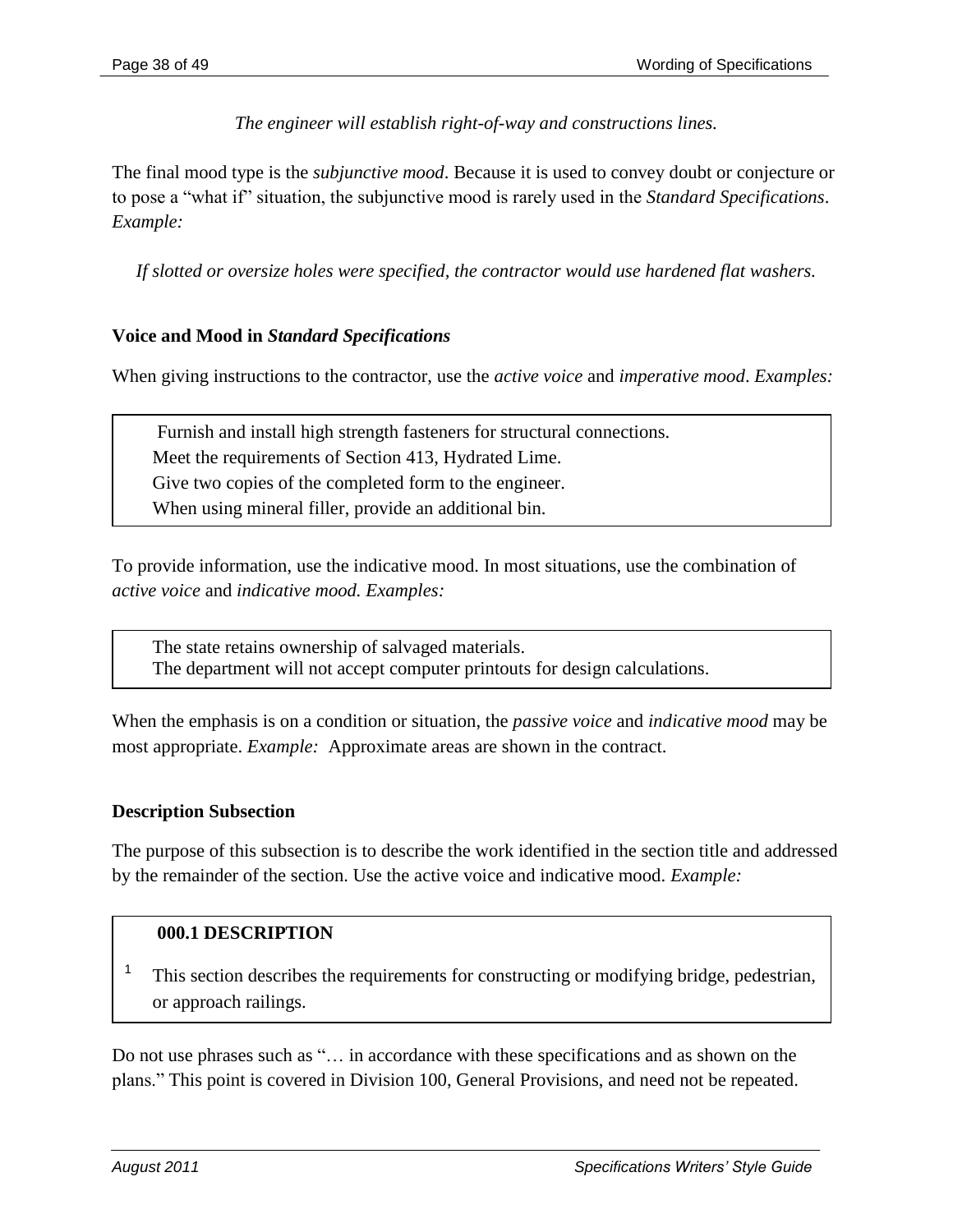#### **Material Subsection**

This subsection provides the requirements for the materials that must be used to accomplish the work addressed in the section. Use the active voice and imperative mood. Arrange material items alphabetically. *Example:*

| 000.2 MATERIALS |                                                                             |                   |
|-----------------|-----------------------------------------------------------------------------|-------------------|
|                 | Provide materials in accordance with the following:                         |                   |
|                 | <b>Materials</b>                                                            | <b>Subsection</b> |
|                 | Aggregates                                                                  | 000.0             |
|                 | <b>Emulsified Asphalt</b>                                                   | 000.0             |
|                 | Stockpile aggregates in accordance with Section 000, Stockpile Maintenance. |                   |

#### **Equipment Subsection**

This subsection provides equipment requirements needed to accomplish the work addressed in the section. Use the active voice and imperative mood. *Example:*

#### **000.3 EQUIPMENT**

1 Support pile hammers in leads when driving piles. Construct leads to permit free movement of the hammer and rig to hold the pile and hammer in alignment during driving. Use steam, air, or diesel hammers capable of delivering enough energy to drive the piles to the required bearing capacity. Do not use gravity pile hammers.

#### **Construction Subsection**

This subsection provides information on how to accomplish the work addressed in the section. Use the active voice and imperative mood. *Example:*

#### **000.4 CONSTRUCTION**

<sup>1</sup> Apply paint on clean, dry surfaces. Do not apply when the temperature of the steel or paint, or the air temperature is below 40 °F [4 °C]. Do not apply to wet, damp, frosted, or ice-coated surfaces.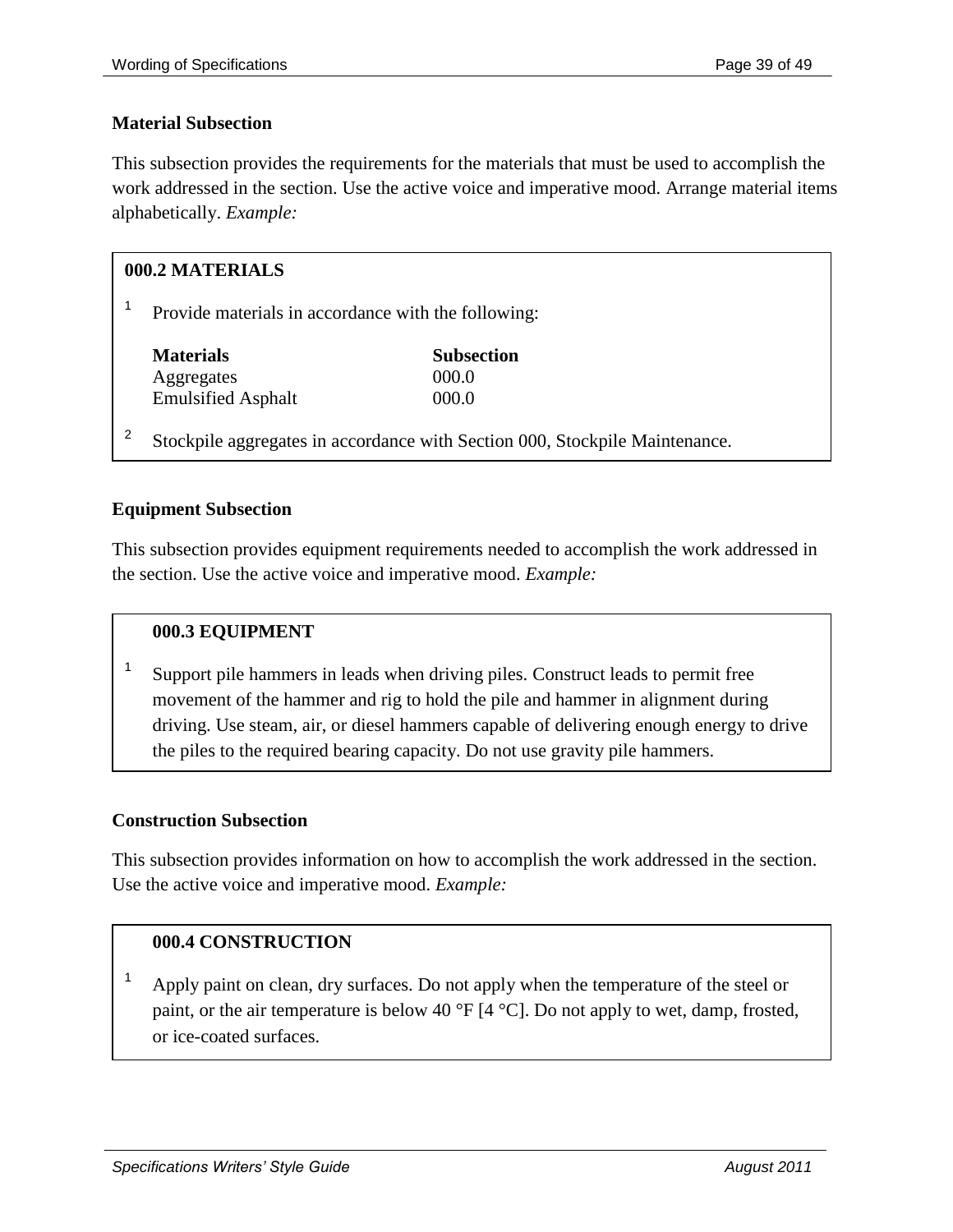#### **Measurement and Payment Subsection**

This subsection provides information on how WYDOT measures items for payment and pays for measured items.

For the measurement portion of the subsection, use the active voice and indicative mood to introduce the engineer as the party responsible for measurements; extended discussion of measurement may then be continued in the passive voice. Number each group of items that are measured using the same unit of measurement. Use full, spelled-out names for measurement units. Capitalize the names of bid and pay items.

For the payment portion of the subsection, use the active voice and indicative mood. List pay items alphabetically. Use the symbols shown in Table 109.1.2-1, Unit Symbols for Bid and Pay Items, giving the inch-pound symbol first, followed by the SI counterpart in brackets. *Example:*

#### **219.5 MEASUREMENT and PAYMENT**

1 The engineer will measure:

- 1. Driven Anchors and Grouted Anchors by the each.
- 2. Rockfall Mesh by the square yard [square meter] complete in place.

2 The department will pay as follows:

| Pay Item               | Pay Unit               | <b>Measure to the</b><br><b>Nearest</b> | Pay to the<br><b>Nearest</b> |
|------------------------|------------------------|-----------------------------------------|------------------------------|
| Driven Anchors         | EA [Ea]                | EA [Ea]                                 | EA [Ea]                      |
| <b>Grouted Anchors</b> | EA [Ea]                | EA [Ea]                                 | EA [Ea]                      |
| Rockfall Mesh          | $SY$ [m <sup>2</sup> ] | $0.1 \text{ ft}$ [0.05 m]               | $SY$ [m <sup>2</sup> ]       |
|                        |                        |                                         |                              |

Do not list what work is included in the payment for the item in this subsection because the work is already described in the construction subsection of the section.

If the work is described in the construction subsection, but it is not intended to be paid for under the listed pay item, use Subsection 000.5.2, referenced sections for direct payment to indicate where in the *Standard Specifications* this particular work is to be paid.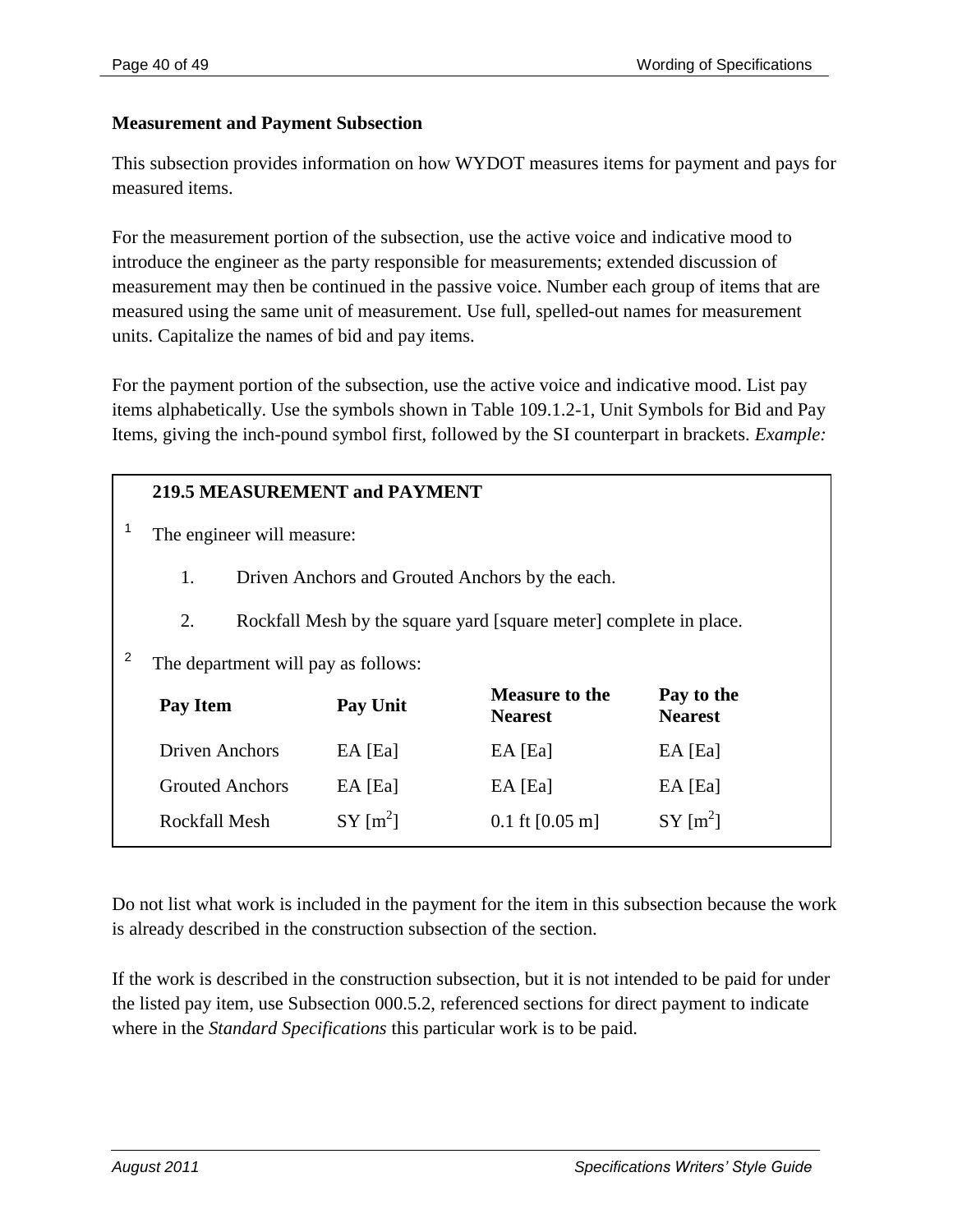# **10 Other Wording and Usage**

#### **General**

Choose the wording that says most clearly and efficiently what needs to be said. Say no more than that, but say exactly that.

#### **Needless Words and Jargon**

Many words serve only as filler. Their use adds clutter and can hinder a reader's ability to grasp what's important. Omit words that do not add meaning. Favor a single word over a phrase. Avoid jargon.

| Instead of                                | Use or Consider                   |
|-------------------------------------------|-----------------------------------|
| a minimum of                              | at least                          |
| absolutely essential                      | essential                         |
| ambient, atmospheric                      | air                               |
| as may be necessary                       | as necessary                      |
| at a later date                           | later                             |
| commence                                  | begin (or start)                  |
| cost thereof                              | cost of                           |
| dispose of at a contractor-furnished site | becomes the contractor's property |
| enclosed herewith                         | enclosed                          |
| fails to                                  | does not                          |
| give due and sufficient written notice    | give written notice               |
| impracticable                             | impractical                       |
| in order to                               | to                                |
| in lieu of                                | instead of                        |
| in the event of                           | if                                |
| in advance of                             | before                            |
| job site                                  | project                           |
| practicable                               | practical                         |
| prior to                                  | before                            |
| through the use of                        | by                                |
| until such time as                        | until                             |
| utilize                                   | use                               |
| worksite                                  | project                           |

#### **Alternatives to Common Wordy Phrases**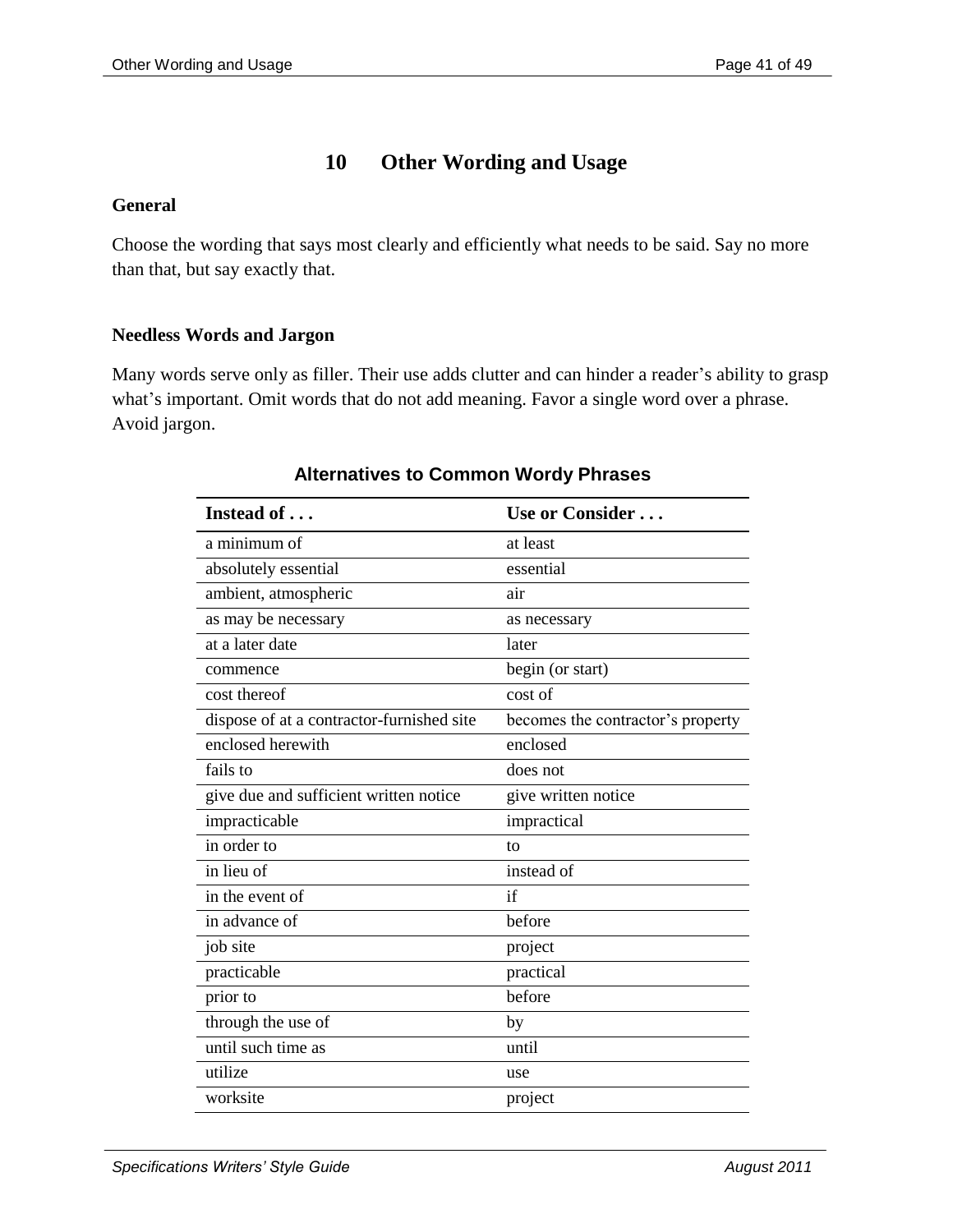#### **Words and Phrases Not to Use**

Many of the words or phrases in the following list add no meaning, add confusion, or introduce passages that are unnecessary because the same information is covered elsewhere in *Standard Specifications*, usually in Division 100, General Provisions.

| Do Not Use                                        |  |  |  |
|---------------------------------------------------|--|--|--|
| "as shown on the plans" or similar wording        |  |  |  |
| "as approved by the engineer" or similar wording  |  |  |  |
| "at the contractor's expense"                     |  |  |  |
| "care shall be taken"                             |  |  |  |
| "conformance"                                     |  |  |  |
| "contract item"                                   |  |  |  |
| "in the plans"                                    |  |  |  |
| "in the specifications"                           |  |  |  |
| "neither  nor"                                    |  |  |  |
| "permit" when used to mean "allow"                |  |  |  |
| "pertinent"                                       |  |  |  |
| "special attention of the contractor"             |  |  |  |
| "subsidiary"                                      |  |  |  |
| "the attention of the contractor is directed to " |  |  |  |

#### **Usage of Specific Words or Phrases**

- And/Or. This construction is awkward and confusing. Write "red, blue, or both" *not* "red and/or blue." *Example*, "Fabrication includes . . . other inserts, sleeves, or both"; *not* "Fabrication includes . . . other inserts and/or sleeves."
- Appropriate. Use instead of "pertinent" for stating or attaching relevant information. *Example*: ―Include material thicknesses and other *appropriate* data needed for fabrication.‖
- As shown on the plans. This phrase is generally unnecessary because the contractor's obligation regarding plans is specified in Subsection 105.3, Conformity with Contract.
- As specified in. Use instead of "as described in," "as designated in," "as indicated in," "pursuant to," or similar phrases that reference provisions of a specification.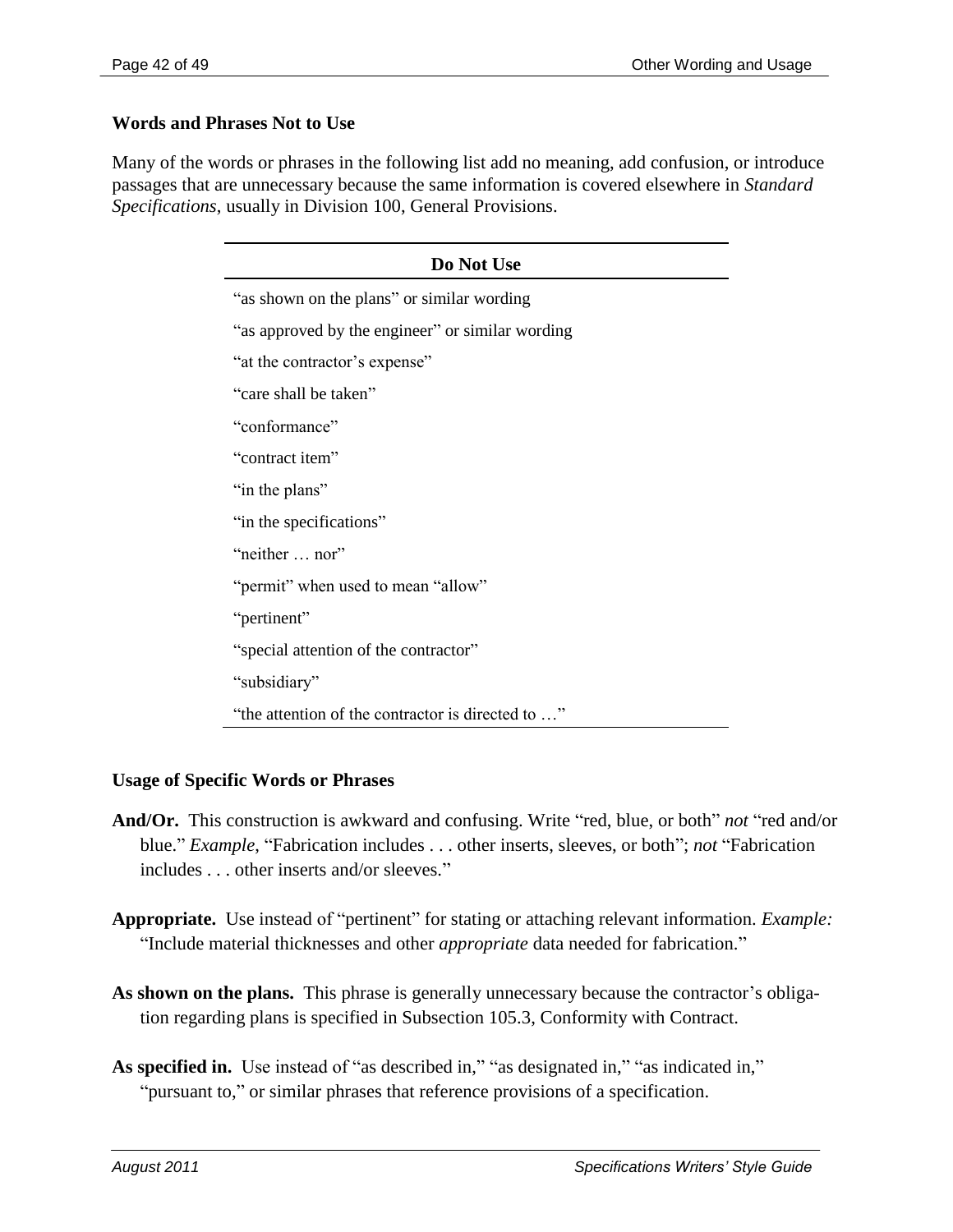**At no additional cost to the department.** Use instead of "at the contractor's expense."

- **Bid item.** As defined in Section 101, Definitions and Terms, for use *before* a contract is signed; use instead of "contract item," "contract bid item," or similar phrases. After a contract is signed, use "pay item."
- **Conform, Conforming, and Conformance.** Use "accordance" or "in accordance with" instead of "conformance." *Example*: "Provide magnesium sulfate in accordance with AASHTO T 104." The word "to" always follows "conform"; "conforming" is followed by "to" or "with."
- **Ensure vs. Insure vs. Assure.** These are three different verbs with three different meanings. In *Standard Specifications*, the correct word will almost always be "ensure," which means "to make sure of" (*Example:* Extend the pipe to ensure proper drainage). Use "insure" only when speaking of the sort of financial protection offered by insurance companies. "Assure" is only used when giving reassurance to another person, as in "Let me assure you that . . ."
- **In the contract.** Use instead of "in the specifications" or "on the plans."
- **Incidental.** Use instead of "subsidiary." *Example:* "When the contract does not contain pay items for the removal of structures and obstructions, including culverts and storm drains, that work is incidental to the contract work."
- May. Use as appropriate instead of "exercise its option to," "reserve the right to," or similar phrases that describe a party's prerogatives.
- **Pay item.** As defined in Section 101, Definitions and Terms, for use *after* a contract is signed; use instead of "contract item," "contract pay item," or similar phrases. *Before* a contract is signed, use "bid item."
- **Shall.** The use of the imperative mood should eliminate the need for "shall." Use "will" to indicate something the department will execute.
- **Shop drawings.** Use instead of "working drawings" or "shop or working drawings." Shop and working drawings are the same thing, and the department calls them "shop drawings."
- **Quantity vs. Amount.** Use "quantity" for materials. Use "amount" for money.
- **That vs. Which.** "That" and "which" are often used as if they are interchangeable. They are not. "That" is properly used to introduce information or a phrase that is essential to the meaning of a sentence. "Which" introduces information that is *not* essential to the meaning of a sentence. If, without changing the meaning of the sentence, a comma can be placed before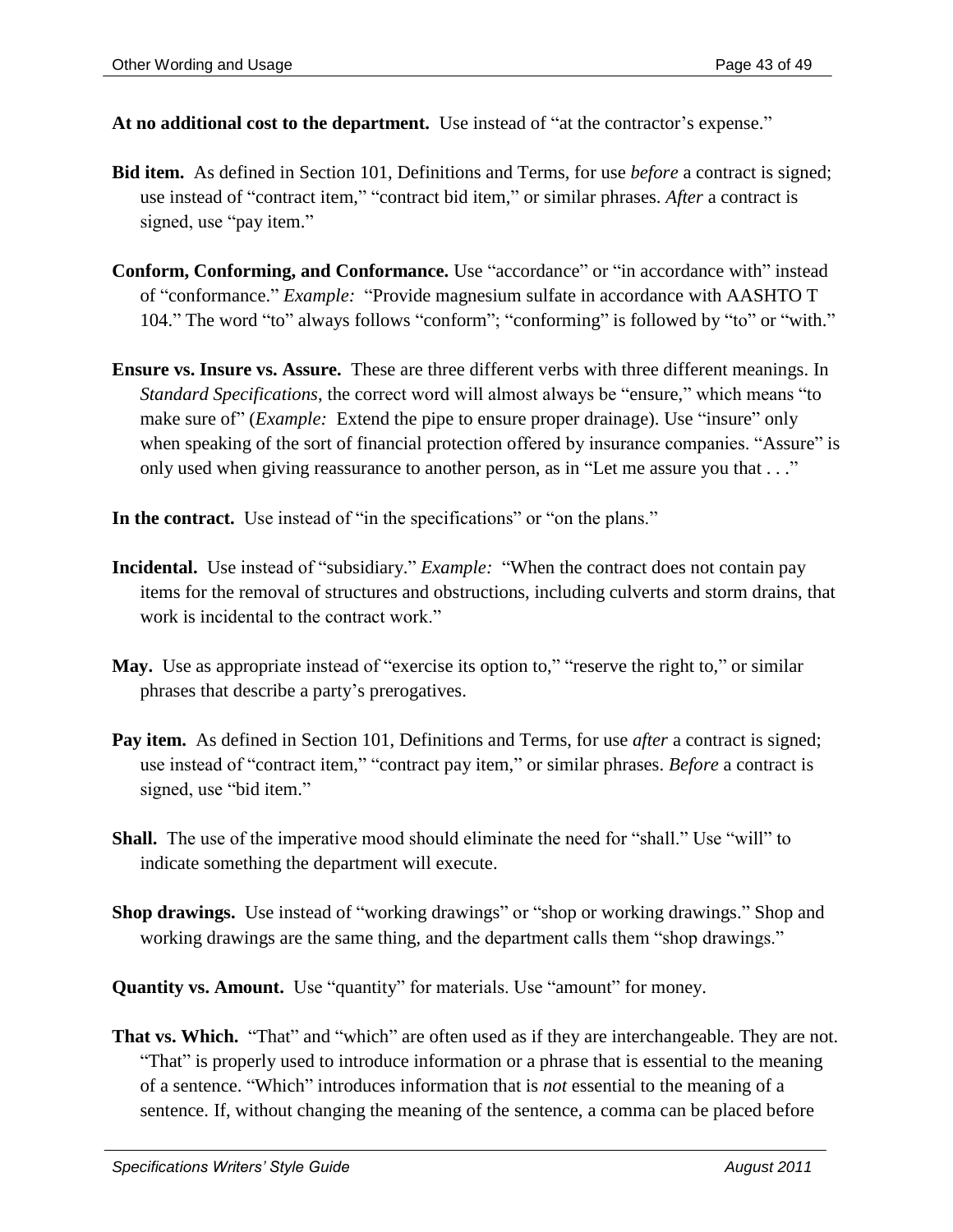the word you want to use ("that" or "which") the correct word is "which." If a comma would change the meaning, the correct word is "that."

# **Hyphenation, Word Separation, and Standard Phrasing**

English changes over time and words that are commonly used together tend to migrate, first staying paired but separate, then finding frequent use with a linking hyphen, then joining eventually into a single word.

It can be hard to know where in this progression a word pair or phrase may be. Some common combinations are shown below in the form they should be used in *Standard Specifications.* For further guidance, consult chapter 7, "Spelling, Distinctive Treatment of Words, and Compounds," in *The Chicago Manual of Style* or chapters 6 and 7, "Compounding Rules" and ―Compounding Examples,‖ in the *United States Government Printing Office Style Manual, 2008*.

| Instead of               | Use $\ldots$        |
|--------------------------|---------------------|
| &                        | and                 |
| air entraining           | air-entraining      |
| attaining                | obtaining           |
| center line              | centerline          |
| cross section            | cross-section       |
| edge line                | edgeline            |
| guard rail               | guardrail           |
| high-early-strength      | high early strength |
| pre-construction         | preconstruction     |
| right of way             | right-of-way        |
| steel wheel              | steel-wheel         |
| straight edge (the tool) | straightedge        |
| sub-base                 | subbase             |
| water reducing           | water-reducing      |
| work force               | workforce           |
| work site                | worksite            |

#### **Hyphenated Words, Compound Words, Word Separation, and Standard Phrasing for use in** *Standard Specifications*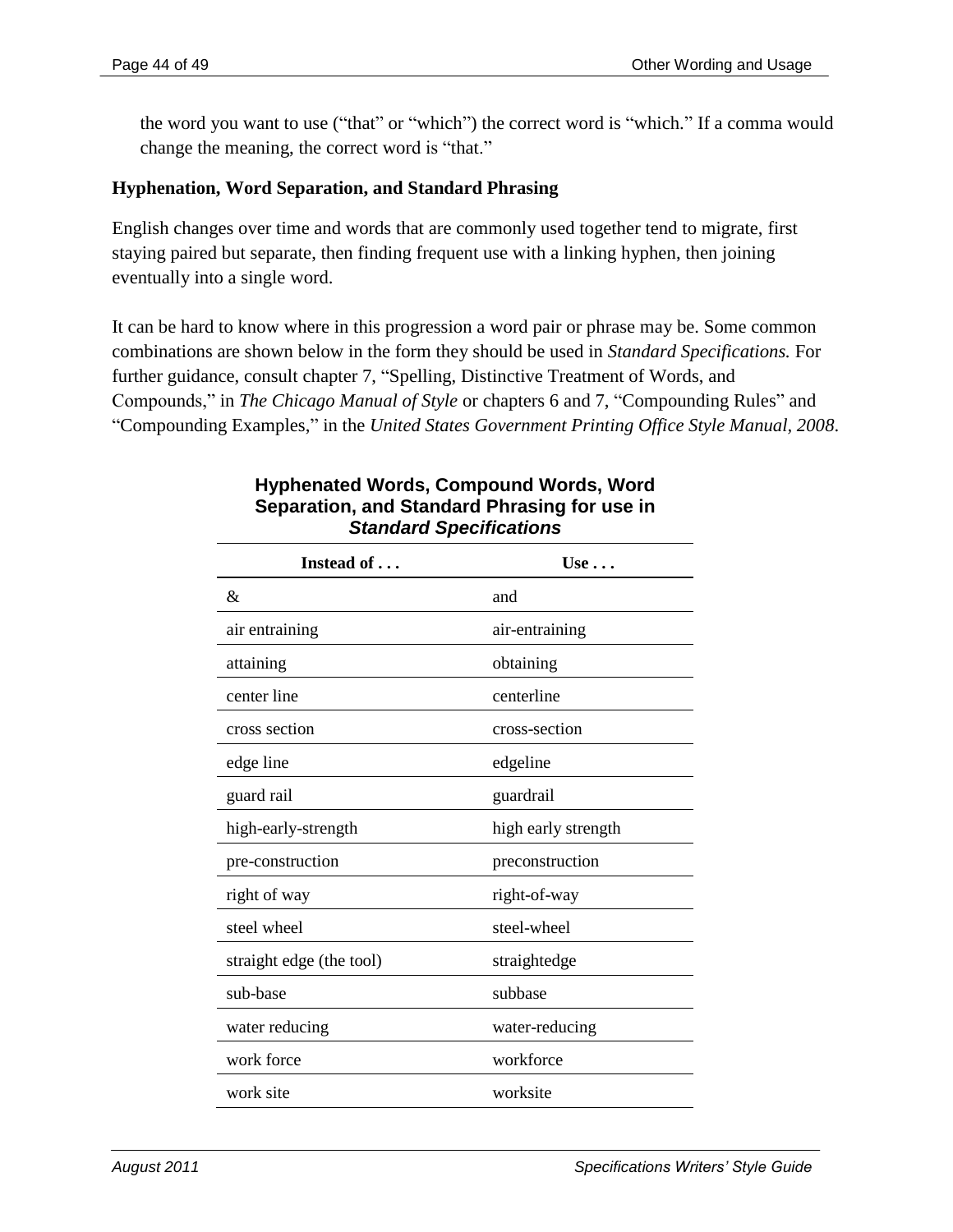#### **Cross-References**

Refer to sections or subsections of *Standard Specifications* by number and title. Capitalize the words "section" and "subsection" when making such a reference. Follow the number with a comma, and enclose the title between commas if reference is in the middle of the sentence. *Example:* The engineer will evaluate the gradation for chip seal aggregate in accordance with Subsection 113.1, Acceptance of Aggregate, and adjust payment accordingly. Follow title with a period if it ends the sentence. *Example:* Cure precast concrete members in accordance with Subsection 513.4.13, Curing Concrete.

Be as specific as necessary in making cross-references but no more so.

#### **Mailing Address for WYDOT**

Wyoming Department of Transportation 5300 Bishop Blvd. Cheyenne, WY 82009-3340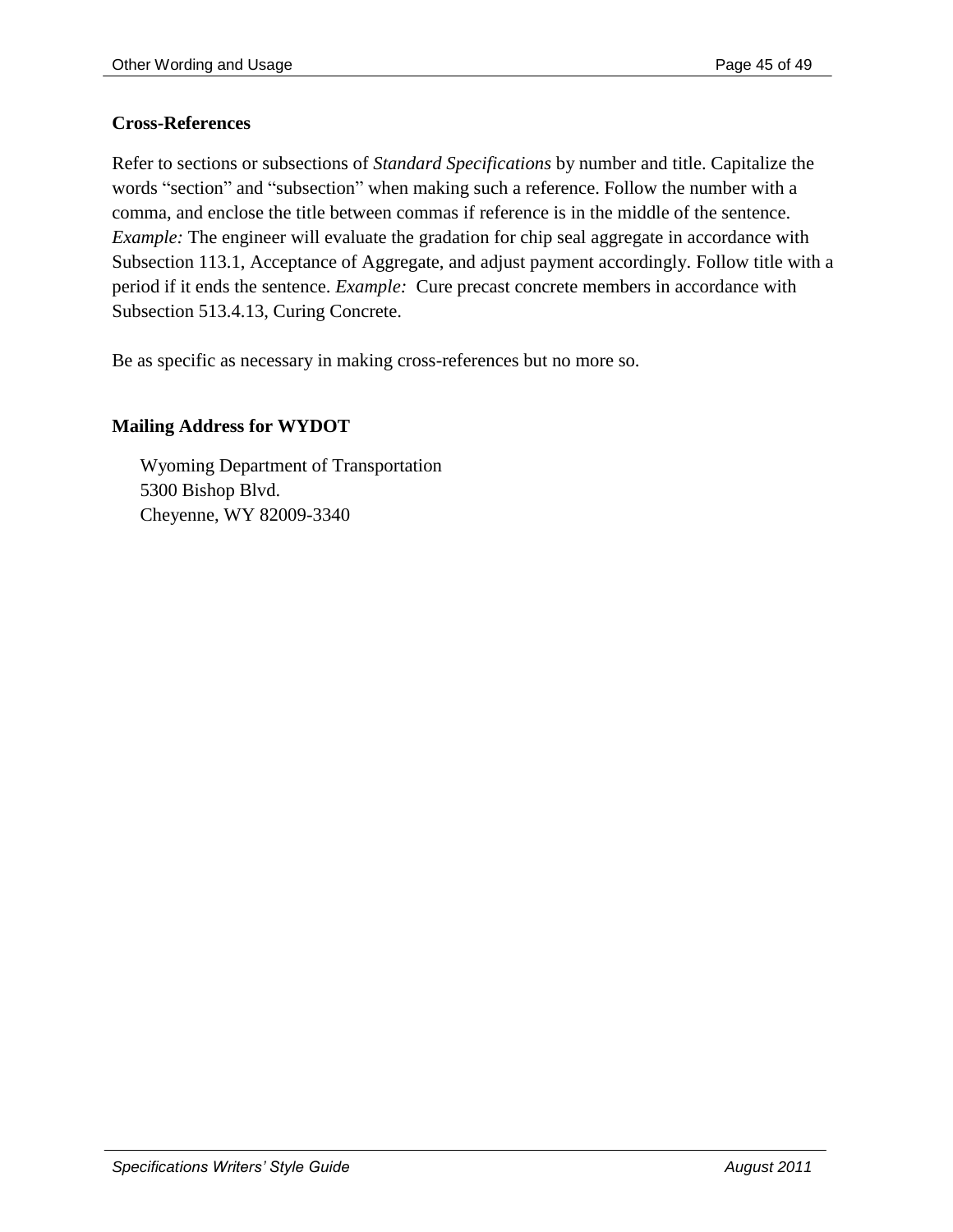# **11 Microsoft Office Word "Comments"**

#### **General**

Writers and reviewers working on *Standard Specifications* may have comments or questions they would like addressed by others, or they may want to insert documentation for archival purposes. The easiest way to do this is by using Word's "comment" feature. All computer instructions in this *Guide* apply to Word 2007.

Depending on a user's needs, comments can be hidden completely or displayed in full in the right or left margin or below the text. Comments can be read and addressed directly on the screen, and they can be printed.

#### **Preparing the "Comments" Feature**

Comments are made and viewed under the Review tab, but the file must be in the Print Layout view to work with comments. In the View tab, ensure the Print Layout button is activated in the Document Views group. Do the following to see the comments in a file:

- 1. Click the Review tab. In the Tracking box, click on the top down arrow, and choose either Final Showing Markup or Original Showing Markup. To hide the comments, choose either Final or Original.
- 2. Click the Show Markup down arrow to choose the items that will be shown in the comments. Ensure the Comments box is checked.
- 3. Also under the Show Markup arrow, Reviewers allows the user to choose any or all reviewers whose comments may be seen. Reviewers are each given a different color comment balloon and are shown by their names or initials.
- 4. All comments are given a number and appear in numerical order. As new comments are added, comment numbers adjust so that they remain in numerical order.

To change comment balloon color:

- 1. In the Review tab, click on Track Changes, Change Tracking Options.
- 2. Under Markup, click on the Comments dropdown arrow, and choose a new color from the color palette.

To see a reviewer's name and the date and time a comment was made or last updated, point the cursor to either the comment balloon or the commented text.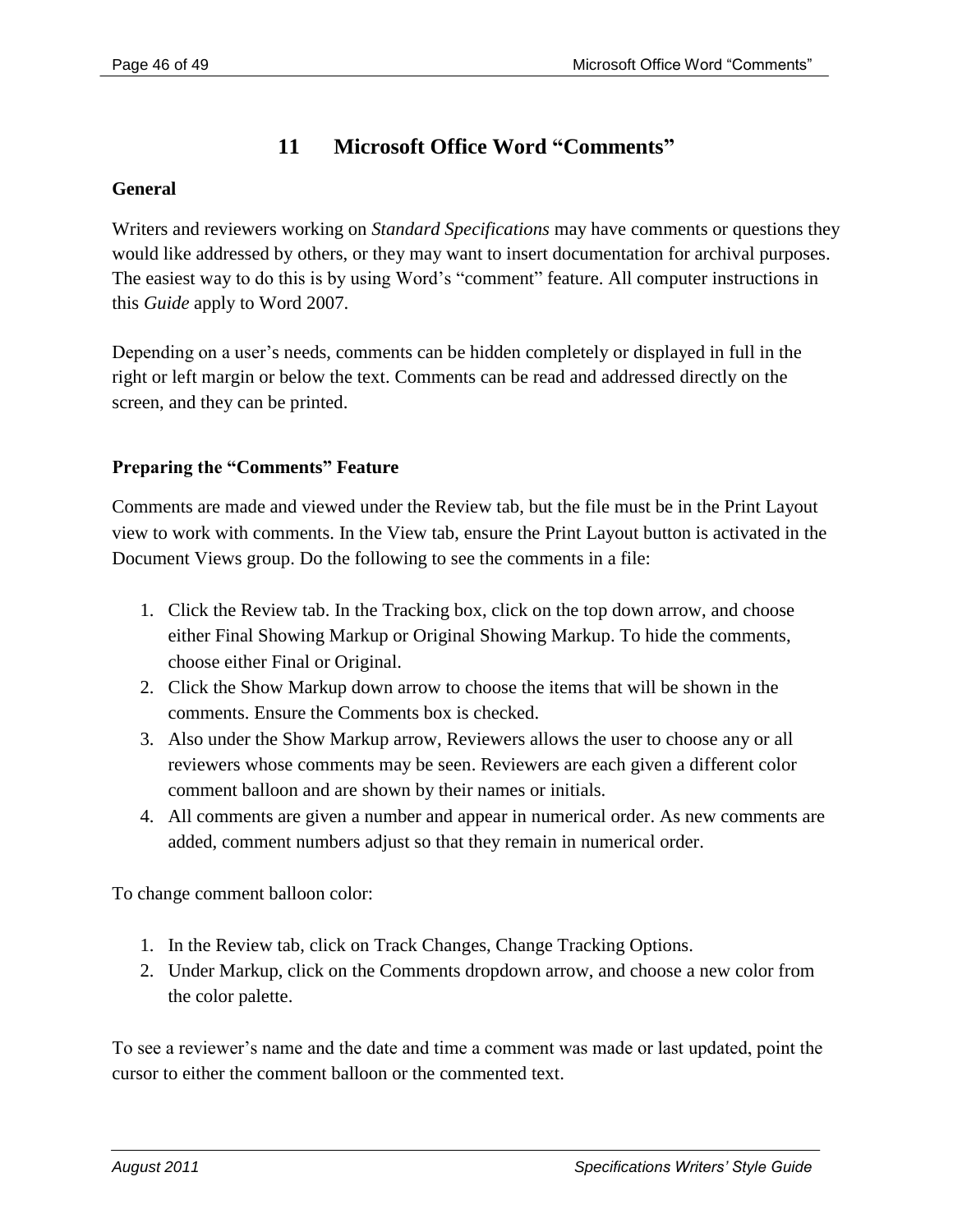#### **Using "Comments"**

To add a comment:

- 1. Place the cursor in the text or highlight the text to be commented upon.
- 2. In the Review tab, click on New Comment in the Comments group. Type comment in the bubble that appears. Comments can be endless, but it's best to keep them short and to the point.
- 3. Click outside the comment bubble to end that comment.

To edit an existing comment:

- 1. Click in a comment bubble to edit that comment.
- 2. Edit the comment as you would any Word text. Right-clicking on a comment bubble will allow the reviewer to change the comment font, font size, font color, and many other formatting attributes.
- 3. Click outside the comment bubble once the editing is done.

To reply to a comment:

- 1. Click in or highlight the comment you want to reply to, and click on the New Comment button in the Comments group.
- 2. A new comment bubble will appear. Type in reply.

To delete a comment:

- 1. Right-click on the comment bubble and choose Delete from the dropdown menu to delete that comment bubble.
- 2. Or, click on the comment bubble and then click on the Delete button in the Comments group. This gives the reviewer the option to delete this comment or all comments in the document.

To print a document with or without comments:

- 1. Click on the Windows button and go down to Print and then over to Print.
- 2. In the Print dialog box, go down to the "Print what" dropdown menu. To print the document *without* the comments, choose "Document." To print the document *with* the comments, choose "Document showing markup."
- 3. Continue printing as usual.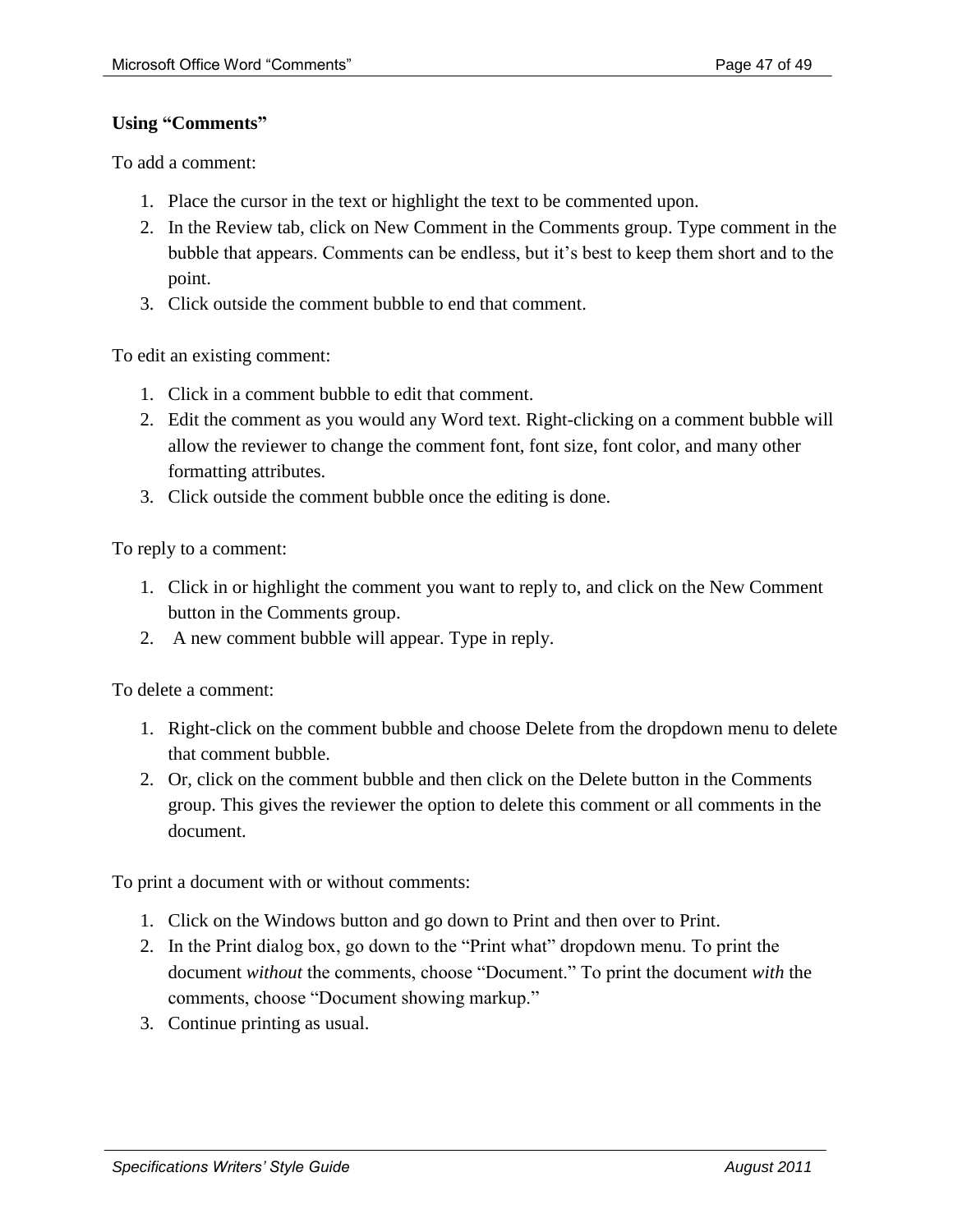# **12 Conversion Chart**

Use this chart to convert U.S. customary measurements to their SI (metric) equivalents.

| <b>U.S. Customary</b> | SI                  |
|-----------------------|---------------------|
| $^{1}/_{16}$ in       | $2 \text{ mm}$      |
| $\frac{1}{8}$ in      | $3 \text{ mm}$      |
| $\frac{1}{4}$ in      | $6 \text{ mm}$      |
| $^{5}/_{16}$ in       | $8 \text{ mm}$      |
| $\frac{3}{8}$ in      | $10 \text{ mm}$     |
| $\frac{1}{2}$ in      | $12 \text{ mm}$     |
| $\frac{5}{8}$ in      | 16 mm               |
| $^{11}/_{16}$ in      | $17 \text{ mm}$     |
| $\frac{7}{8}$ in      | $22 \text{ mm}$     |
| $1$ in                | $25 \text{ mm}$     |
| $1\frac{1}{2}$ in     | 38 mm               |
| $2$ in                | $50 \text{ mm}$     |
| $1 \text{ ft}^2$      | $0.093 \text{ m}^2$ |
| 1 gal                 | 3.8L                |
| $1$ HP                | $0.8$ Kw            |
| 1000 BTU              | 1.06 MJ             |
| 1 <sub>lb</sub>       | $0.45$ kg           |
| $(t °F - 32)/1.8$     | $t^{\circ}C$        |